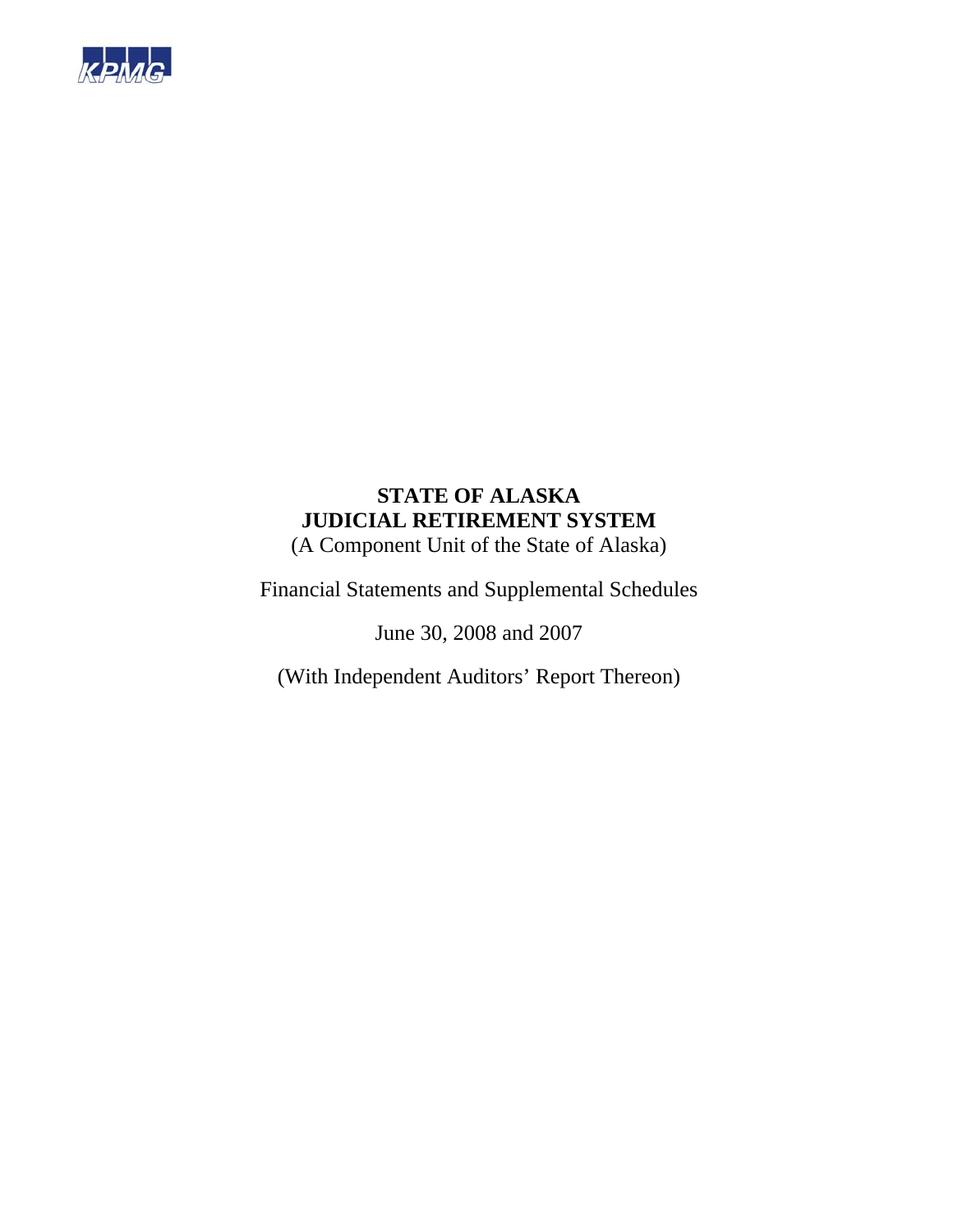(A Component Unit of the State of Alaska)

June 30, 2008 and 2007

### **Table of Contents**

|                                                                                      | Page      |
|--------------------------------------------------------------------------------------|-----------|
| <b>Independent Auditors' Report</b>                                                  | $1 - 2$   |
| Management's Discussion and Analysis                                                 | $3 - 9$   |
| <b>Financial Statements:</b>                                                         |           |
| <b>Statements of Plan Net Assets</b>                                                 | 10        |
| Statements of Changes in Plan Net Assets                                             | 11        |
| <b>Notes to Financial Statements</b>                                                 | $12 - 36$ |
| <b>Required Supplementary Information</b>                                            |           |
| GASB Statement No's. 25 and 43:                                                      |           |
| Schedule of Funding Progress – Pension Benefits                                      | 37        |
| Schedule of Funding Progress - Post employment Healthcare Benefits                   | 38        |
| Schedule of Employer Contributions – Pension and Post employment Healthcare Benefits | 39        |
| Notes to Required Supplementary Information                                          | $40 - 43$ |
| <b>Additional Information</b>                                                        |           |
| Schedule of Administrative and Investment Deductions                                 | 44        |
| Schedule of Payments to Consultants Other than Investment Advisors                   | 45        |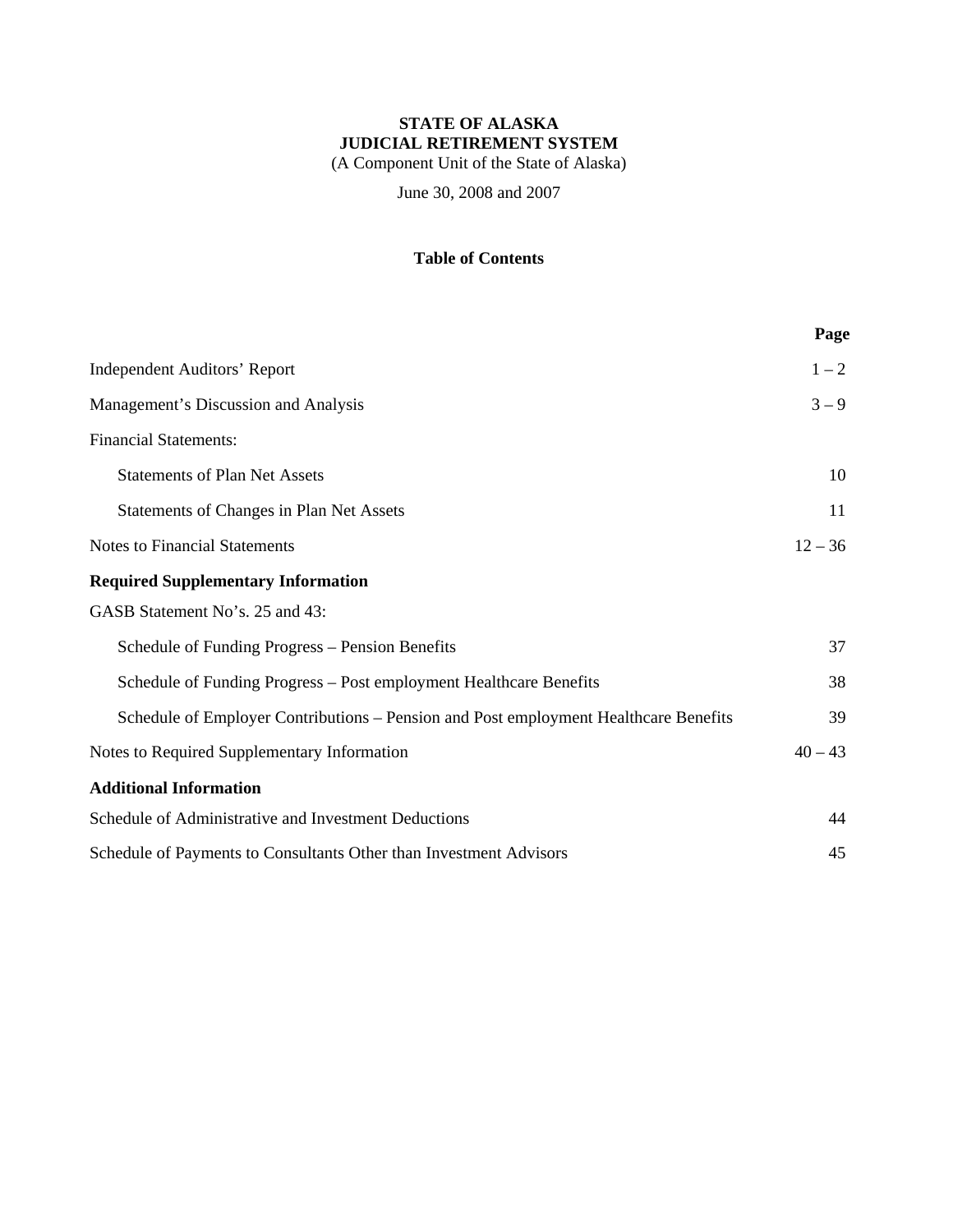

**KPMG LLP**  Suite 600 701 West Eighth Avenue Anchorage, AK 99501

### **Independent Auditors' Report**

Division of Retirement and Benefits State of Alaska Judicial Retirement System:

We have audited the accompanying statements of plan net assets of the State of Alaska Judicial Retirement System (Plan), a Component Unit of the State of Alaska, as of June 30, 2008 and 2007, and the related statements of changes in plan net assets for the years then ended. These financial statements are the responsibility of the Plan's management. Our responsibility is to express an opinion on these financial statements based on our audits.

We conducted our audits in accordance with auditing standards generally accepted in the United States of America. Those standards require that we plan and perform the audit to obtain reasonable assurance about whether the financial statements are free of material misstatement. An audit includes consideration of internal control over financial reporting as a basis for designing audit procedures that are appropriate in the circumstances, but not for the purpose of expressing an opinion on the effectiveness on the internal control over financial reporting. Accordingly, we express no such opinion. An audit also includes examining, on a test basis, evidence supporting the amounts and disclosures in the financial statements, assessing the accounting principles used and significant estimates made by management, as well as evaluating the overall financial statement presentation. We believe that our audits provide a reasonable basis for our opinion.

In our opinion, the financial statements referred to above present fairly, in all material respects, the plan net assets of the State of Alaska Judicial Retirement System, a Component Unit of the State of Alaska, as of June 30, 2008 and 2007, and the changes in plan net assets for the years then ended in conformity with U.S. generally accepted accounting principles.

The accompanying required supplementary information of management's discussion and analysis on pages 3 to 9 and schedules of funding progress and employer contributions on pages 37 to 43 are not a required part of the basic financial statements but are supplementary information required by U.S. generally accepted accounting principles. We have applied certain limited procedures, which consisted principally of inquiries of management regarding the methods of measurement and presentation of the required supplementary information. However, we did not audit the information and express no opinion on it.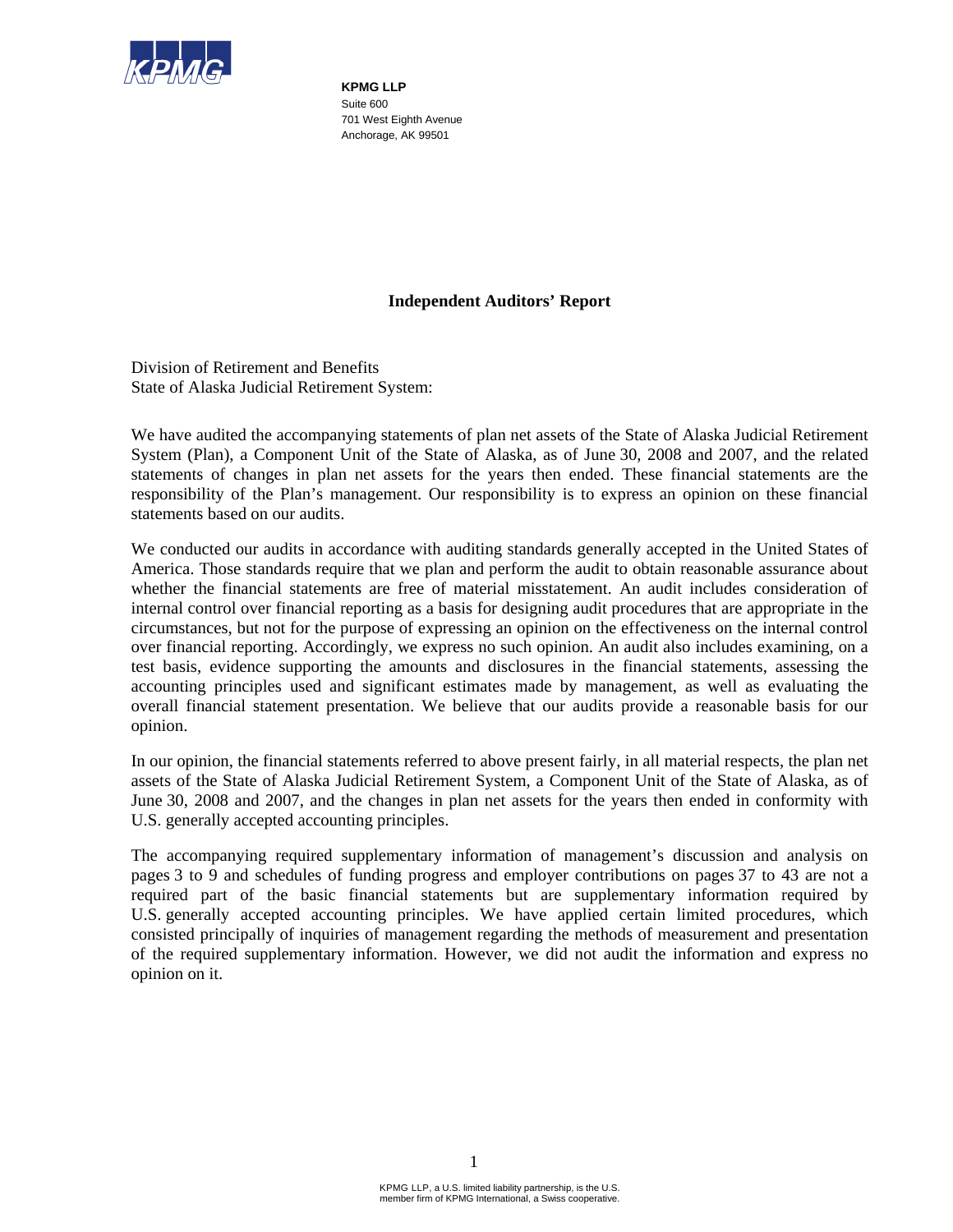

Our audits were conducted for the purpose of forming an opinion on the basic financial statements taken as a whole. Schedules 1 and 2 on pages 44 and 45 are presented for the purpose of additional analysis and are not a required part of the basic financial statements. This information is the responsibility of the Plan's management, has been subjected to the auditing procedures applied in the audits of the basic financial statements and, in our opinion, is fairly stated in all material respects in relation to the basic financial statements taken as a whole.

KPMG LLP

December 15, 2008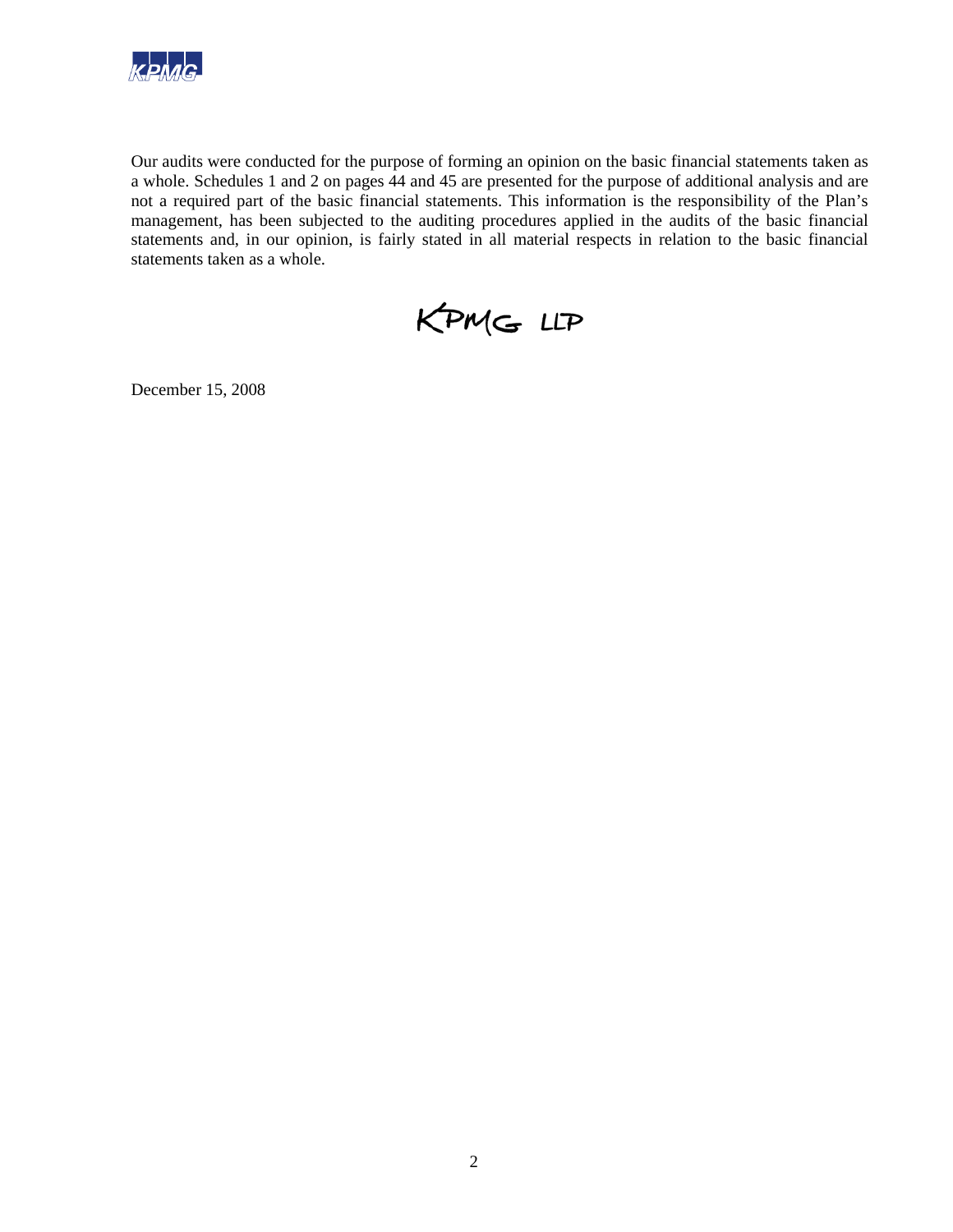Management's Discussion and Analysis

June 30, 2008 and 2007

This section presents management's discussion and analysis (MD&A) of the Judicial Retirement System's (Plan) financial condition and performance for the years ended June 30, 2008 and 2007. This section is presented as a narrative overview and analysis. Please read the MD&A in conjunction with the financial statements, notes to the financial statements, required supplementary, and additional information to better understand the financial condition and performance of the Plan during the fiscal years ended June 30, 2008 and 2007. Information for fiscal year 2006 is presented for comparative purposes.

### **Financial Highlights**

The Plan's net assets held in trust for pension and post employment healthcare benefits as of June 30, 2008 and 2007 are \$133,811,720 and \$90,919,640.

The Plan's net assets held in trust for pension and post employment healthcare benefits as of June 30, 2008 and 2007 increased by \$42,892,080 or 47.2% and \$11,209,537 or 14.1% over fiscal years 2007 and 2006.

Plan members and employer contributions totaled \$6,383,723 and \$4,132,958 during fiscal years 2008 and 2007, an increase of \$2,250,765 and \$987,298 or 54.5% and 31.4% from fiscal years 2007 and 2006.

State of Alaska appropriations totaled \$49,000,000 during fiscal year 2008. There were no State of Alaska appropriations to the Plan during fiscal year 2007.

Net investment income decreased from \$14,214,167 in fiscal year 2007 to (\$5,479,509) in fiscal year 2008 reflecting a decrease of 138.5%. Net investment income increased from \$8,041,936 in fiscal year 2006 to \$14,214,167 in fiscal year 2007 reflecting an increase of 76.8% from fiscal year 2006 to 2007.

Pension and post employment healthcare benefit expenditures totaled \$6,930,458 and \$7,061,710 during fiscal years 2008 and 2007; reflecting a decrease of \$131,252 or 1.9% and an increase of \$1,804,913 or 34.3% from fiscal years 2007 and 2006, respectively.

### **Overview of the Financial Statements**

This discussion and analysis is intended to serve as an introduction to the Plan's financial statements. The Plan's financial statements are comprised of three components: (1) statement of plan net assets, (2) statement of changes in plan net assets, and (3) notes to financial statements. This report also contains required supplementary information and other supplementary schedules.

*Statement of Plan Net Assets* – This statement presents information regarding the Plan's assets, liabilities, and resulting net assets held in trust for pension and post employment healthcare benefits. This statement reflects the Plan's investments at fair market value, along with cash and short-term investments, receivables, and other assets less current liabilities at June 30, 2008 and 2007.

*Statement* of *Changes in Plan Net Assets* – This statement presents how the Plan's net assets held in trust for pension and post employment healthcare benefits changed during the fiscal years ended June 30, 2008 and 2007. This statement presents contributions, State of Alaska appropriations, and investment income (loss) during the period. Deductions for pension and post employment healthcare benefits, refunds, and operating deductions are also presented.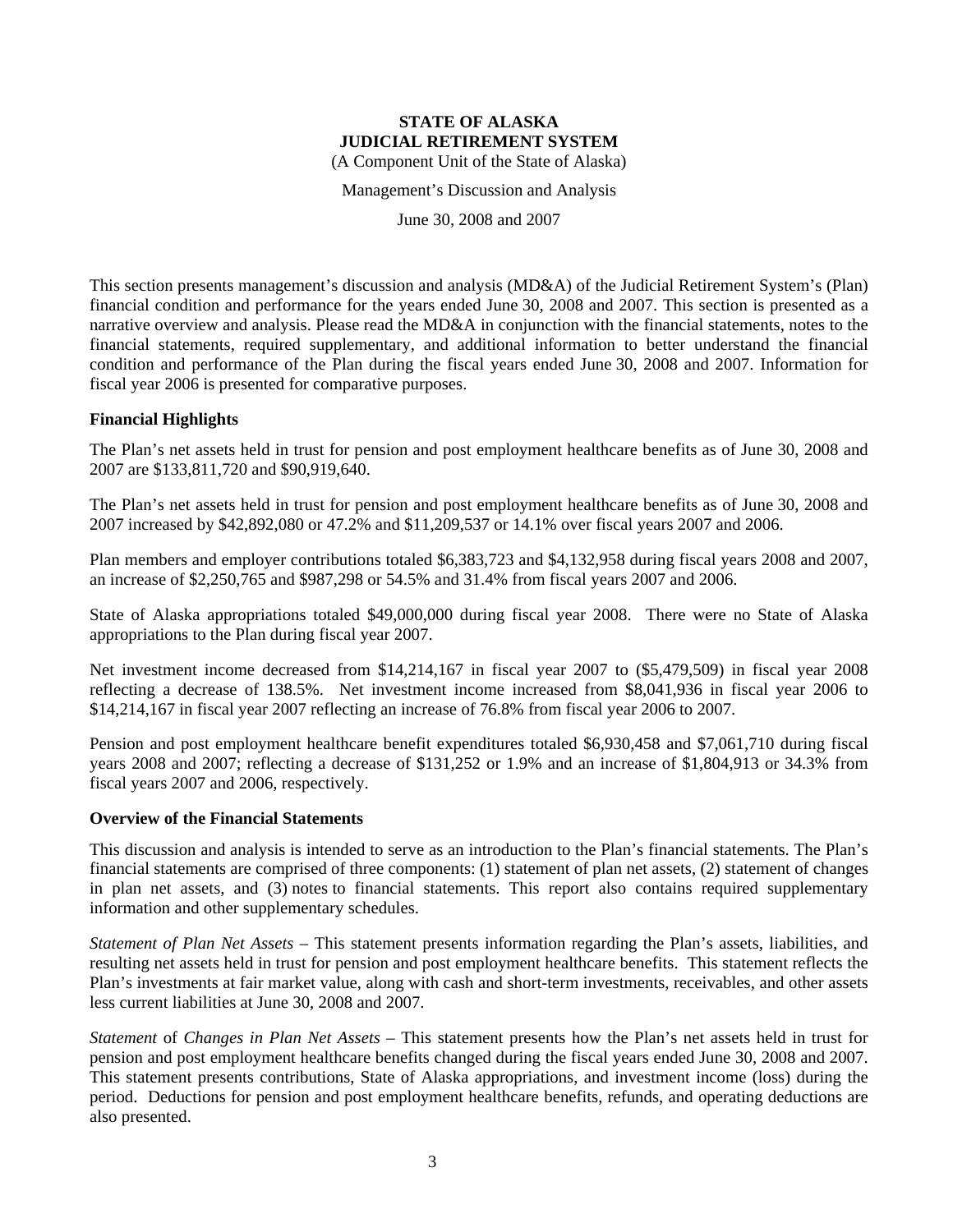Management's Discussion and Analysis

June 30, 2008 and 2007

The above statements represent resources available for investment and payment of benefits as of June 30, 2008 and 2007, and the sources and uses of those funds during fiscal years 2008 and 2007.

*Notes to Financial Statements* – The notes to financial statements are an integral part of the financial statements and provide additional detailed information and schedules that is essential to a full understanding of the Plan's financial statements.

*Required Supplementary Information* – The required supplementary information consists of three schedules and related notes concerning the funded status of the Plan and actuarial assumptions and methods used in the actuarial valuation.

*Other Supplementary Schedules* – Other schedules include detailed information on administrative and investment deductions incurred by the Plan and payments to consultants (other than investment advisors) for professional services.

|                                       |                  | <b>Net Assets</b> |                     |            |            |
|---------------------------------------|------------------|-------------------|---------------------|------------|------------|
|                                       |                  |                   | Increase/(decrease) |            |            |
| <b>Description</b>                    | 2008             | 2007              | Amount              | Percentage | 2006       |
| Assets:                               |                  |                   |                     |            |            |
| Cash and cash equivalents             | \$<br>988,487    | 194,177           | 794,310             | 409.1%     | 50,743     |
| Due from State of Alaska General Fund | 416,686          |                   | 416,686             | 100.0      | 362,570    |
| Contributions receivable              | 257,552          | 175,201           | 82,351              | 47.0       | 116,792    |
| Other Receivable                      | 1,267            |                   | 1,267               | n/a        |            |
| Due from postemployment healthcare    | 4,002,818        |                   | 4,002,818           | n/a        |            |
| Securities lending collateral         |                  | 10,728,980        | (10,728,980)        | n/a        | 8,007,877  |
| Investments, at fair value            | 132,198,934      | 90,598,268        | 41,600,666          | 45.9       | 79,224,935 |
| <b>Total</b> assets                   | 137,865,744      | 101,696,626       | 36,169,118          | 35.6       | 87,762,917 |
| Liabilities:                          |                  |                   |                     |            |            |
| Accrued expenses                      | 38,422           | 43,821            | (5,399)             | (12.3)     | 44,937     |
| Claims Payable                        | 4,212            |                   | 4,212               | n/a        |            |
| Due to Retiree Health Fund            | 8,572            |                   | 8,572               | n/a        |            |
| Due to Alaska Retiree Healthcare fund | 4,002,818        |                   | 4,002,818           | n/a        |            |
| Due to State of Alaska General Fund   |                  | 4,185             | (4,185)             | n/a        |            |
| Securities lending collateral payable |                  | 10,728,980        | (10,728,980)        | n/a        | 8,007,877  |
| <b>Total liabilities</b>              | 4,054,024        | 10,776,986        | (6,722,962)         | (62.4)     | 8,052,814  |
| Net assets                            | 133,811,720<br>S | 90,919,640        | 42,892,080          | 47.2%      | 79,710,103 |

### **Condensed Financial Information**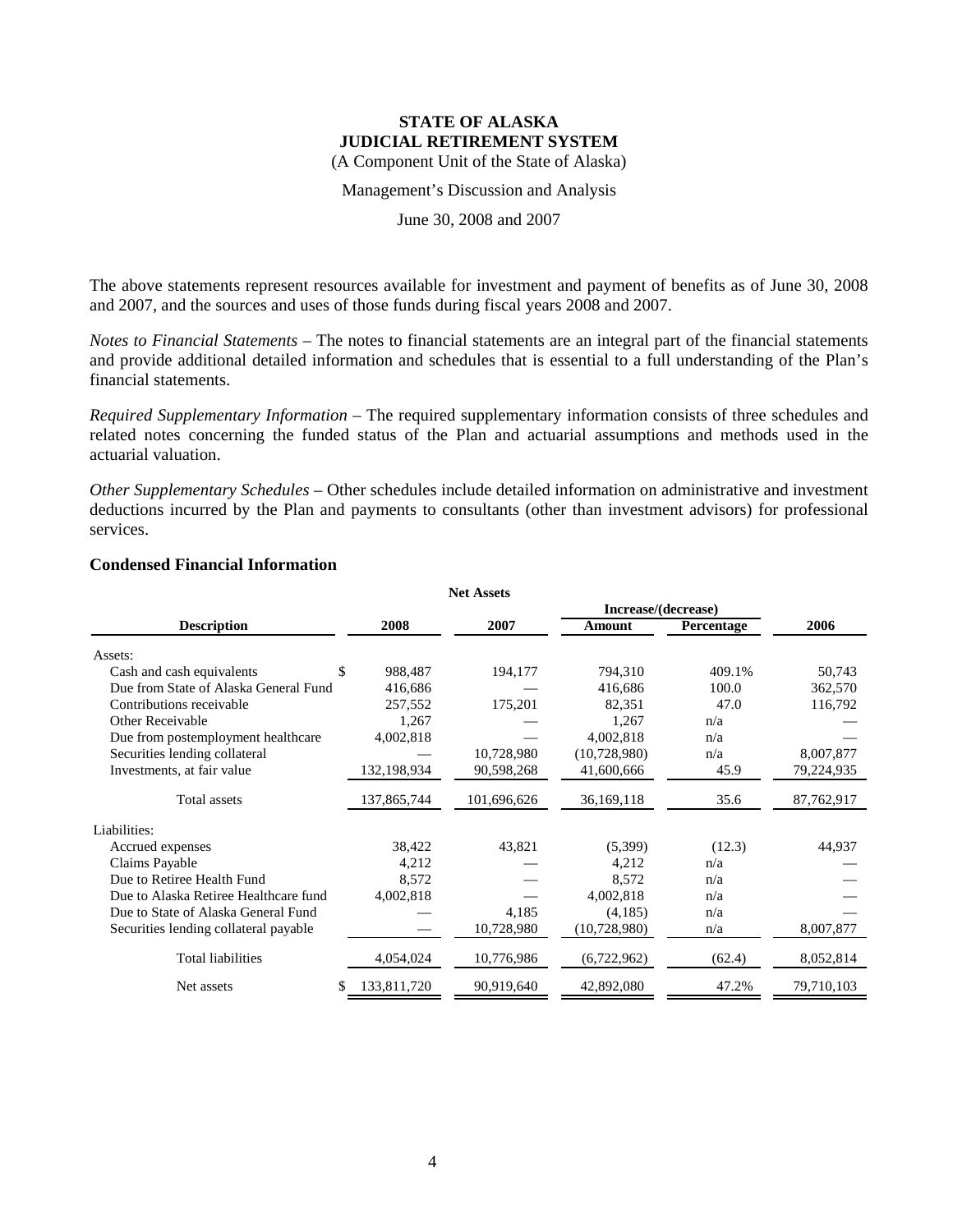### Management's Discussion and Analysis

June 30, 2008 and 2007

**Changes in Net Assets**

|                                 |    |             |              |              | Increase/(decrease) |            |  |
|---------------------------------|----|-------------|--------------|--------------|---------------------|------------|--|
| <b>Description</b>              |    | 2008        | 2007         | Amount       | Percentage          | 2006       |  |
| Net assets, beginning of year   | S  | 90,919,640  | 79,710,103   | 11,209,537   | 14.1%               | 73,705,130 |  |
| Additions:                      |    |             |              |              |                     |            |  |
| Contributions                   |    | 6,383,723   | 4,132,958    | 2,250,765    | 54.5                | 3,145,660  |  |
| Appropriation - State of Alaska |    | 49,000,000  |              | 49,000,000   | n/a                 |            |  |
| Net investment income (loss)    |    | (5,479,509) | 14,214,167   | (19,693,676) | (138.5)             | 8,041,936  |  |
| <b>Transfers</b>                |    | 4,002,818   |              | 4,002,818    | n/a                 | 125,000    |  |
| Total additions                 |    | 53,907,032  | 18, 347, 125 | 35,559,907   | 193.8               | 11,312,596 |  |
| Deductions:                     |    |             |              |              |                     |            |  |
| Pension and postemployment      |    |             |              |              |                     |            |  |
| healthcare benefits             |    | 6,679,640   | 7,061,710    | (382,070)    | (5.4)               | 5,256,797  |  |
| Claims paid                     |    | 250,818     |              | 250,818      | n/a                 |            |  |
| <b>Refund of Contributions</b>  |    | 17,834      |              | 17,834       | n/a                 |            |  |
| Administrative                  |    | 63,842      | 75,878       | (12,036)     | (15.9)              | 50,826     |  |
| <b>Transfers</b>                |    | 4,002,818   |              | 4,002,818    | n/a                 |            |  |
| Total deductions                |    | 11,014,952  | 7,137,588    | 3,877,364    | 54.3                | 5,307,623  |  |
| Increase in net assets          |    | 42,892,080  | 11,209,537   | 31,682,543   | 282.6               | 6,004,973  |  |
| Net assets, end of year         | \$ | 133,811,720 | 90,919,640   | 42,892,080   | 47.2%               | 79,710,103 |  |

### **Financial Analysis of the Plan**

The Statements of Plan Net Assets as of June 30, 2008 and 2007 showed net assets held in trust for pension and post employment healthcare benefits of \$133,811,720 and \$90,919,640, respectively. The entire amount is available to cover the Plan's obligations to pay pension and post employment healthcare benefits to its members and their beneficiaries. These amounts also represent an increase of \$42,892,080 or 47.2% and \$11,209,537 or 14.1% from fiscal years 2007 and 2006. Over the long term, plan members and employer contributions, as well as investment income earned, are expected to sufficiently fund the pension benefit and post employment healthcare costs of the Plan.

The investment of pension funds is a long-term undertaking. On an annual basis, the Alaska Retirement Management Board (ARMB) reviews and adopts an asset allocation strategy to ensure the asset mix will remain at an optimal risk/return level given the Plan's constraints and objectives. During fiscal year 2008, the ARMB adopted an asset allocation that includes 42% in domestic equities, 18% in international equities, 2% emerging markets equity, 15% in domestic fixed income, 2% in international fixed income, 3% in High Yield, 4% treasury inflation protection pool, 4% in Absolute Return, and 10% in real estate. This asset allocation is expected to provide a five-year median return of 7.99%.

For fiscal years 2008 and 2007, the Plan's investments generated an -4.62% and a +18.41% rate of return, respectively. The Plan's annualized rate of return was +7.97% over the last three years and +9.48% over the last five years.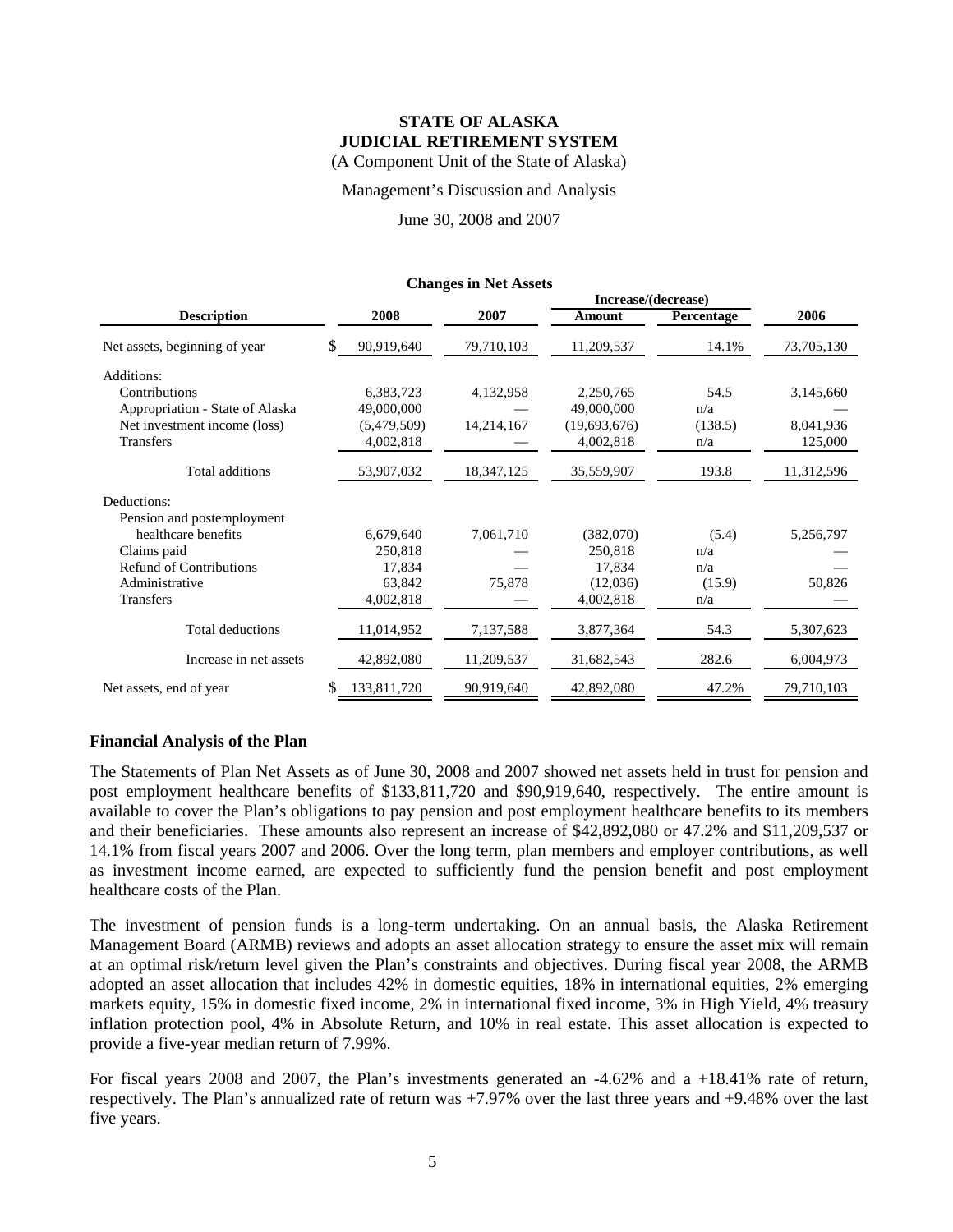Management's Discussion and Analysis

June 30, 2008 and 2007

#### **Actuarial Valuations and Funding Progress**

The overall objective of pension and post employment healthcare funds is to accumulate sufficient funds to meet all expected future obligations to members. The employer contribution requirements are actuarially determined as a percentage of eligible salaries, and reflect the cost of benefits accruing in the fiscal year following the valuation date and a 25–year fixed amortization of the unfunded accrued liability. The amortization period and employer contribution levels are typically recommended by the Actuary and adopted by the administrator biannually. Barring legislative changes, the employer contribution rate is expected to remain constant as a percentage of payroll. The ratio of assets to liabilities decreased from 77.1% to 61.5% during the two-year period ending June 30, 2006. Increasing health costs and salary increases for active judges that affect pension benefits for retirees impacted the Plan's funding ratio as of June 30, 2006, and appropriate rate increases in fiscal years 2008 and 2009 will be charged to the employer. The Alaska Legislature appropriated \$49,000,000 in fiscal year 2008 in order to reduce the unfunded liability, increase the funding ratio, and decrease the employer contribution rate in fiscal year 2010.

A summary of the actuarial assumptions and methods is presented in the notes to the Required Supplementary Information. The assumptions, when applied in combination, fairly represent past and anticipated future experience of the Plan.

|                     | <b>Valuation year</b> | <b>Valuation year</b> |
|---------------------|-----------------------|-----------------------|
|                     | 2006                  | 2004                  |
| Valuation assets    | 79.710.103            | 70,455,634            |
| Accrued liabilities | 129.614.185           | 91.361.249            |
| Funding ratio       | 61.5%                 | 77.1%                 |

### **Contributions, Investment Income and Transfer**

The additions required to fund retirement benefits are accumulated through a combination of employer and plan members' contributions, investment income and a transfer.

|                                 |   | <b>Additions</b> |            |                     |            |            |  |  |  |  |
|---------------------------------|---|------------------|------------|---------------------|------------|------------|--|--|--|--|
|                                 |   |                  |            | Increase/(decrease) |            |            |  |  |  |  |
|                                 |   | 2008             | 2007       | Amount              | Percentage | 2006       |  |  |  |  |
| Plan members contributions      | S | 523.699          | 477.215    | 46.484              | 9.7%       | 374,153    |  |  |  |  |
| <b>Employer contributions</b>   |   | 5,860,024        | 3,655,743  | 2,204,281           | 60.3       | 2,771,507  |  |  |  |  |
| Net investment income (loss)    |   | (5,479,509)      | 14,214,167 | (19,693,676)        | (138.5)    | 8,041,936  |  |  |  |  |
| Appropriation - State of Alaska |   | 49,000,000       |            | 49,000,000          | n/a        |            |  |  |  |  |
| <b>Transfers</b>                |   | 4,002,818        |            | 4.002.818           | n/a        | 125,000    |  |  |  |  |
| Total                           |   | 53,907,032       | 18.347.125 | 35,559,907          | 193.8%     | 11,312,596 |  |  |  |  |

Employer contributions increased from \$3,655,743 during fiscal year 2007 to \$5,860,024 during fiscal year 2008, an increase of \$2,204,281 or 60.3%. There was an increase from \$2,771,507 during fiscal year 2006 to \$3,655,743 during fiscal year 2007, an increase of \$884,236 or 31.9%.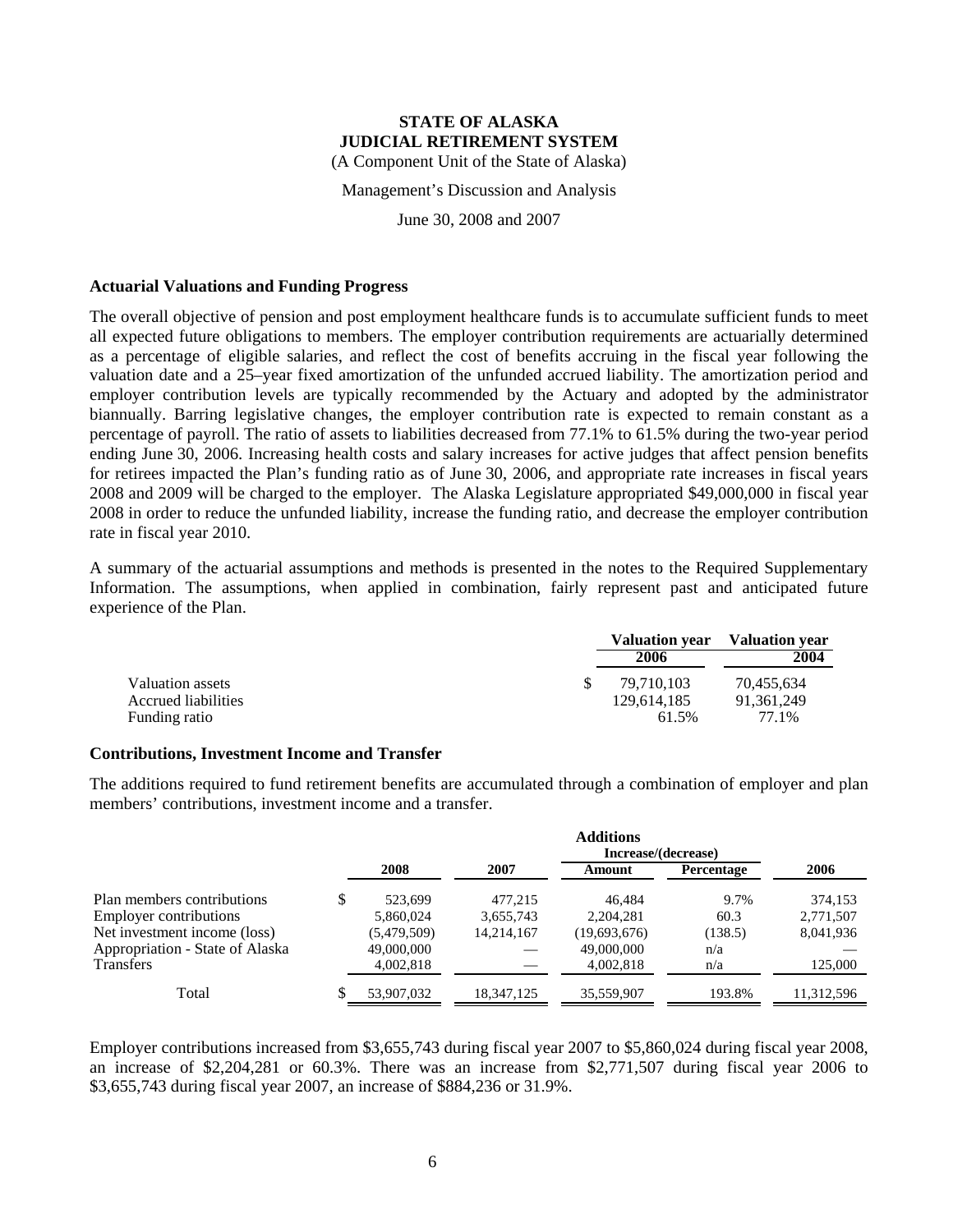Management's Discussion and Analysis

June 30, 2008 and 2007

The employer contribution rate increased from 38.53% to 57.70% in fiscal years 2007 and 2008, respectively, a change in the employer rate of 19.7% of eligible compensation, or a 49.75% increase over the previous years. Employer contribution rates for the Plan are determined for a two-year period. The increase is largely due to changes in actuarial assumptions and methods implemented in the valuation for the period ending June 30, 2004 (the valuation used to set fiscal year 2007 and 2008 employer contribution rates).

In 2008, net investment income decreased by (\$19,693,676) or -138.5% over amounts recorded in fiscal year 2007. Net Investment income increased by \$6,172,231 or 76.8% over amounts recorded in fiscal year 2006. Fiscal year 2008 proved to be a very challenging year in the investment environment due to a number of failures in investment banks tied in with the drop in home prices and increased volatility and risks in all investment classes. The Plan had more than seventy-four percent of invested assets in the domestic equity pool, international equity pool and retirement fixed income pool. The domestic equity pool realized a return of -13.5% in 2008 compared to 20.1% in 2007. The international equity pool realized a return of -9.4% in 2008 compared to 27.8% in 2007. The retirement fixed income pool realized a return of 6.6% in 2008 compared to 6.2% in 2007.

Over the long term, investment income has been a major component of additions to plan assets. During fiscal year 2008, the Plan recorded its first loss in four years. The actuarial rate of return used in the actuarial valuation report to determine liabilities of the Plan is 8.25%. The FY 2008 loss represents a substantial reversal of investments from 2007 and 2006.

During fiscal year 2008, the Plan transferred the fund balance as of June 30, 2007 of the Postemployment Healthcare fund to the Alaska Retiree Healthcare Trust fund as a result of approval from the Internal Revenue Service for the Public Employees' and Teachers' Retirement Systems for similar pre-funding of postemployment healthcare costs. Also, Senate Bill 221, section 68(a) appropriated \$49,000,000 to the Plan. This appropriation virtually eliminated the unfunded liability of the Plan by recording \$36,178,570 to fund the pension plan and \$12,821,430 to fund the healthcare trust.

During 2006, a review was conducted of all medical reserve amounts in the Retiree Health Fund. The result was excess reserve balances over those deemed necessary for the continued operation of the Retiree Health Fund. The excess amount was allocated to plans participating in the Retiree Health Fund. In fiscal year 2006, the Plan recognized a transfer of \$125,000 from the Retiree Health Fund. No transfer occurred in 2007 and 2008.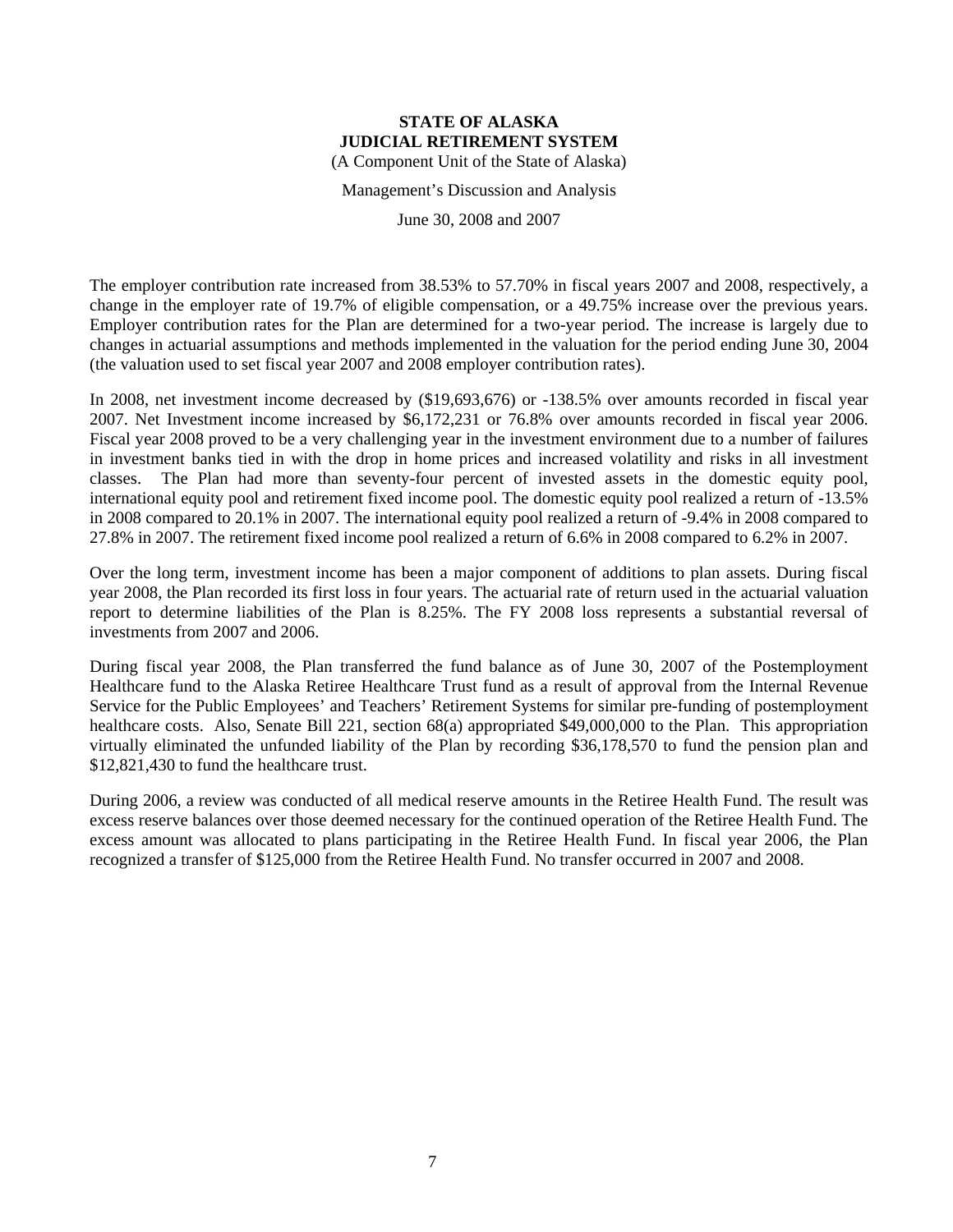Management's Discussion and Analysis

June 30, 2008 and 2007

### **Benefits and Other Deductions**

The primary deduction of the Plan is the payment of pension and post employment healthcare benefits. These benefit payments and the cost of administering the Plan comprises the costs of operation.

|                                                    |    | <b>Deductions</b> |           |           |            |           |  |  |
|----------------------------------------------------|----|-------------------|-----------|-----------|------------|-----------|--|--|
|                                                    |    |                   |           |           |            |           |  |  |
|                                                    |    | 2008              | 2007      | Amount    | Percentage | 2006      |  |  |
| Pension and postemployement healthcare benefits \$ |    | 6,930,458         | 7.061.710 | (131,252) | (1.9)%     | 5,256,797 |  |  |
| Refund of contributions                            |    | 17.834            |           | 17.834    | n/a        |           |  |  |
| Administrative                                     |    | 63.842            | 75,878    | (12,036)  | (15.9)     | 50,826    |  |  |
| Total                                              | ٠D | 7.012.134         | 7.137.588 | (125.454) | (1.8)%     | 5,307,623 |  |  |

The Plan's pension and post employment healthcare benefit in 2008 and 2007 decreased (\$131,252) or -1.9% and increased \$1,804,913 or 34.3% from fiscal years 2007 and 2006, respectively.

The Alaska Retiree Healthcare Trust (ARHCT) was established with Senate Bill 123 and became effective July 1, 2007. Prior to fiscal year 2008, the Plan was responsible for a health care premium paid to the Retiree Health Fund (RHF) for each retired member / beneficiary participating in the Plan. Beginning July 1, 2007, the Plan began recording post employment healthcare contributions to the ARHCT. The RHF continued to pay healthcare claims for the three participating systems (Public Employees', Teachers', and Judicial Retirement Systems) until March 1, 2008. From that date forward, the ARHCT is responsible for payment of healthcare claims. Healthcare costs continue to rise year over year and any increases are directly related to the increased costs as well as the number of new retirees in the Plan.

### **Funding**

Retirement benefits are financed by accumulations from employer and plan member contributions and income earned on Plan investments.

- The contribution rate is calculated by the Plan's consulting actuary and approved by the administrator. Contributions are determined on a biennial basis.
- Plan member contributions are set by Alaska Statute 22.25.011.
- The ARMB works with an external consultant to determine the proper asset allocation strategy.

### **Legislation**

During the State of Alaska's  $25<sup>th</sup>$  legislative session, the Alaska legislature appropriated in Senate Bill 221 \$49,000,000 to the Plan to reduce the actuarial unfunded liability based on the June 30, 2006 actuarial valuation report.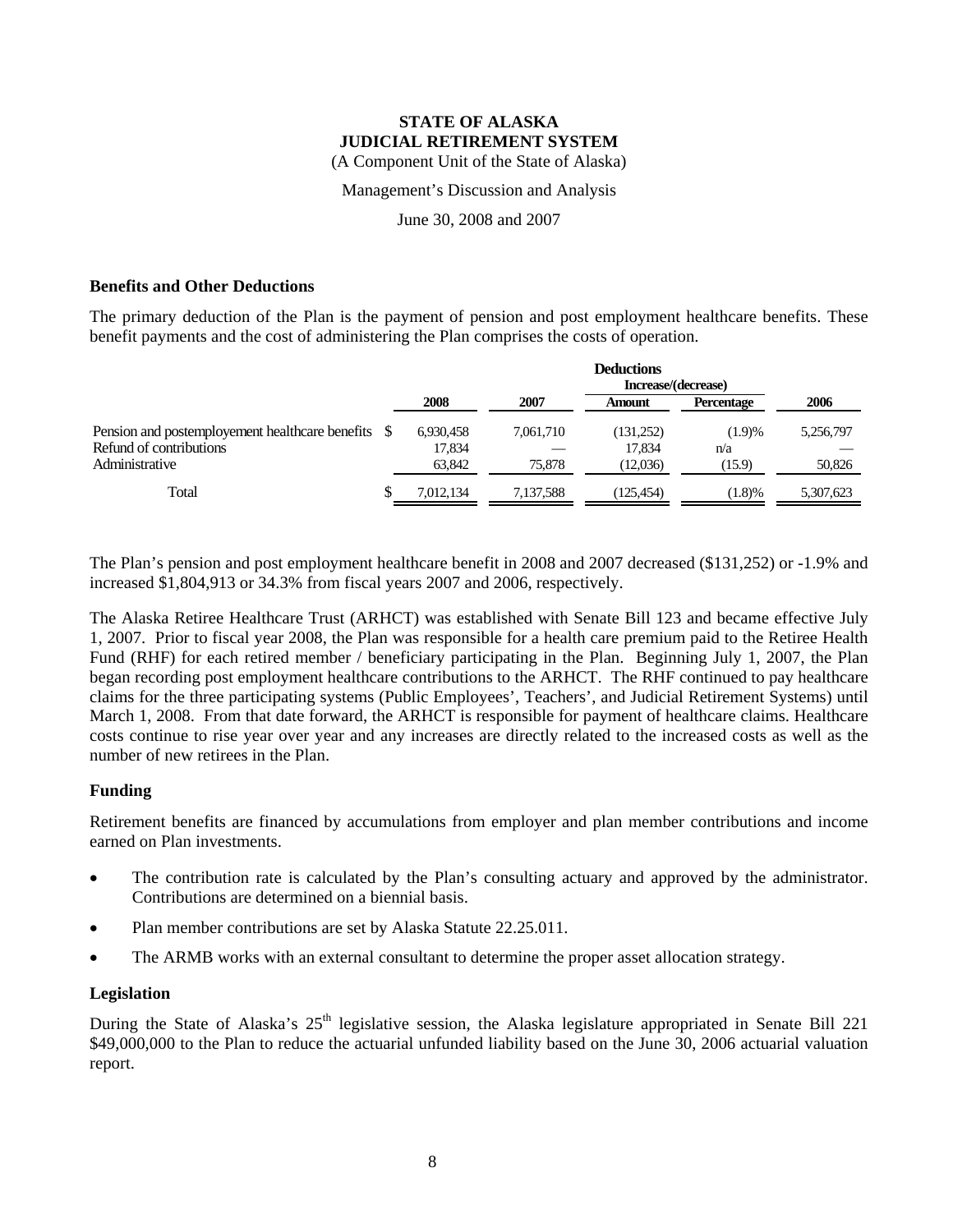(A Component Unit of the State of Alaska)

Management's Discussion and Analysis

June 30, 2008 and 2007

### **Economic Conditions, Future Contribution Rates, and Status of Unfunded Liability**

The financial market environment continues to challenge investors. The ARMB continues to diversify and allocated the Plan's portfolio to maintain an optimal risk / return ratio.

The employer contribution rate increased significantly in fiscal year 2008 due to: (1) a revaluation of the June 30, 2004 actuarial valuation report and (2) Senate Bill 237 becoming effective July 1, 2006.

The revaluation of the June 30, 2004, actuarial valuation discovered that the prior consulting actuary valued the health insurance premium as a family unit. The Plan's current consulting actuary recommended valuing the healthcare liabilities using a health insurance premium per individual. The revaluation of the liabilities increased the Plan's employer contribution rate by 13.45%. As the budget process for fiscal year 2007 was completed prior to the results of the replication, the fiscal year 2007 employer contribution rate remained at the rate developed with the original actuarial valuation (37.37%), which was an 11.45% increase over the fiscal year 2006 employer contribution rate of 33.53%. Contribution rates are typically set for a two-year period. However, the employer contribution rate for fiscal year 2008, set using the original June 30, 2004 valuation, was adjusted based on the results of the June 30, 2006, actuarial valuation.

Senate Bill 237 increased the salaries for sitting judges by fifty percent and increased the number of sitting judges by six. Because pension benefits for retired members are based on the current authorized salary for the position from which the member retired, this law resulted in a significant increase in benefits to the Plan's retired members.

The June 30, 2004, actuarial valuation replication for the Plan reported a funding ratio of 77.1% and an unfunded liability of \$20.9 million. The original June 30, 2004, actuarial valuation for the Plan reported a funding ratio of 88.8% and an unfunded liability of \$9.6 million. The June 30, 2006, actuarial valuation report recommended the fiscal year 2008 and 2009 contribution rate at 57.70%.

### **Requests for Information**

This financial report is designed to provide a general overview of the Plan's financial condition for those with interest in the Plan's finances. Questions concerning any of the information provided in this report or requests for additional financial information should be addressed to:

State of Alaska Division of Retirement & Benefits, Accounting Section P.O. Box 110203 Juneau, Alaska 99811-0203.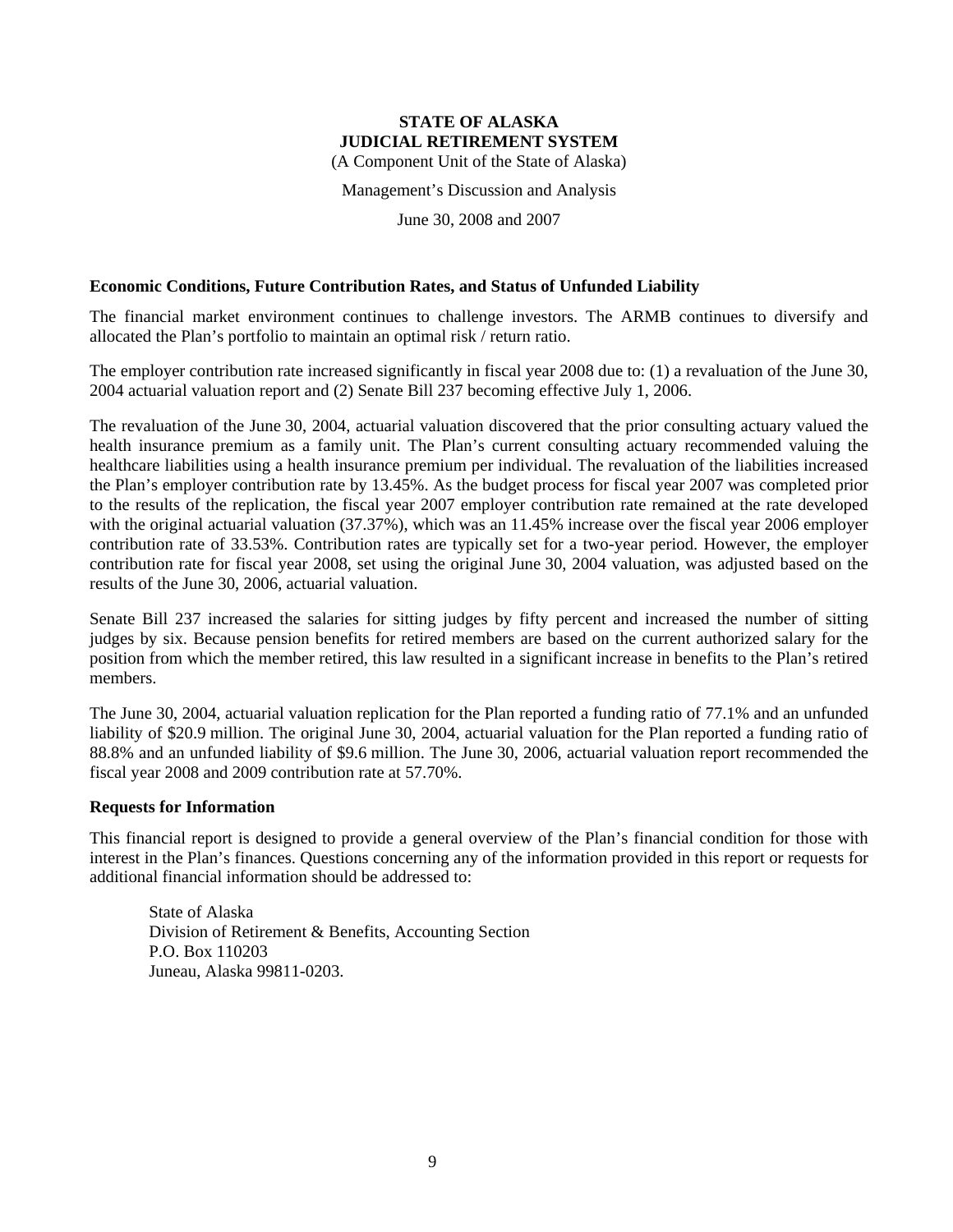Statements of Plan Net Assets

June 30, 2008 and 2007

|                                                                                                             |                          |                              | 2008                               | 2007         |                               |                              |                       |
|-------------------------------------------------------------------------------------------------------------|--------------------------|------------------------------|------------------------------------|--------------|-------------------------------|------------------------------|-----------------------|
|                                                                                                             | <b>Pension</b>           | Postemployment<br>healthcare | Alaska retiree<br>healthcare trust | <b>Total</b> | <b>Pension</b>                | Postemployment<br>healthcare | <b>Total</b>          |
| Assets:                                                                                                     |                          |                              |                                    |              |                               |                              |                       |
| Cash and cash equivalents (notes 3 and 5):<br>Short-term fixed income pool<br>Securities lending collateral | \$<br>49,037             | 6,975                        | 932,475                            | 988,487      | 168,320<br>9,300,307          | 25,857<br>1,428,673          | 194,177<br>10,728,980 |
| Total cash and cash equivalents                                                                             | 49,037                   | 6,975                        | 932,475                            | 988,487      | 9,468,627                     | 1,454,530                    | 10,923,157            |
| Receivables:                                                                                                |                          |                              |                                    |              |                               |                              |                       |
| Contributions                                                                                               | 204,932                  |                              | 52,620                             | 257,552      | 151,872                       | 23,329                       | 175,201               |
| Other receivables                                                                                           |                          |                              | 1,267                              | 1,267        |                               |                              |                       |
| Due from State of Alaska General Fund (note 1)                                                              | 312,726                  |                              | 103,960                            | 416,686      | -                             |                              |                       |
| Due from postemployment healthcare fund (note 6)                                                            | -                        |                              | 4,002,818                          | 4,002,818    |                               |                              |                       |
| Total receivable                                                                                            | 517,658                  |                              | 4,160,665                          | 4,678,323    | 151,872                       | 23,329                       | 175,201               |
| Investments (notes 3, 4, 5 and 7):                                                                          |                          |                              |                                    |              |                               |                              |                       |
| Domestic equity pool                                                                                        | 47,649,142               | 1,645,888                    |                                    | 49,295,030   | 34.153.116                    | 1,561,057                    | 35.714.173            |
| Domestic fixed income pool                                                                                  |                          |                              |                                    |              | 12,106,739                    | 553,370                      | 12,660,109            |
| International equity pool                                                                                   | 20,538,877               | 709,450                      |                                    | 21,248,327   | 16,857,700                    | 770,525                      | 17,628,225            |
| Emerging markets equity pool                                                                                | 2,277,973                | 78,685                       |                                    | 2,356,658    | 2,178,998                     | 99,596                       | 2,278,594             |
| Treasury inflation protection pool                                                                          | 4.551.135                | 157,204                      |                                    | 4,708,339    | 3.963.636                     | 181.168                      | 4,144,804             |
| Retirement fixed income pool                                                                                | 17,791,473               | 614,550                      |                                    | 18,406,023   |                               | -                            |                       |
| Real estate pool                                                                                            | 12,035,028               | 415,712                      |                                    | 12,450,740   | 10,906,484                    | 498,509                      | 11,404,993            |
| International fixed income pool                                                                             | 2,423,645                | 83,717                       |                                    | 2,507,362    | 1.431.104                     | 65,412                       | 1.496.516             |
| High yield pool                                                                                             | 3,558,817                | 122,928                      |                                    | 3,681,745    | 1,525,562                     | 69,730                       | 1,595,292             |
| Absolute return pool                                                                                        | 4,855,259                | 167,709                      |                                    | 5,022,968    | 3,514,904                     | 160,658                      | 3,675,562             |
| Common trust funds                                                                                          |                          |                              |                                    |              |                               |                              |                       |
| SSgA Domestic equity                                                                                        |                          |                              | 5,710,327                          | 5,710,327    |                               |                              |                       |
| SSgA International equity                                                                                   |                          |                              | 2,506,121                          | 2,506,121    |                               |                              |                       |
| SSgA Emerging markets                                                                                       |                          |                              | 501.448                            | 501.448      |                               |                              |                       |
| SSgA Domestic fixed income                                                                                  |                          |                              | 1,910,666                          | 1,910,666    |                               |                              |                       |
| SSgA International fixed income                                                                             |                          |                              | 261,278                            | 261,278      |                               |                              |                       |
| SSgA High yield bond index                                                                                  |                          |                              | 354,782                            | 354.782      |                               |                              |                       |
| SSgA TIPS index                                                                                             | $\overline{\phantom{a}}$ | $\overline{\phantom{a}}$     | 1,277,120                          | 1,277,120    | $\overbrace{\phantom{12332}}$ | -                            |                       |
| Total investments                                                                                           | 115,681,349              | 3,995,843                    | 12,521,742                         | 132,198,934  | 86,638,243                    | 3,960,025                    | 90,598,268            |
| Total assets                                                                                                | 116,248,044              | 4,002,818                    | 17,614,882                         | 137,865,744  | 96,258,742                    | 5,437,884                    | 101,696,626           |
| Liabilities:                                                                                                |                          |                              |                                    |              |                               |                              |                       |
| Accrued expenses                                                                                            | 38.422                   |                              | 4,212                              | 42,634       | 37.986                        | 5.835                        | 43.821                |
| Securities lending collateral payable (note 5)                                                              |                          |                              |                                    |              | 9,300,307                     | 1,428,673                    | 10,728,980            |
| Due to Retiree Health Fund                                                                                  |                          |                              | 8,572                              | 8,572        |                               |                              |                       |
| Due to Alaska Retiree Healthcare Trust (note 6)                                                             |                          | 4,002,818                    | $\overline{\phantom{m}}$           | 4,002,818    |                               |                              |                       |
| Due to State of Alaska General Fund                                                                         | $\overline{\phantom{a}}$ |                              | $\overline{\phantom{m}}$           | -            | 3,627                         | 558                          | 4,185                 |
| <b>Total liabilities</b>                                                                                    | 38,422                   | 4,002,818                    | 12,784                             | 4,054,024    | 9,341,920                     | 1,435,066                    | 10,776,986            |
| Commitments and contingencies (note 8)                                                                      |                          |                              |                                    |              |                               |                              |                       |
| Net assets held in trust for pension and                                                                    |                          |                              |                                    |              |                               |                              |                       |
| postemployment healthcare benefits                                                                          | 116,209,622<br>S.        |                              | 17,602,098                         | 133,811,720  | 86,916,822                    | 4,002,818                    | 90,919,640            |

See accompanying notes to financial statements.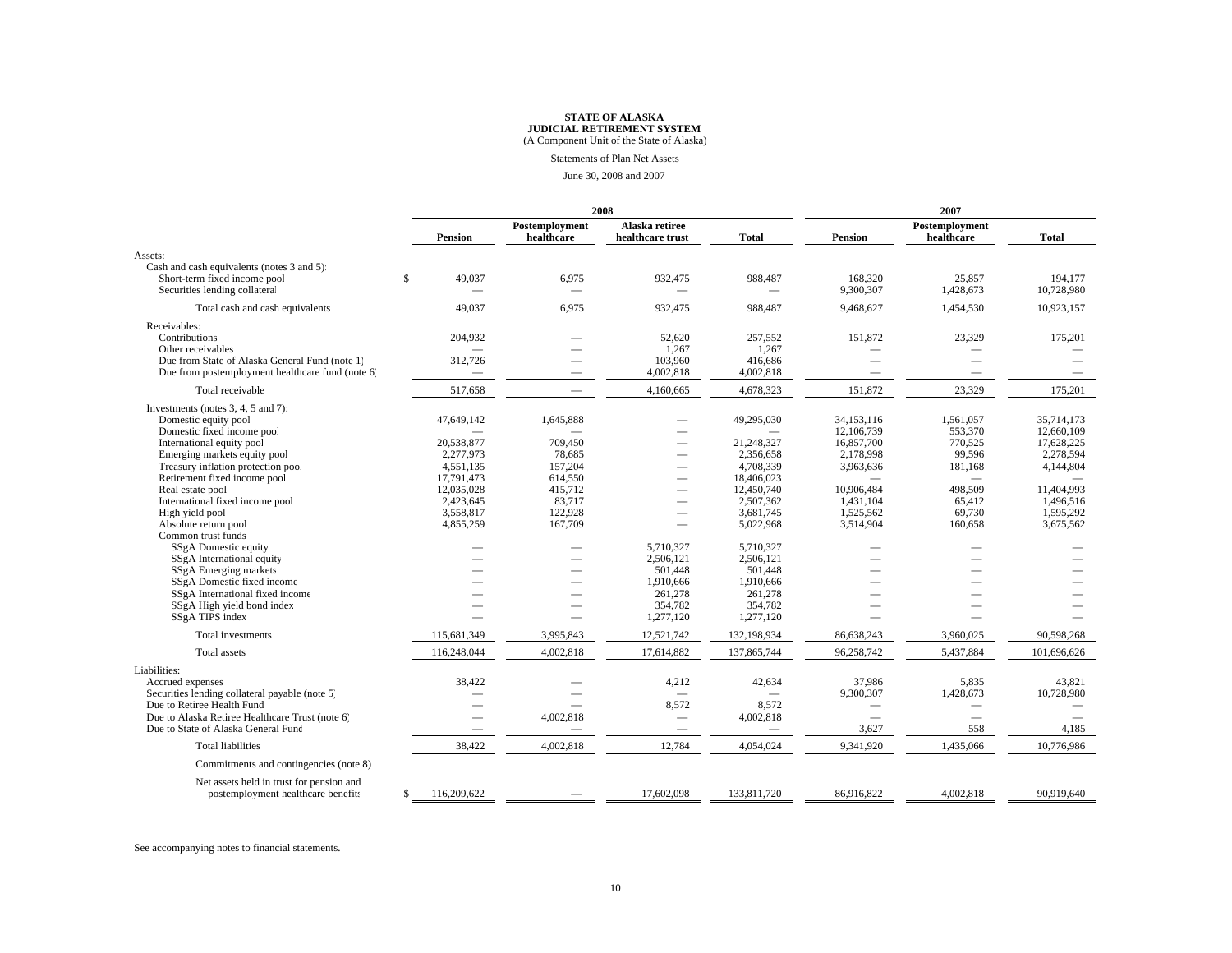Statements of Changes in Plan Net Assets

Years ended June 30, 2008 and 2007

|                                                                                                               |   |                                       |                              | 2008                               | 2007                                  |                                    |                                 |                                    |
|---------------------------------------------------------------------------------------------------------------|---|---------------------------------------|------------------------------|------------------------------------|---------------------------------------|------------------------------------|---------------------------------|------------------------------------|
|                                                                                                               |   | <b>Pension</b>                        | Postemployment<br>healthcare | Alaska retiree<br>healthcare trust | <b>Total</b>                          | <b>Pension</b>                     | Postemployment<br>healthcare    | <b>Total</b>                       |
| Additions:<br>Contributions:                                                                                  |   |                                       |                              |                                    |                                       |                                    |                                 |                                    |
| Employer<br>Plan members<br>State of Alaska appropriation                                                     | S | 4,556,415<br>509,539<br>36,178,570    |                              | 1,303,609<br>14,160<br>12,821,430  | 5,860,024<br>523,699<br>49,000,000    | 3,168,943<br>413,669               | 486,800<br>63,546               | 3,655,743<br>477,215               |
| Total contributions                                                                                           |   | 41,244,524                            |                              | 14,139,199                         | 55,383,723                            | 3,582,612                          | 550,346                         | 4,132,958                          |
| Investment income (loss):<br>Net appreciation (depreciation) in fair value (note 3)<br>Interest<br>Dividends  |   | (8,897,032)<br>1,410,115<br>2,424,623 |                              | (383, 400)<br>70,166<br>30,531     | (9,280,432)<br>1,480,281<br>2,455,154 | 10,132,685<br>761,517<br>1,563,267 | 1,556,540<br>116,981<br>240,142 | 11,689,225<br>878,498<br>1,803,409 |
| Total investment income (loss)                                                                                |   | (5,062,294)                           |                              | (282,703)                          | (5,344,997)                           | 12,457,469                         | 1,913,663                       | 14,371,132                         |
| Less investment expense                                                                                       |   | 182,135                               |                              |                                    | 182,135                               | 157,881                            | 24,254                          | 182,135                            |
| Net investment income (loss) before<br>securities lending activities                                          |   | (5,244,429)                           |                              | (282,703)                          | (5,527,132)                           | 12,299,588                         | 1,889,409                       | 14,188,997                         |
| Securities lending income (note 5)<br>Less securities lending expenses (note 5)                               |   | 410.193<br>362,570                    |                              |                                    | 410,193<br>362,570                    | 405.029<br>383,211                 | 62,219<br>58,867                | 467.248<br>442,078                 |
| Net income from securities lending activities                                                                 |   | 47,623                                |                              |                                    | 47,623                                | 21,818                             | 3,352                           | 25,170                             |
| Net investment income (loss)                                                                                  |   | (5,196,806)                           |                              | (282,703)                          | (5,479,509)                           | 12,321,406                         | 1,892,761                       | 14,214,167                         |
| Transfer from postemployment healthcare fund (note 6)                                                         |   | $\overline{\phantom{0}}$              |                              | 4,002,818                          | 4,002,818                             |                                    |                                 |                                    |
| Total additions                                                                                               |   | 36,047,718                            |                              | 17,859,314                         | 53,907,032                            | 15,904,018                         | 2,443,107                       | 18,347,125                         |
| Deductions:<br>Pension and post employment healthcare benefits<br>Refund of contribution<br>Administrative    |   | 6,679,640<br>17,834<br>57,444         |                              | 250,818<br>6,398                   | 6,930,458<br>17,834<br>63,842         | 6,232,138<br>65,774                | 829,572<br>10,104               | 7,061,710<br>75,878                |
| Total deductions                                                                                              |   | 6,754,918                             |                              | 257,216                            | 7,012,134                             | 6,297,912                          | 839,676                         | 7,137,588                          |
| Transfer to Alaska retiree healthcare trust (note 6)                                                          |   |                                       | 4,002,818                    |                                    | 4,002,818                             |                                    |                                 |                                    |
| Net increase (decrease)                                                                                       |   | 29,292,800                            | (4,002,818)                  | 17,602,098                         | 42,892,080                            | 9,606,106                          | 1,603,431                       | 11,209,537                         |
| Net assets held in trust for pension and<br>postemployment healthcare benefits:<br>Balance, beginning of year |   | 86,916,822                            | 4.002.818                    |                                    | 90.919.640                            | 77,310,716                         | 2,399,387                       | 79.710.103                         |
| Balance, end of year                                                                                          |   | 116,209,622                           |                              | 17,602,098                         | 133,811,720                           | 86,916,822                         | 4,002,818                       | 90,919,640                         |
|                                                                                                               |   |                                       |                              |                                    |                                       |                                    |                                 |                                    |

See accompanying notes to financial statements.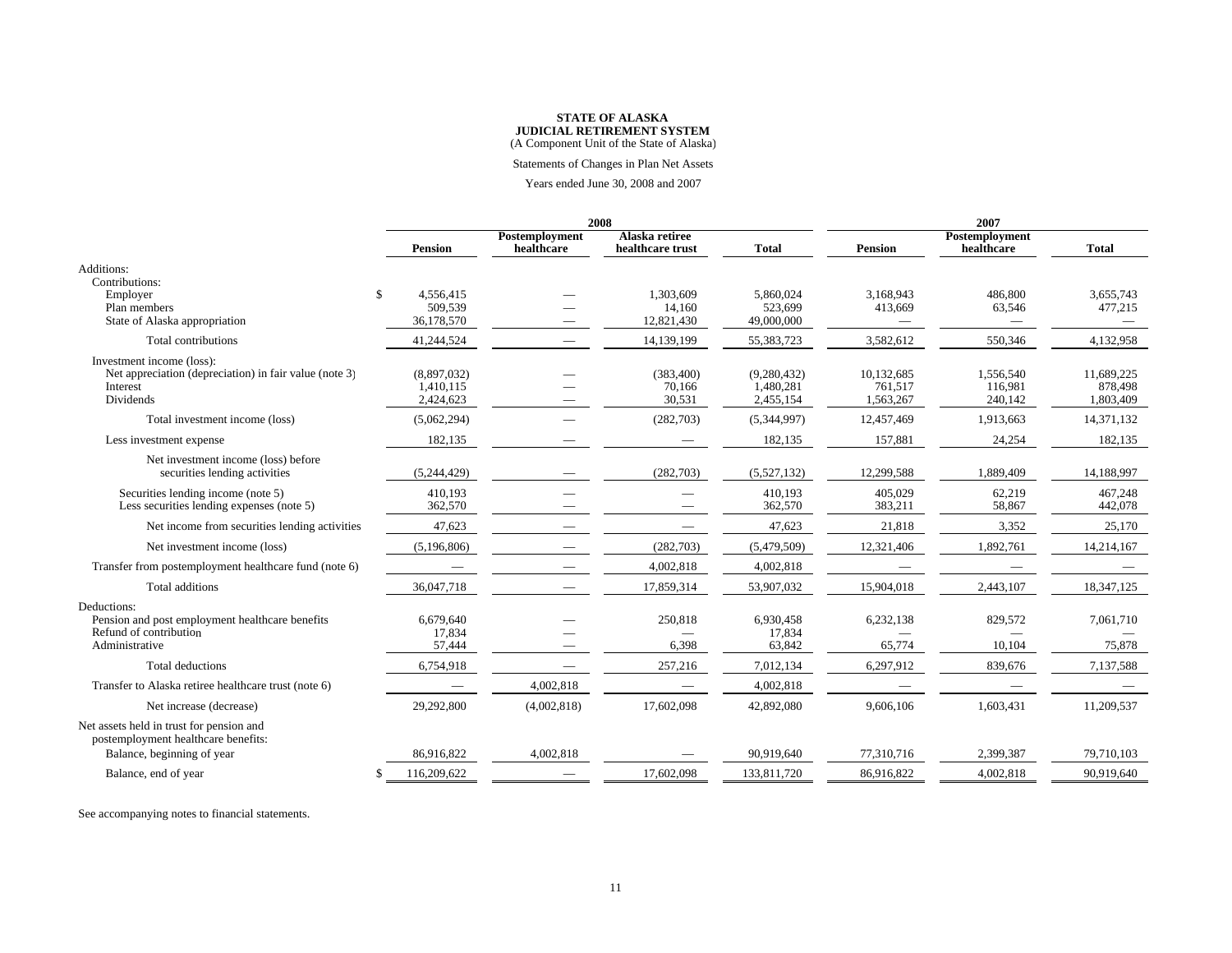Notes to Financial Statements

June 30, 2008 and 2007

### **(1) Description**

The following brief description of the State of Alaska Judicial Retirement System (Plan), a Component Unit of the State of Alaska, is provided for general information purposes only. Participants should refer to the Plan agreement for more complete information.

### *(a) General*

The Plan is a defined benefit, single-employer retirement system established and administered by the State of Alaska (State) to provide pension and post employment healthcare benefits for eligible State justices and judges. Benefit and contribution provisions are established by State law and may be amended only by the State Legislature. The Plan is considered a component unit of the State financial reporting entity and is included in the State's Comprehensive Annual Financial Report as a pension trust fund.

Inclusion in the Plan is a condition of employment for eligible State justices and judges. At June 30, plan membership consisted of:

|                                                                                                                | 2008     | 2007     |
|----------------------------------------------------------------------------------------------------------------|----------|----------|
| Retirees and beneficiaries currently receiving benefits<br>Terminated plan members entitled to future benefits | 89       | 89       |
|                                                                                                                | 92       | 93       |
| Active plan members:<br>Vested<br>Nonvested                                                                    | 43<br>28 | 43<br>27 |
|                                                                                                                | 71       | 70       |
|                                                                                                                | 163      | 163      |
|                                                                                                                |          |          |

### *(b) Pension Benefits*

Members with five or more paid-up years of credited service are entitled to annual pension benefits beginning at normal retirement age, sixty, or early retirement age, fifty-five. Members who are under age sixty and have twenty or more years of credited service may retire at any age and receive an actuarially reduced benefit.

The normal monthly pension benefit is based on the member's years of service and the current authorized salary for the position from which they retired. The pension benefit is equal to 5% for each year of service up to a maximum of 75% of the current salary for an active judge in the month the benefit is paid. In the event of salary increases for active judges, the monthly pension benefit for retired judges also increases.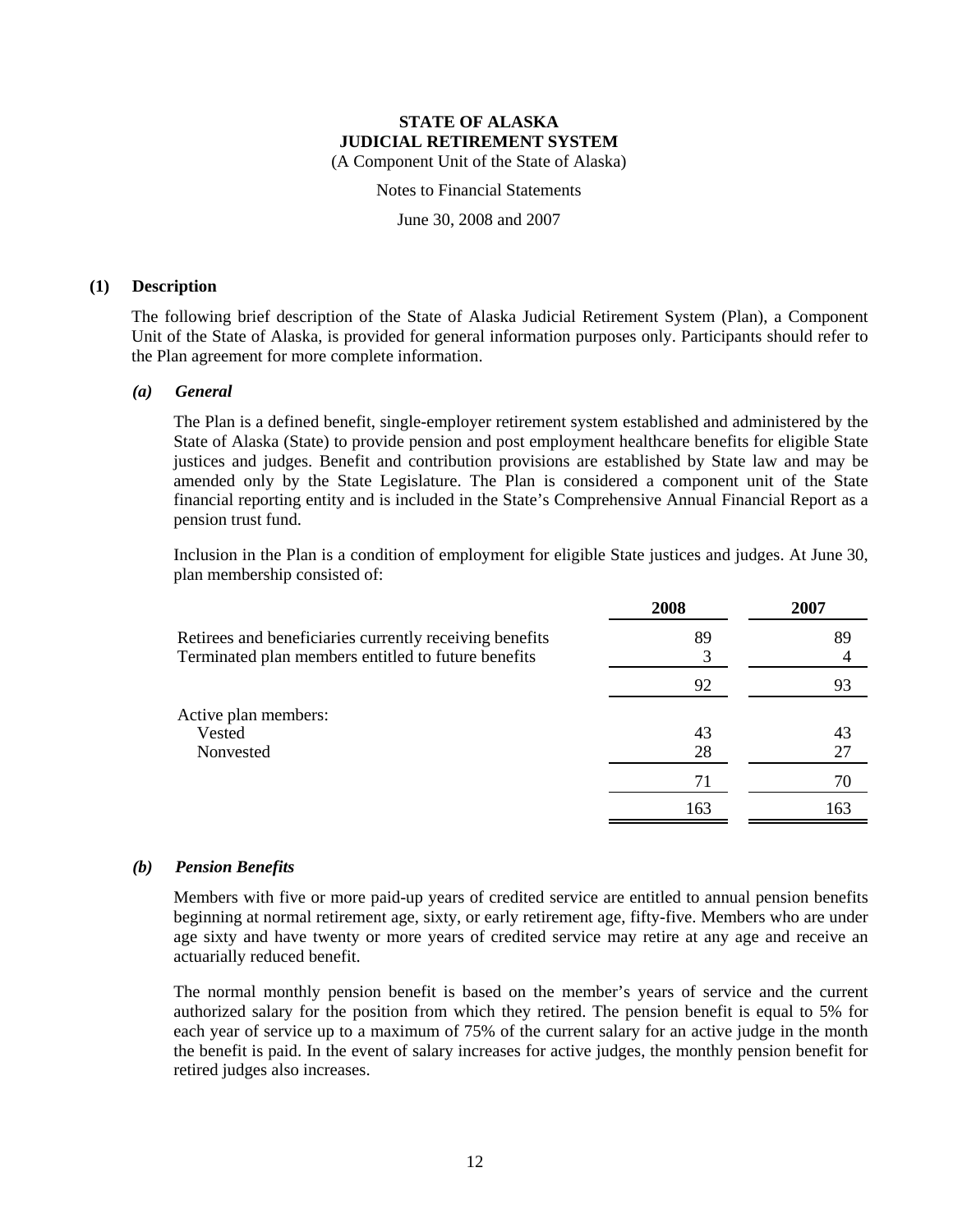(A Component Unit of the State of Alaska)

Notes to Financial Statements

June 30, 2008 and 2007

### *(c) Postemployment Healthcare Benefits*

Major medical benefits are provided without cost to retired Plan members.

Prior to July 1, 1997, post employment healthcare benefits were provided by the payment of premiums to an insurance company. Beginning July 1, 1997, the Retiree Health Fund (RHF), a pension trust fund of the State, was established. The RHF is self-funded and provides major medical coverage to retirees of the Plan. Retirees of three other State administered retirement plans also participate in the RHF. The Plan, along with the other participating plans, retains the risk of loss of allowable claims. The RHF issues a publicly available financial report, which may be obtained by writing to the State of Alaska, Department of Administration, Division of Retirement and Benefits, P.O. Box 110203, Juneau, Alaska, 99811-0203 or by calling (907) 465-4460.

Beginning July 1, 2007, the Alaska Retiree Healthcare Trust (ARHCT), a healthcare trust fund of the State, was established. The ARHCT is self-funded and provides major medical coverage to retirees of the Plan. The Plan retains the risk of loss of allowable claims for eligible members. The ARHCT began paying member healthcare claims on March 1, 2008. Prior to that, healthcare claims were paid for by the RHF.

### *(d) Death Benefits*

Upon the death of a member who has served for at least two years, the surviving spouse is entitled to receive monthly benefits equal to one-half of the monthly retirement pay the member would have been entitled to receive if retired at the time of death. If the member was not eligible to retire or would have been entitled to less than 60% of the monthly authorized salary, the spouse is entitled to monthly benefits equal to 30% of the authorized salary. The benefits continue until the surviving spouse dies.

If there is no eligible surviving spouse, the member's surviving dependent child(ren) are entitled to receive a benefit equal to 50% of the above survivor's benefit. Each child will receive an equal share of the benefit while they are dependent. If there is no surviving spouse or dependent child(ren), the member's beneficiary(ies) shall receive the difference between contributions made and interest accrued in the Plan less benefits paid by the Plan.

### *(e) Disability Benefits*

Members who are involuntarily retired for incapacity and have a minimum of two years of service at the time of retirement for incapacity are eligible for pension benefits.

### *(f) Contributions*

### **Plan Members Contributions**

Plan members first appointed after June 30, 1978, contribute 7% of their compensation to the Plan. The Plan member contributions are deducted before federal income tax is withheld. Contributions are not required after members have made contributions for 15 years. Plan member contributions earn interest at the rate of 4.5% per annum, compounded semiannually. Contributions are collected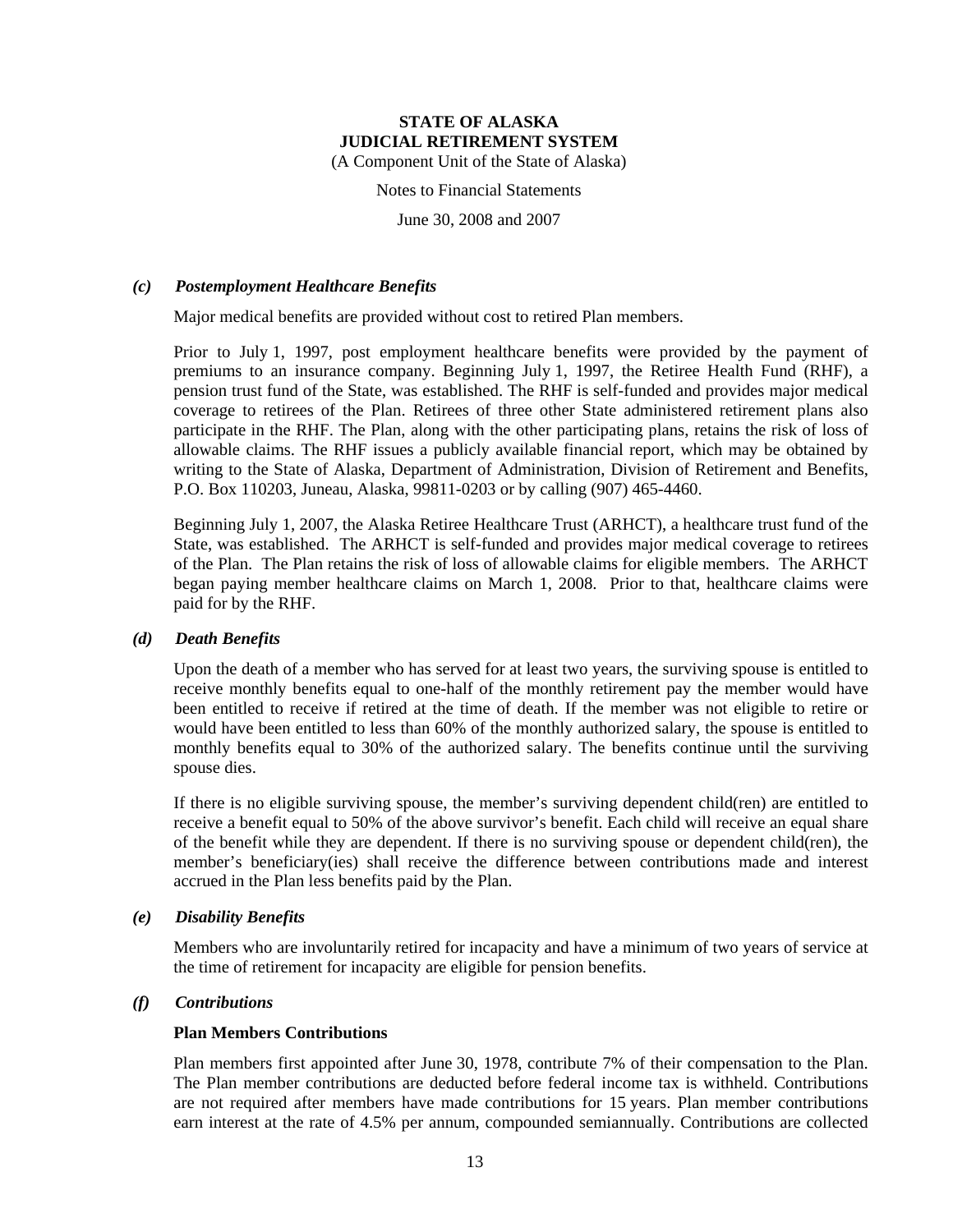Notes to Financial Statements

June 30, 2008 and 2007

by the employer and remitted to the Plan. Members appointed before July 1, 1978, are not required to make contributions.

### **Employer Contributions**

The Plan's funding policy provides for periodic employer contributions at actuarially determined rates that, expressed as percentages of annual covered payroll, are sufficient to accumulate assets to pay both pension and post employment healthcare benefits when due. Employer contribution rates are determined using the entry age normal actuarial funding method. The Plan amortizes the unfunded liability over a fixed 25-year period. Employer contributions are accumulated in both the pension and the healthcare funds based on the approved contribution rate for the fiscal year.

### *(g) Refunds*

Plan member contributions may be voluntarily refunded to the justice or judge if office is vacated before the justice or judge is fully vested. Plan member contributions may be involuntarily refunded to a garnishing agency. Members whose contributions have been refunded forfeit all retirement benefits, including post employment healthcare benefits. Members are allowed to reinstate voluntary refunded service by repaying the voluntary refunded balance and accrued interest, as long as they have returned to active service. Members are allowed to reinstate refunded service due to involuntary refunds by repaying the involuntary refunded balance and accrued interest.

### *(h) Administrative Costs*

Administrative costs are financed through investment earnings.

### *(i) Due from (to) State of Alaska General Fund*

Amounts due from (to) the State of Alaska General Fund represent the net difference between amounts paid by the Plan on behalf of others and amounts paid by others on behalf of the Plan.

### **(2) Summary of Significant Accounting Policies**

### *(a) Basis of Accounting*

The Plan's financial statements are prepared using the economic resources measurement focus and accrual basis of accounting. Contributions are recognized in the period in which they are due. Benefits are recognized when due and payable.

### *(b) Use of Estimates*

The preparation of financial statements in conformity with generally accepted accounting principles requires management to make estimates and assumptions that affect the reported amounts of assets and liabilities and disclosure of contingent assets and liabilities at the date of the financial statements and the reported amounts of additions and deductions during the reporting period. Actual results could differ from those estimates.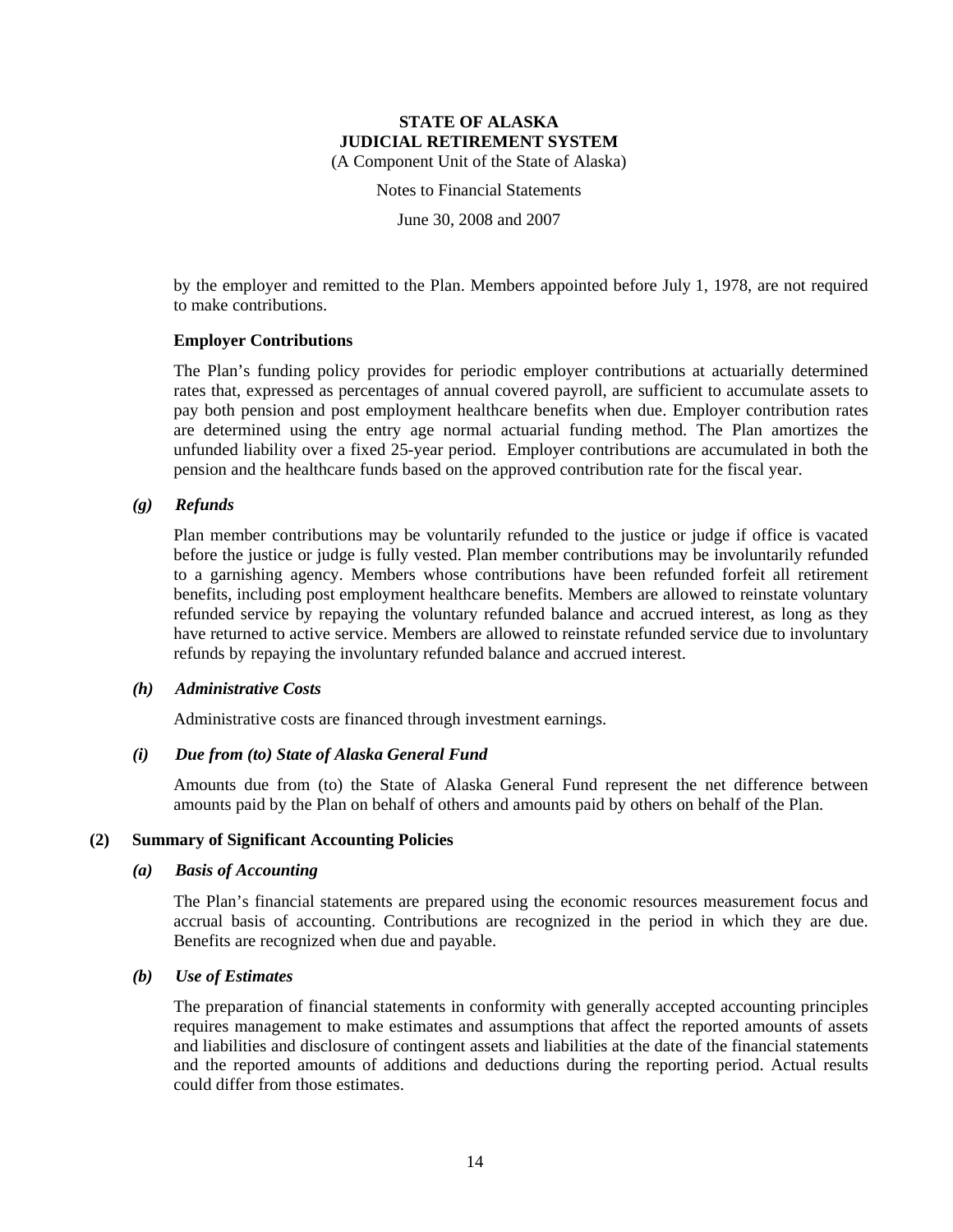(A Component Unit of the State of Alaska)

Notes to Financial Statements

June 30, 2008 and 2007

### *(c) GASB Statements No. 25 and No. 43*

The Plan follows the provisions of Government Accounting Standards Board (GASB) Statement No. 25, *Financial Reporting for Defined Benefit Pension Plans and Note Disclosures for Defined Contribution Plans (GASB 25).* GASB 25 establishes a financial reporting framework for defined benefit plans that distinguishes between two separate categories of information: (a) current financial information about plan assets and financial activities and (b) actuarially determined information, from a long-term perspective, about the funded status of the plan and the progress being made in accumulating sufficient assets to pay benefits when due.

The Plan's defined benefit post employment healthcare plan also follows the provisions of GASB Statement No. 43, *Financial Reporting for Post employment Benefit Plans Other Than Pension Plans (GASB 43)*. GASB 43 establishes uniform financial reporting standards for Other Post-employment Benefit Plans (OPEB) and supersedes the interim guidance included in GASB Statement No. 26, *Financial Reporting for Postemployment Healthcare Plans Administered by Defined Benefit Pension Plans*. The approach followed by GASB 43 is generally consistent with the approach adopted in GASB 25, with modifications to reflect differences between pension and OPEB plans.

### *(d) Investments*

Investments are carried at fair value. Fair value is "the amount that a plan can reasonably expect to receive for an investment in a current sale between a willing buyer and a willing seller – that is, other than in a forced or liquidation sale." Security transactions are accounted for on a trade date (ownership) basis at the current fair value. Dividend income on equity securities is accrued on the ex-dividend date. Net appreciation (depreciation) is determined by calculating the change in the fair value of investments between the end of the year and the beginning of the year, less purchases of investments at cost, plus sales of investments at fair value. Investment deductions consist of those administrative deductions directly related to the Plan's investment operations.

In fiscal year 2005, GASB Statement No. 40, *Deposits and Investment Risk Disclosures (GASB 40)*, was implemented. GASB 40 addresses disclosures on deposits and investments, focusing on common investment risks related to interest rate risk, credit risk, foreign currency risk and concentration of credit risk.

### **Valuation**

### Defined Benefit Pension and Postemployment Healthcare Investments

Fixed income securities are valued each business day using prices obtained from a pricing service when such prices are available; otherwise, such securities are valued at the most current sale price or based on a valuation provided by investment managers.

Domestic and international equity securities are valued each business day using prices obtained from a pricing service or prices quoted by one or more independent brokers.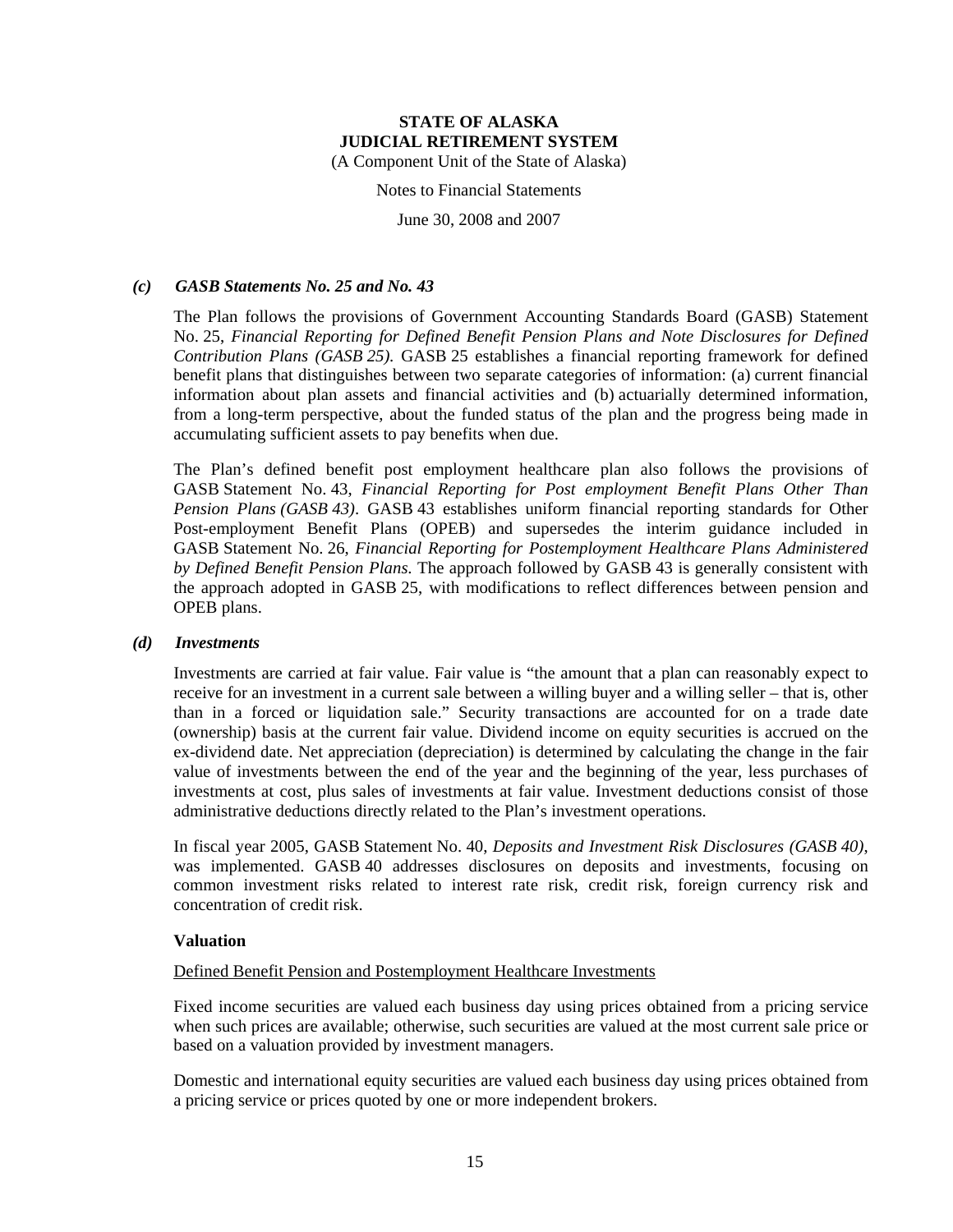Notes to Financial Statements

June 30, 2008 and 2007

Emerging markets securities are valued on the last business day of each month by the investment managers.

Absolute return investments are valued monthly by the general partners. The fund administrators are held to a standard of reasonable care in verifying that the valuations reasonably reflect the underlying fair value of the investments.

With the exception of real estate investment trust holdings, real estate investments are valued quarterly by investment managers based on market conditions. Separate account real estate investments are appraised annually by independent appraisers. Real estate investment trust holdings are valued each business day using prices obtained from a pricing service.

Securities expressed in terms of foreign currencies are translated into U.S. dollars at the prevailing exchange rates. Forward currency contracts are valued at the mid-point of representative quoted bid and asked prices.

#### Defined Benefit Alaska Retiree Healthcare Trust Investments

With the exception of the SSgA emerging markets strategy which is valued bi-monthly following the third Wednesday and last business day of each month, common trust funds are valued daily. Equity investments for which market quotations are readily available are valued at the last reported sale price or close for certain markets on their principal exchange on the valuation date. If no sales are reported for that day, investments are valued at the more recent of the last published sale price or the mean between the last reported bid and asked prices, or at the fair value as determined in good faith by the Trustee.

#### Income Allocation

Income in the fixed income, domestic and international equity pools is credited to the net asset value of the pool daily and allocated to pool participants daily on a pro rata basis.

Income in the emerging markets, absolute return, and real estate pools is credited to the net asset value of the pool daily and allocated to pool participants monthly on a pro rata basis.

Income for the common trust funds is credited and allocated in accordance with the participants pro rata share of the fund when received.

### *(e) Reclassifications*

Certain reclassifications not affecting net assets held in trust for pension and post employment healthcare benefits have been made to 2007 amounts in order to conform to the 2008 presentation.

### *(f) Contributions Receivable*

Contributions from plan members and the employer for service through June 30 are accrued. These contributions are considered fully collectible and, accordingly, no allowance for uncollectible receivables is reflected in the financial statements.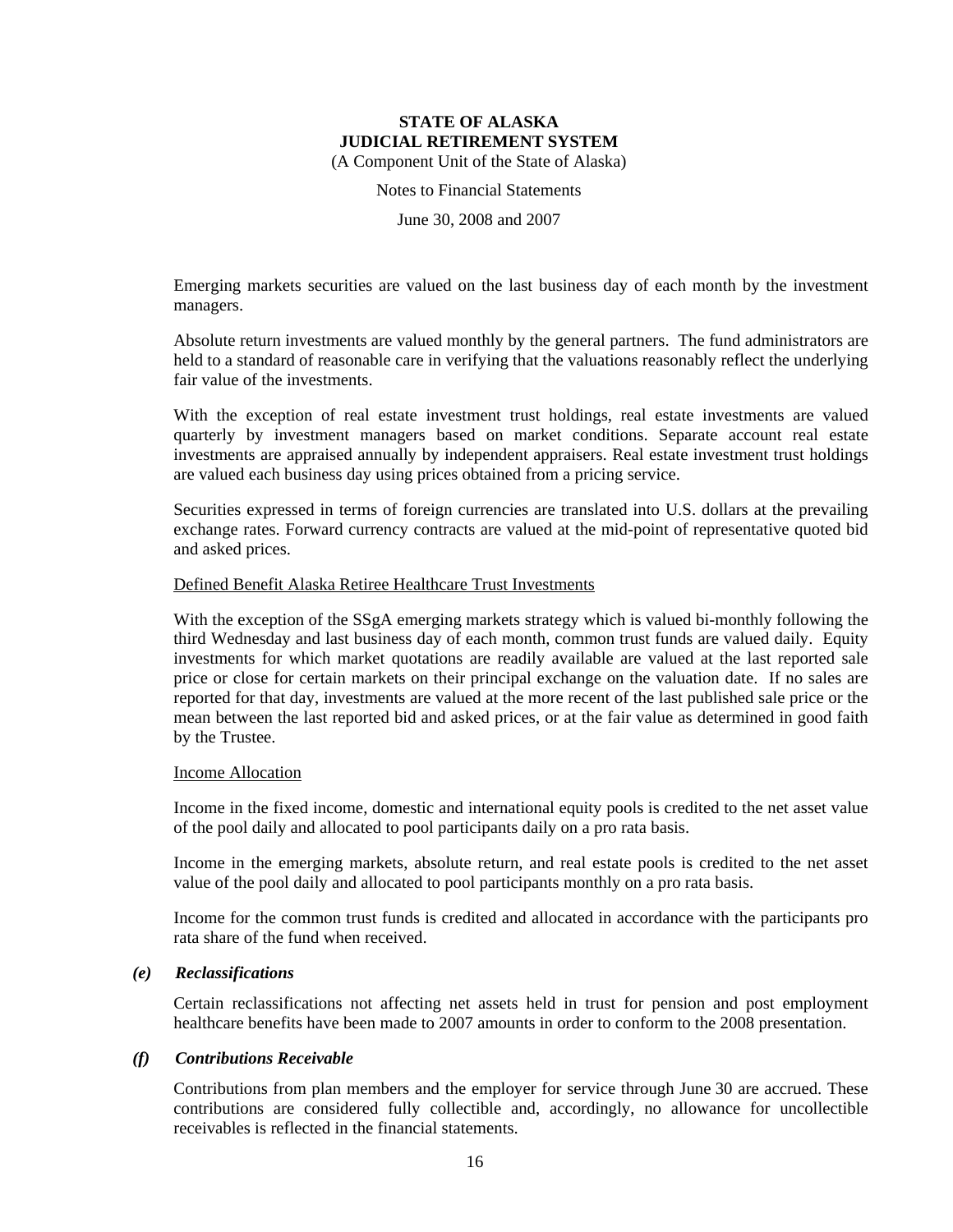(A Component Unit of the State of Alaska)

Notes to Financial Statements

June 30, 2008 and 2007

### *(g) Federal Income Tax Status*

The Plan is a qualified plan under Section 401(a) of the Internal Revenue Code and is exempt from federal income taxes under Section 501(a).

### **(3) Investments**

The Alaska Retirement Management Board (ARMB) has statutory oversight of the Plan's investments. As the fiduciary, the ARMB has the statutory authority to invest the assets under the Prudent Investor Rule. Alaska Statute provides that investments shall be made with the judgment and care under circumstances then prevailing that an institutional investor of ordinary professional prudence, discretion and intelligence exercises in managing large investment portfolios.

The Department of Revenue, Treasury Division (Treasury) provides staff for the ARMB. Treasury has created a pooled environment by which it manages the investments the ARMB has fiduciary responsibility. Actual investing is performed by investment officers in Treasury or by contracted external investment managers. The ARMB has developed investment guidelines, policies and procedures for Treasury staff and external investment managers to adhere to when managing investments.

### *(a) Short-Term Fixed Income Pool*

The Plan participates in the State's internally managed short-term fixed income pool which was established March 15, 1993, with a start up and maintained share price of \$1. Treasury staff determine the allocation between permissible securities. Each participant owns shares in the pool, the number of which fluctuates daily with contributions and withdrawals. Participant shares also change at the beginning of each month when income is paid. At June 30, 2008 and 2007, the Plan had a 0.02% and 0.005% direct ownership in the short-term fixed income pool, which included interest receivable of \$9,924 and \$439, respectively. The Plan had a 0.04% and 0.44% indirect ownership in the short-term fixed income pool at June 30, 2008 and 2007.

### **Pension and Postemployment Healthcare Plan Investments**

### *(b) Retirement Fixed Income Pool*

The Plan participates in the ARMB's internally managed retirement fixed income pool which was established March 1, 1996, with a start up share price of \$1,000. The share price at June 30, 2008, was \$2,083. Treasury staff determine the allocation between permissible securities. Ownership in the pool is based on the number of shares held by each participant. The net asset value per share is determined by dividing the total fair value of the net assets of the pool by the number of shares of the pool outstanding on the valuation date. Contributions to and withdrawals from the pool are based on the beginning of the day net asset value per share on the day of the transaction. At June 30, 2008 and 2007, the Plan had a 0.77% and 0.45% ownership in the retirement fixed income pool.

### **Enhanced Cash Fixed Income Pool**

The Plan participates in the State's internally managed enhanced cash fixed income pool which was established in June 2007 with a startup share price of \$1,000. The share price at June 30,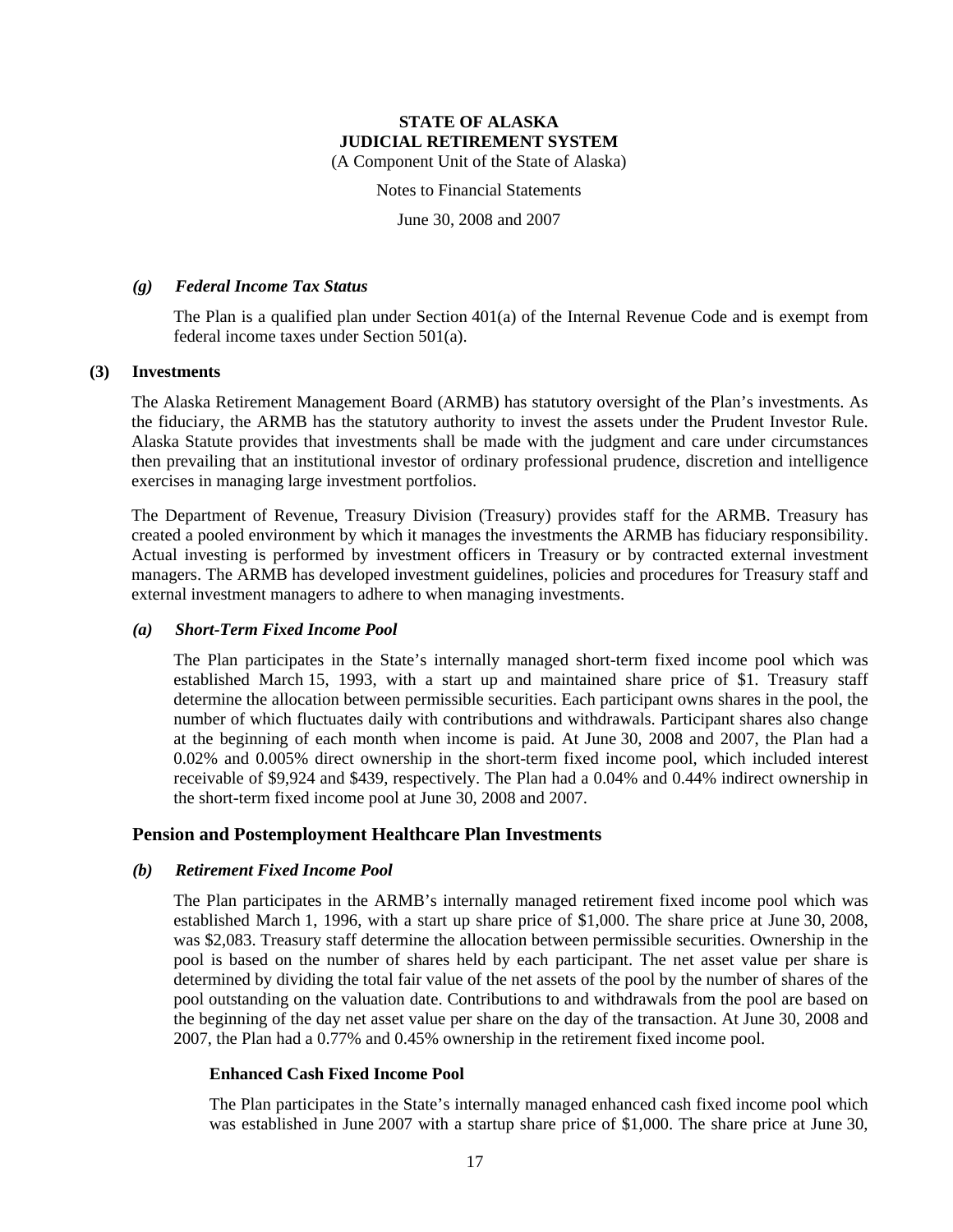Notes to Financial Statements

June 30, 2008 and 2007

2008 was \$1,009. Treasury staff determine the allocation between permissible securities. Each participant owns shares in the pool, the number of which fluctuates daily with contributions and withdrawals. Participant shares also change at the beginning of each month when income is paid. At year end only one pool, the retirement fixed income pool, was invested in the enhanced cash fixed income pool. At June 30, 2008 and 2007, the Plan had a 0.77% and 0.40% indirect ownership in the enhanced cash fixed income pool.

### *(c) International Fixed Income Pool*

The Plan participates in the ARMB's externally managed international fixed income pool which was established March 3, 1997, with a start up share price of \$1,000. The share price at June 30, 2008, was \$2,172. Each manager independently determines the allocation between permissible securities. Ownership in the pool is based on the number of shares held by each participant. The net asset value per share is determined by dividing the total fair value of the net assets of the pool by the number of shares of the pool outstanding on the valuation date. Contributions to and withdrawals from the pool are based on the beginning of the day net asset value per share on the day of the transaction. At June 30, 2008 and 2007, the Plan had a 0.78% and 0.51% ownership in the international fixed income pool.

### *(d) High Yield Pool*

The Plan participates in the ARMB's externally managed high yield pool which was established April 15, 2005, with a start up share price of \$1,000. The share price at June 30, 2008, was \$1,179. The manager independently determines the allocation between permissible securities. Ownership in the pool is based on the number of shares held by each participant. The net asset value per share is determined by dividing the total fair value of the net assets of the pool by the number of shares of the pool outstanding on the valuation date. Contributions to and withdrawals from the pool are based on the beginning of the day net asset value per share on the day of the transaction. At June 30, 2008 and 2007, the Plan had a 0.97% and 0.57% ownership in the high yield pool.

### *(e) Treasury Inflation Protected Securities (TIPS) Pool*

The Plan participates in the ARMB's internally managed Treasury Inflation Protection Securities (TIPS) Pool which was established May 24, 2006, with a start up share price of \$1,000. The share price at June 30, 2008 was \$1,177. Treasury staff determines the allocation between permissible securities. Ownership in the pool is based on the number of shares held by each participant. The net asset value per share is determined by dividing the total fair value of the net assets of the pool by the number of shares of the pool outstanding on the valuation date. Contributions to and withdrawals from the pool are based on the beginning of the day net asset value per share on the day of the transaction. . At June 30, 2008, the Plan had a 5.27% ownership in the treasury inflation protected securities pool.

### *(f) Domestic Equity Pool*

The domestic equity pool is comprised of an external large cap domestic equity and an external small cap domestic equity pool.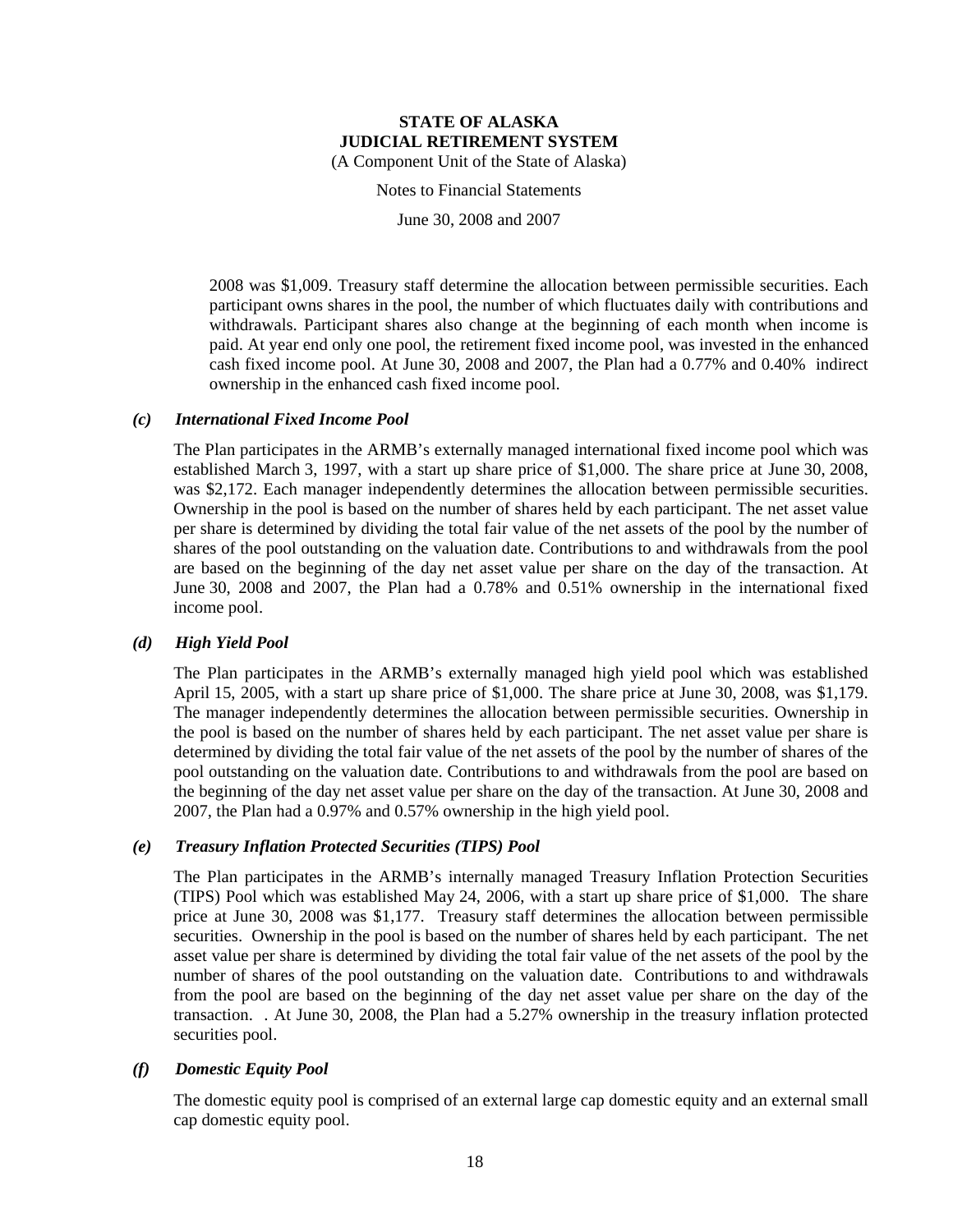(A Component Unit of the State of Alaska)

Notes to Financial Statements

June 30, 2008 and 2007

### **Large Cap Domestic Equity Pool**

The Plan participates in the ARMB's externally managed large cap domestic equity pool which was established July 1, 2004, with a start up share price of \$1,000. The share price at June 30, 2008, was \$1,182. Each manager independently determines the allocation between permissible securities. Ownership in the pool is based on the number of shares held by each participant. The net asset value per share is determined by dividing the total fair value of the net assets of the pool by the number of shares of the pool outstanding on the valuation date. Contributions to and withdrawals from the pool are based on the beginning of the day net asset value per share on the day of the transaction. At June 30, 2008 and 2007, the Plan had a 0.93% and 0.62% ownership in the large cap domestic equity pool.

### **Small Cap Domestic Equity Pool**

The Plan participates in the ARMB's externally managed small cap domestic equity pool which was established July 1, 2004, with a start up share price of \$1,000. The share price at June 30, 2008, was \$1,194. Each manager independently determines the allocation between permissible securities. Ownership in the pool is based on the number of shares held by each participant. The net asset value per share is determined by dividing the total fair value of the net assets of the pool by the number of shares of the pool outstanding on the valuation date. Contributions to and withdrawals from the pool are based on the beginning of the day net asset value per share on the day of the transaction. At June 30, 2008 and 2007, the Plan had a 1.24% and 0.63% ownership in the small cap domestic equity pool.

### *(g) International Equity Pool*

The Plan participates in the ARMB's externally managed international equity pool which was established January 1, 1992, with a start up share price of \$1,000. The share price at June 30, 2008, was \$3,899. Each manager independently determines the allocation between permissible securities. Ownership in the pool is based on the number of shares held by each participant. The net asset value per share is determined by dividing the total fair value of the net assets of the pool by the number of shares of the pool outstanding on the valuation date. Contributions to and withdrawals from the pool are based on the beginning of the day net asset value per share on the day of the transaction. At June 30, 2008 and 2007, the Plan had a 0.94% and 0.65% ownership in the international equity pool.

### *(h) Emerging Markets Equity Pool*

The Plan participates in the ARMB's externally managed Emerging Markets Equity Pool which was established May 2, 1994, with a start up share price of \$1,000. The share price at June 30, 2008, was \$4,023. The pool participates in two externally managed commingled investment funds through ownership of equity shares. The commingled funds, comprised of various institutional investors, invest in the securities markets of developing countries. Ownership in the pool is based on the number of shares held by each participant. The net asset value per share is determined by dividing the total fair value of the net assets of the pool by the number of shares of the pool outstanding on the valuation date. Contributions to and withdrawals from the pool are based on the beginning of the day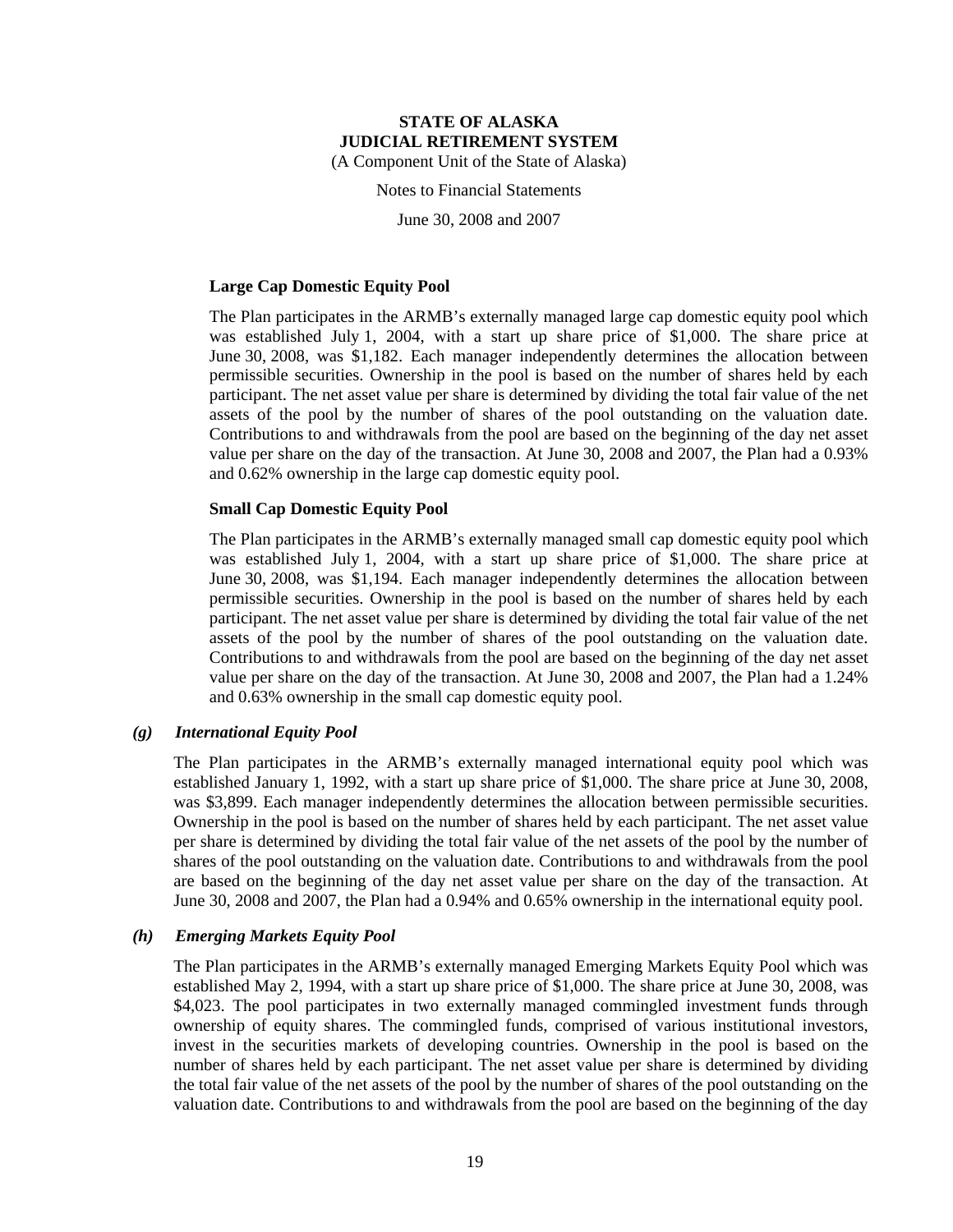Notes to Financial Statements

June 30, 2008 and 2007

net asset value per share on the day of the transaction. At June 30, 2008 and 2007, the Plan had a 0.55% and 0.56% ownership in the emerging markets equity pool.

### *(i) Absolute Return Pool*

The Plan participates in the ARMB's externally managed absolute return pool which was established October 31, 2004, with a start up share price of \$1,000. The share price at June 30, 2008, was \$1,267. Underlying assets in the pool are comprised of hedge fund limited partnership agreements. Each manager independently determines the limited partnerships to invest in. Ownership in the pool is based on the number of shares held by each participant. The net asset value per share is determined by dividing the total fair value of the net assets of the pool by the number of shares of the pool outstanding on the valuation date. Contributions to and withdrawals from the pool are based on the beginning of the day net asset value per share on the day of the transaction. At June 30, 2008 and 2007, the Plan had a 0.79% and 0.60% ownership in the absolute return pool.

### *(j) Real Estate Pool*

The Plan participates in the ARMB's externally managed real estate pool which was established June 27, 1997, with a start up share price of \$1,000. The share price at June 30, 2008, was \$3,273. Underlying assets in the pool are comprised of separate accounts, commingled accounts, limited partnerships, and real estate investment trust holdings. With the exception of investments in real estate investment trusts, each manager independently determines which permissible investments are made. Treasury staff determines the permissible real estate investment trusts to invest in. Ownership in the pool is based on the number of shares held by each participant. The net asset value per share is determined by dividing the total fair value of the net assets of the pool by the number of shares of the pool outstanding on the valuation date. Contributions to and withdrawals from the pool are based on the beginning of the day net asset value per share on the day of the transaction. At June 30, 2008 and 2007, the Plan had 0.66% ownership in the real estate pool.

### **Alaska Retiree Healthcare Trust Investments**

The ARMB contracts with an external manger who manages a mix of common trust funds.

*(k) Domestic Equity* 

The Health Care Trust Investments in Domestic Equity are comprised of two externally managed Common Trust Funds.

### **SSgA Domestic Large Cap**

The purpose of this fund is to replicate the returns and characteristics of the Russell  $1000^\circ$ Index through buying, holding and trading securities only when there is a change to the composition of the Index or when cash flow activity occurs in the Strategy.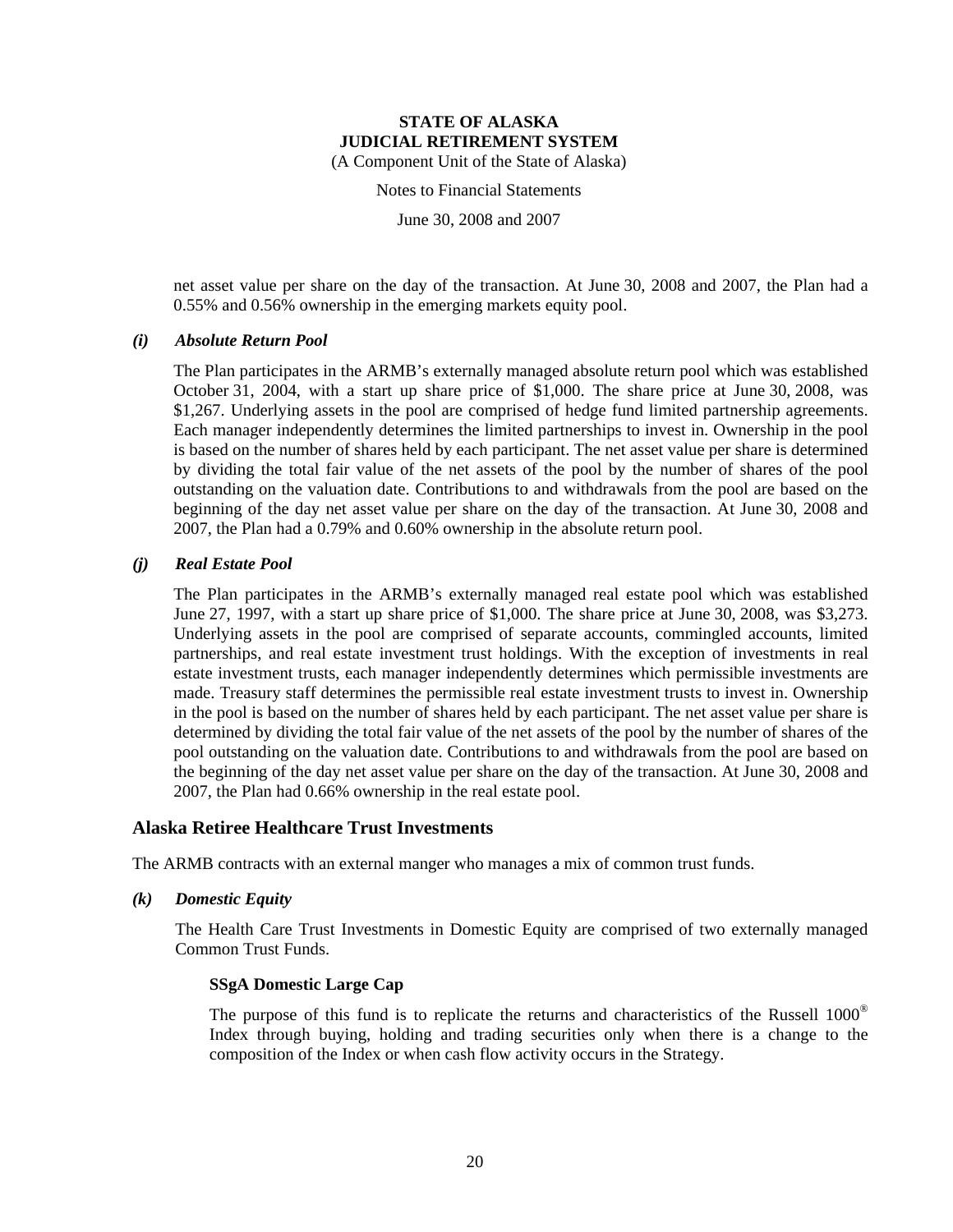(A Component Unit of the State of Alaska)

Notes to Financial Statements

June 30, 2008 and 2007

### **SSgA Domestic Small Cap**

The purpose of this fund is to replicate the returns and characteristics of the Russell  $2000^\circ$ Index through buying, holding and trading securities only when there is a change to the composition of the Index or when cash flow activity occurs in the Strategy.

### *(l) SSgA International Equity*

The purpose of this fund is to replicate the returns and characteristics of the MSCI EAFE Index through investing in 21 individual MSCI country funds which, in turn, own Index securities in market-weighted proportion.

### *(m) SSgA Emerging Markets*

The purpose of this fund is to closely match the returns of the capitalization-weighted MSCI Emerging Markets Index.

### *(n) SSgA Domestic Fixed Income*

The purpose of this fund is to create a well diversified portfolio that is representative of the domestic investment grade bond market. The strategy seeks to replicate the returns and characteristics of the Lehman Brothers Aggregate Bond Index through individual security selection based on criteria generated by SSgA's credit and research group, security availability, and the analysis of its impact on the portfolio's weightings.

### *(o) SSgA International Fixed Income*

The purpose of this fund is to create a well diversified portfolio that is representative of the international government bond market. The strategy seeks to replicate the returns and characteristics of the Citigroup World Government Bond Ex-US Index by matching duration, quality and sector of the Index.

### *(p) SSgA High Yield Bond Index*

The purpose of this fund is to deliver a risk-controlled, higher quality, liquid exposure to the broad U.S. high yield market with low tracking error. The strategy uses stratified sampling to create a portfolio of liquid issuers that target the Lehman High Yield \$200 Million Very Liquid Index (HYVLI) in such characteristics as duration, issuer market weight, credit quality and industry.

### *(q) SSgA TIPS Index*

The purpose of the U.S. Treasury Inflation Protected Securities Index Strategy is to replicate the returns and characteristics of the Lehman Brothers Inflation Notes Index.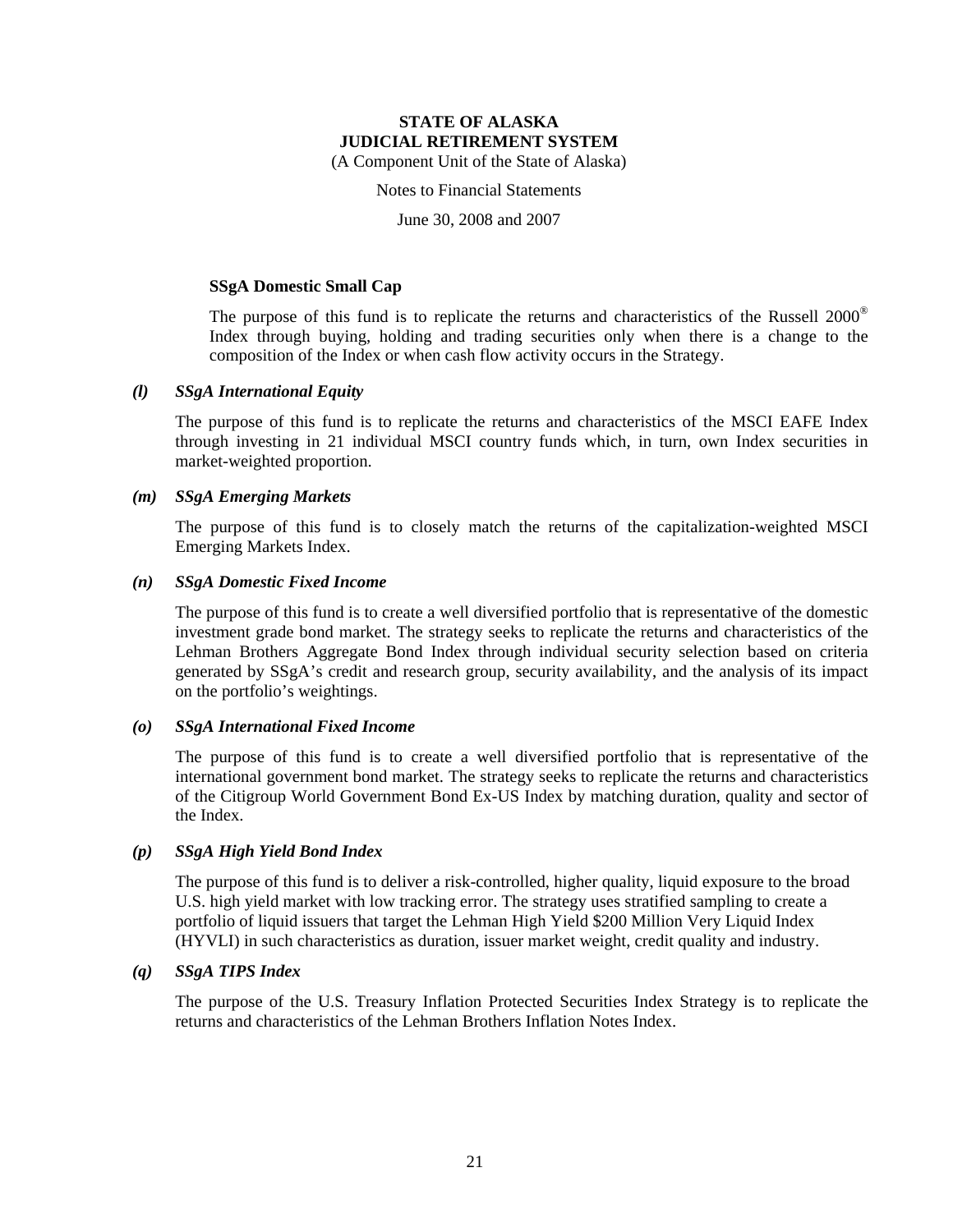Notes to Financial Statements

June 30, 2008 and 2007

At June 30, 2008, the Plan's investments included the following:

|                                |                               |                         |                           |                      | Fair value                 |                   |                                   |              |
|--------------------------------|-------------------------------|-------------------------|---------------------------|----------------------|----------------------------|-------------------|-----------------------------------|--------------|
|                                |                               |                         | <b>Fixed income pools</b> |                      |                            |                   |                                   |              |
|                                | Short-term                    | <b>Enhanced</b><br>cash | Retirement                | <b>International</b> | <b>TIPS</b>                | <b>High yield</b> | Other                             | <b>Total</b> |
| Deposits                       | Ŝ.<br><sup>\$</sup><br>÷.     | S<br>$\mathcal{L}$      | <sup>\$</sup><br>÷.       | $9.199$ \$           | $-$ \$                     |                   | $-$ s<br>$70,450$ \$              | 79.649       |
| Overnight sweep account (lmcs) |                               |                         |                           |                      |                            | 144,860           |                                   | 144,860      |
| Short-term investment fund     |                               |                         |                           | 15,723               |                            |                   | 411,772                           | 427,495      |
| Commercial paper               | 182,020                       |                         |                           |                      |                            |                   |                                   | 182,020      |
| Domestic equity                |                               |                         |                           |                      |                            | 748               |                                   | 748          |
| Bridge loans                   |                               |                         |                           |                      |                            | 54,609            |                                   | 54,609       |
| U.S. treasury notes            |                               |                         | 1,821,276                 |                      | 3,419,112                  |                   |                                   | 5,240,388    |
| U.S. treasury bonds            |                               |                         | 735,977                   |                      | 1,243,274                  |                   |                                   | 1,979,251    |
| U.S. government agency         | 1,178,041                     |                         | 329,852                   |                      |                            |                   |                                   | 1,507,893    |
|                                |                               |                         | 6,716                     |                      |                            |                   |                                   |              |
| Municipal bonds                |                               |                         |                           |                      |                            |                   |                                   | 6,716        |
| Foreign government bonds       |                               |                         | Î,                        | 1,392,638            |                            |                   |                                   | 1,392,638    |
| Mortgage-backed                | 94,647                        | 114,951                 | 9,761,169                 |                      |                            |                   |                                   | 9,970,767    |
| Other asset-backed             | 548,779                       | 141,881                 | 982,481                   |                      |                            | 7,103             |                                   | 1,680,244    |
| Corporate bonds                | 519,441                       | 57,018                  | 3,666,021                 | 1,063,803            |                            | 2,245,253         |                                   | 7,551,536    |
| Convertible bonds              | ä,                            |                         |                           |                      |                            | 9,250             | ×,                                | 9,250        |
| Yankees:                       |                               |                         |                           |                      |                            |                   |                                   |              |
| Government                     |                               |                         | 85,743                    |                      |                            |                   |                                   | 85,743       |
| Corporate                      | 155,742                       | 32,195                  | 473,283                   |                      |                            | 225,587           |                                   | 886,807      |
| Domestic equity pool:          |                               |                         |                           |                      |                            |                   |                                   |              |
| Limited partnership            |                               |                         |                           |                      |                            |                   | 2,098,005                         | 2,098,005    |
| Convertible bonds              |                               |                         |                           |                      |                            |                   | 6,619                             | 6,619        |
| Treasury bills                 |                               |                         |                           |                      |                            |                   | 17,902                            | 17,902       |
| Equity                         |                               |                         |                           |                      |                            |                   | 46,447,769                        | 46,447,769   |
| International equity pool:     |                               |                         |                           |                      |                            |                   |                                   |              |
| Convertible bonds              |                               |                         |                           |                      |                            |                   | 10,755                            | 10,755       |
| Equity                         |                               |                         |                           |                      |                            |                   | 20,656,621                        | 20,656,621   |
| Emerging markets equity pool   |                               |                         |                           |                      |                            |                   | 2,356,658                         | 2,356,658    |
| Absolute return pool:          |                               |                         |                           |                      |                            |                   |                                   |              |
| Limited partnerships           |                               |                         |                           |                      |                            |                   | 5,022,968                         | 5,022,968    |
| Real estate pool:              |                               |                         |                           |                      |                            |                   |                                   |              |
| Real estate                    |                               |                         |                           |                      |                            |                   | 6,044,702                         | 6,044,702    |
| Commingled funds               |                               |                         |                           |                      |                            |                   | 2,289,362                         | 2,289,362    |
| Limited partnerships           |                               |                         |                           |                      |                            |                   | 3,606,013                         | 3,606,013    |
| Real estate investment trusts  |                               |                         |                           |                      |                            |                   | 503,021                           | 503,021      |
| Mutual funds                   |                               |                         |                           |                      |                            | 991,046           | 12,521,742                        | 13,512,788   |
| Net other assets (liabilities) | 8,468                         | (28, 824)               | (573, 301)                | 25,999               | 40,253                     | 3,289             | (62,260)                          | (586, 376)   |
| Other pool ownership           | (1,698,651)                   | (317, 221)              | 1,116,806                 |                      | 5,700                      |                   | 893,366                           |              |
| Total invested assets          | 988,487<br>Ś<br><sup>\$</sup> | <sup>\$</sup><br>ä,     | 18,406,023<br>\$          | 2,507,362            | 4,708,339<br><sup>\$</sup> | 3.681.745<br>-S   | 102,895,465<br><sup>\$</sup><br>S | 133,187,421  |
|                                |                               |                         |                           |                      |                            |                   |                                   |              |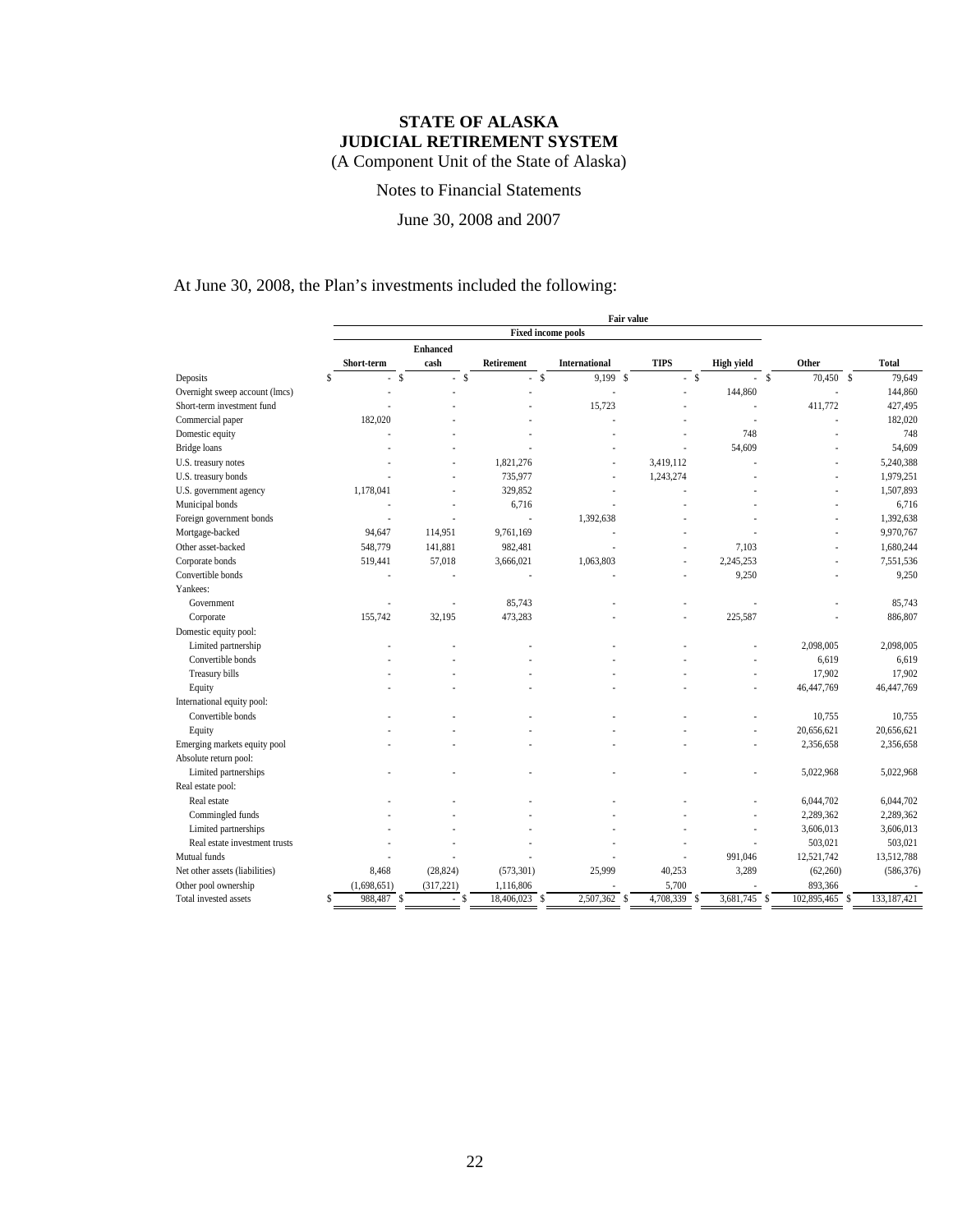Notes to Financial Statements

June 30, 2008 and 2007

### At June 30, 2007, the Plan's investments included the following:

|                                | Fair value         |                      |                           |                |                |                   |               |             |
|--------------------------------|--------------------|----------------------|---------------------------|----------------|----------------|-------------------|---------------|-------------|
|                                |                    |                      | <b>Fixed income pools</b> |                |                |                   |               |             |
|                                | Short-term         | <b>Enhanced cash</b> | <b>Domestic</b>           | International  | <b>TIPS</b>    | <b>High yield</b> | Other         | Total       |
| Deposits                       | Ŝ<br>$-$ \$        | $-$ \$               | $-$ \$                    | $6,244$ \$     | $-$ \$         | $-$ \$            | 462,830 \$    | 469,074     |
| Overnight sweep account        | 16,362             |                      |                           |                |                | 98,065            |               | 114,427     |
| Money market fund              | Î.                 |                      |                           | Î.             |                | l,                | 10,728,980    | 10,728,980  |
| Short-term investment fund     | 106,473            |                      |                           | 5,313          |                | l,                |               | 111,786     |
| Commercial paper               | 235,845            |                      | 14,566                    |                |                | 28,211            | J,            | 278,622     |
| U.S. treasury bills            |                    |                      |                           |                |                |                   | 34,219        | 34,219      |
| U.S. treasury notes            |                    | ×.                   | 1,377,592                 |                |                |                   | ä,            | 1,377,592   |
| U.S. treasury strips           |                    | ٠                    | 1,110                     |                |                |                   | ä,            | 1,110       |
| U.S. treasury bonds            |                    |                      | 617,358                   |                |                |                   |               | 617,358     |
| U.S. treasury - TIPS           |                    |                      |                           |                | 4,144,804      |                   |               | 4,144,804   |
| U.S. government agency         |                    |                      |                           |                |                |                   |               |             |
| Discount notes                 |                    |                      | 863,176                   |                |                |                   |               | 863,176     |
| U.S. government agency         |                    |                      | 5,500                     |                |                |                   |               | 5,500       |
| Municipal bonds                |                    |                      | 8,257                     |                |                |                   |               | 8,257       |
| Foreign government bonds       |                    |                      |                           | 900,154        |                |                   |               | 900,154     |
| Mortgage-backed                | 182,212            | ×.                   | 7,113,037                 |                |                |                   |               | 7,295,249   |
| Other asset-backed             | 1,309,254          | 8,137                | 811,003                   |                |                | 3,787             |               | 2,132,181   |
| Corporate bonds                | 678,849            | 11,384               | 2,283,538                 | 560,858        | ä,             | 1,222,087         |               | 4,756,716   |
| Convertible bonds              |                    |                      |                           |                |                | 24,002            |               | 24,002      |
| Yankees:                       |                    |                      |                           |                |                |                   |               |             |
| Government                     | ä,                 |                      | 71,093                    |                |                |                   |               | 71,093      |
| Corporate                      | 143,192            |                      | 253,944                   |                |                | 182,089           |               | 579,225     |
| Fixed income pools:            |                    |                      |                           |                |                |                   |               |             |
| Equity                         |                    |                      |                           |                |                | 13,392            |               | 13,392      |
| Domestic equity pool:          |                    |                      |                           |                |                |                   |               |             |
| Limited partnership            |                    |                      |                           |                |                |                   | 2,928,934     | 2,928,934   |
| Equity                         |                    |                      |                           |                |                | ä,                | 32,201,562    | 32,201,562  |
| International equity pool:     |                    |                      |                           |                |                |                   |               |             |
| Equity                         |                    |                      |                           |                |                |                   | 17,128,692    | 17,128,692  |
| Emerging markets equity pool   |                    |                      |                           |                |                | ä,                | 2,278,594     | 2,278,594   |
| Absolute return pool:          |                    |                      |                           |                |                |                   |               |             |
| Limited partnerships           |                    |                      |                           |                |                |                   | 3,675,562     | 3,675,562   |
| Real estate pool:              |                    |                      |                           |                |                |                   |               |             |
| Real estate                    |                    |                      |                           |                |                |                   | 3,677,206     | 3,677,206   |
| Commingled funds               |                    |                      |                           |                |                |                   | 2,125,701     | 2,125,701   |
| Limited partnerships           |                    |                      |                           |                |                |                   | 4,994,529     | 4,994,529   |
| Real estate investment trusts  |                    |                      |                           |                |                |                   | 599,919       | 599,919     |
| Net other assets (liabilities) | (11,653)           | (3, 449)             | (2,717,669)               | 23,947         |                | 23,659            | 68,974        | (2,616,191) |
| Other pool ownership           | (2,466,357)        | (16,072)             | 1,957,604                 |                |                |                   | 524,825       |             |
| Total invested assets          | $194,177$ \$<br>\$ | $-$ \$               | 12,660,109 \$             | $1,496,516$ \$ | $4,144,804$ \$ | $1,595,292$ \$    | 81,430,527 \$ | 101,521,425 |
|                                |                    |                      |                           |                |                |                   |               |             |

### *(r) Interest Rate Risk*

Interest rate risk is the risk that changes in interest rates will adversely affect the fair value of an investment.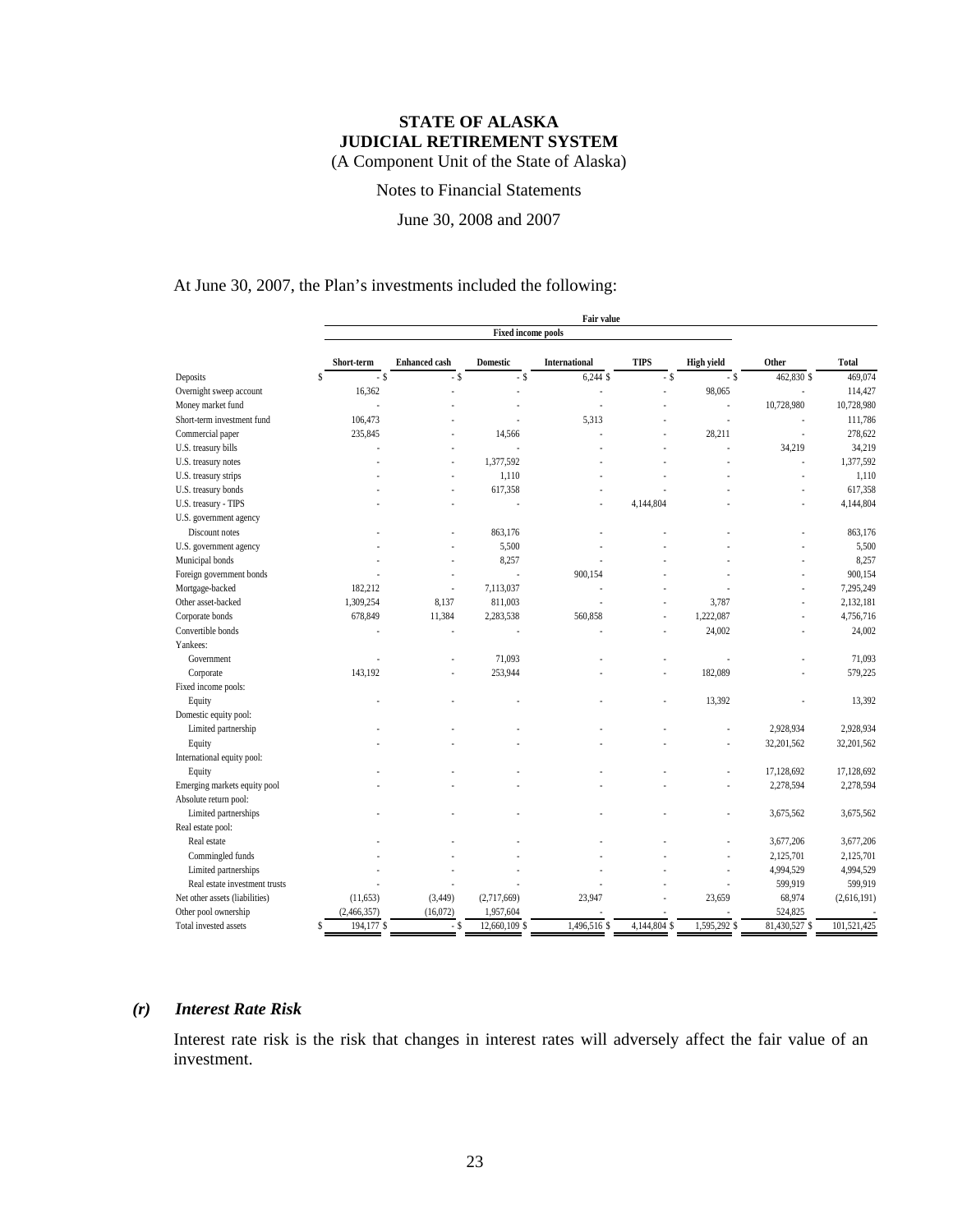(A Component Unit of the State of Alaska)

Notes to Financial Statements

June 30, 2008 and 2007

### **Short-Term Fixed Income Pool**

As a means of limiting its exposure to fair value losses arising from increasing interest rates, Treasury's investment policy limits individual fixed rate securities to fourteen months in maturity or fourteen months expected average life. Floating rate securities are limited to three years in maturity or three years expected average life. Treasury utilizes the actual maturity date for commercial paper and twelve-month prepay speeds for other securities. At June 30, 2008, the expected average life of fixed income securities ranged from eight days to less than three months.

Duration is a measure of interest rate risk. It measures a security's sensitivity to a 100-basis point change in interest rates. The duration of a pool is the average fair value weighted duration of each security in the pool taking into account all related cash flows. Treasury uses industry standard analytical software developed by The Yield Book Inc. to calculate effective duration. The software takes into account various possible future interest rates, historical and estimated prepayment rates, options and other variable cash flows to calculate effective duration.

### **Other Fixed Income Pools**

Through the ARMB's investment policy, Treasury manages the exposure to fair value losses arising from increasing interest rates by limiting the effective duration of the retirement fixed income portfolio to  $\pm$  20% of the Lehman Brothers Aggregate Bond Index. The effective duration for the Lehman Brothers Aggregate Bond Index at June 30, 2008, was 4.68 years.

Through the ARMB's investment policy, Treasury manages the exposure to fair value losses arising from increasing interest rates by limiting the effective duration of the enhanced cashed fixed income portfolio to one year.

Through the ARMB's investment policy, Treasury manages the exposure to fair value losses arising from increasing interest rates by limiting the effective duration of the international fixed income portfolio to  $\pm 25\%$  of the Salomon Non-U.S. World Government Bond Index. The effective duration of the Salomon Non-U.S. World Government Bond Index at June 30, 2008, was 6.24 years.

Through the ARMB's investment policy, Treasury manages the exposure to fair value losses arising from increasing interest rates by limiting the effective duration of the high yield to  $\pm$ 20% of the Merrill Lynch U.S. High Yield Master II Index. The effective duration of the Merrill Lynch U.S. High Yield Master II Index at June 30, 2008, was 4.49 years.

Through the ARMB's investment policy, Treasury manages the exposure to fair value losses arising from increasing interest rates by limiting the effective duration of the TIPS portfolio to a band which may not exceed  $\pm$  20% around the duration of the Lehman Brothers Global Inflation-Linked U.S. TIPS Index, or a reasonable proxy thereof. The duration of the proxy index at June 30, 2008 was 6.19.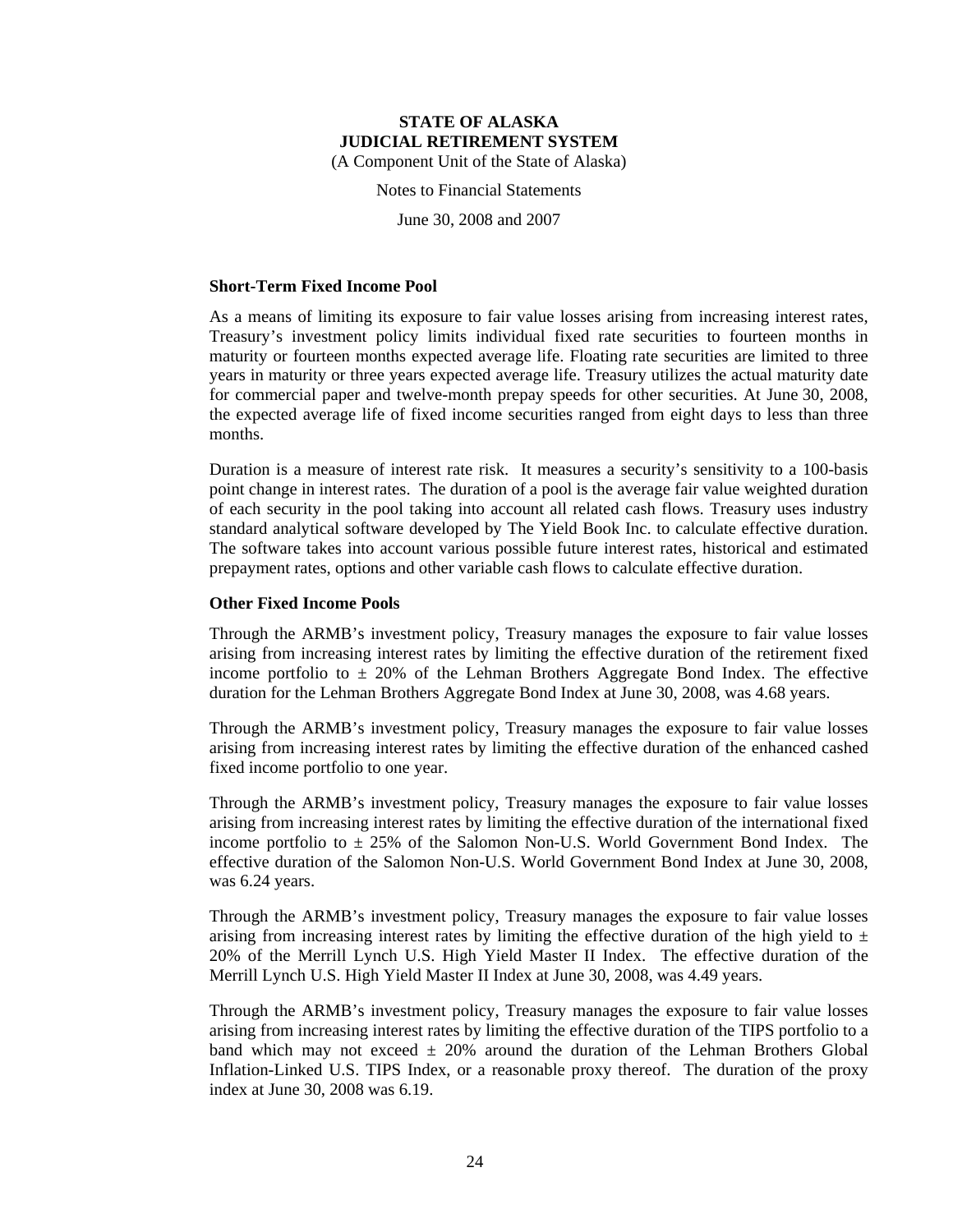Notes to Financial Statements

June 30, 2008 and 2007

Treasury uses industry-standard analytical software developed by The Yield Book Inc. to calculate effective duration. The software takes into account various possible future interest rates, historical and estimated prepayment rates, options and other variable cash flows for purposes of the effective duration calculation.

At June 30, 2008, the effective duration of the fixed income pools, by investment type, was as follows (in years):

|                                     | Effective duration (in year) |                      |                      |                   |             |  |  |  |  |  |
|-------------------------------------|------------------------------|----------------------|----------------------|-------------------|-------------|--|--|--|--|--|
|                                     | <b>Retirement</b>            | <b>Enhanced cash</b> | <b>International</b> | <b>High yield</b> | <b>TIPS</b> |  |  |  |  |  |
| U.S. treasury notes                 | 7.24                         |                      |                      |                   | 3.52        |  |  |  |  |  |
| U.S. Ttreasury Bonds                | 13.48                        |                      |                      |                   | 12.66       |  |  |  |  |  |
| U.S. government agency              | 4.85                         |                      |                      |                   |             |  |  |  |  |  |
| Municipal bonds                     | 10.96                        |                      |                      |                   |             |  |  |  |  |  |
| Mortgage-backed                     | 4.37                         | 0.73                 |                      |                   |             |  |  |  |  |  |
| Other asset-backed                  | 2.58                         | 0.18                 |                      | 3.25              |             |  |  |  |  |  |
| Corporate bonds                     | 4.91                         | (0.02)               |                      | 4.46              |             |  |  |  |  |  |
| Convertible bonds                   |                              |                      |                      | 5.91              |             |  |  |  |  |  |
| Yankees:                            |                              |                      |                      |                   |             |  |  |  |  |  |
| Government                          | 11.93                        |                      | 6.65                 |                   |             |  |  |  |  |  |
| Corporate                           | 5.48                         | (0.76)               | 4.09                 | 4.04              |             |  |  |  |  |  |
| <b>Portfolio effective duration</b> | 4.57                         | 0.20                 | 5.49                 | 2.99              | 5.95        |  |  |  |  |  |

### **Common Trust Funds**

The Board does not have a policy to limit interest rate risk for these investments. The weighted average maturity of the Common Trust investment funds that consists solely of debt securities, Domestic Fixed Income, High Yield, International Fixed Income, and TIPS were 4.69, 4.45, 6.31, and 7.83 years at June 30, 2008, respectively

#### *(s) Credit Risk*

Credit risk is the risk that an issuer or other counter party to an investment will not fulfill its obligations.

Treasury's investment policy has the following limitations with regard to credit risk:

With the exception of the sweep account, short-term fixed income pool investments are limited to instruments with a long-term credit rating of at least A3 or equivalent and instruments with a short-term credit rating of at least P1 or equivalent. Asset-backed and non-agency mortgage securities that are not rated by both Standard & Poor's and Moody's may be purchased if they have an AAA rating by two of the following: Standard & Poor's, Moody's, or Fitch.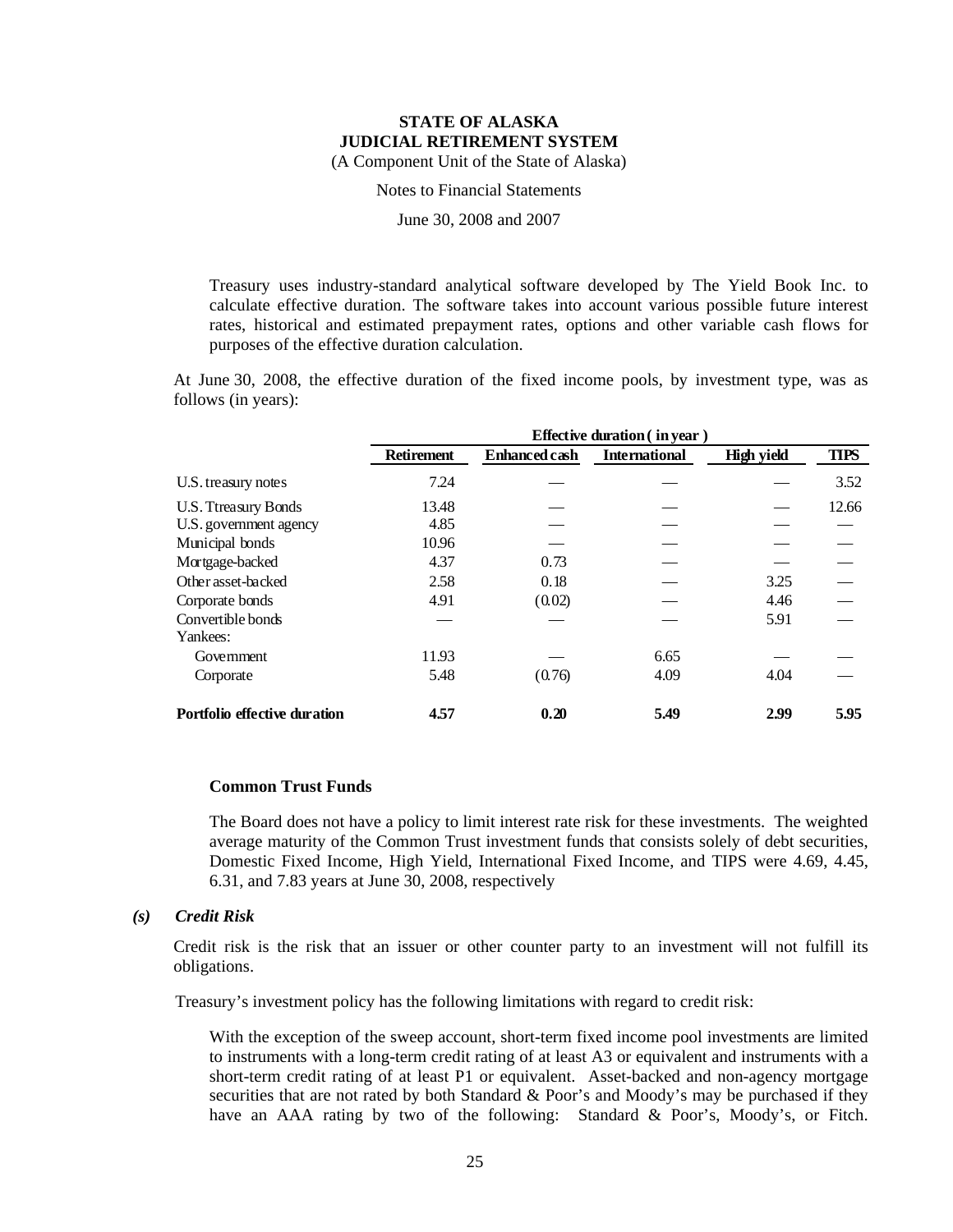Notes to Financial Statements

June 30, 2008 and 2007

Unexpected daily cash surpluses that arise in this pool are invested overnight in the custodian's repurchase agreement sweep account. Treasury does not have a policy to limit credit risk associated with the sweep account.

The Plan was subject to limited credit risk associated with securities lending transactions since the ARMB was indemnified by State Street Corporation (the Bank) against any loss resulting from counterparty failure or default on a loaned security or its related income distributions. The Bank further indemnified the ARMB against loss due to borrower rebates in excess of earnings on cash collateral. Indemnifications were subject to limitations relating to war, civil unrest or revolution, or beyond the reasonable control of the Bank.

The ARMB's investment policy has the following limitations with regard to credit risk:

Retirement Fixed Income:

Commercial paper must carry a rating of at least P-1 by Moody's and A-1 by Standard and Poor's. Corporate debt securities must be investment grade.

Corporate, asset-backed and non-agency mortgage securities must be investment grade. Investment grade is defined as the median rating of Standard & Poor's, Moody's and Fitch. Assetbacked and non-agency mortgage securities may be purchased if only rated by one of these agencies if they are rated AAA. Corporate bonds may be purchased if rated by two of these agencies.

No more than 40% of the portfolio's assets may be invested in investment grade corporate debt.

No more than 15% of the portfolio's assets may be invested in BBB+ to BBB- rated debt by

Standard and Poor's Corporation or the equivalent by Moody's or Fitch.

Enhanced Cash Fixed Income:

Commercial paper must carry a rating of at least P-1 by Moody's and A-1 by Standard and Poor's.

The average portfolio credit quality shall be A3 or higher.

- No more than 10% percent of the portfolio's assets may be invested in securities rated below investment grade as determined by the Lehman Brothers rating methodology.
- No more than 2% percent of the portfolio's assets may be invested in the bonds of any non-U.S. government agency or instrumentality rated below investment grade.

International Fixed Income:

Corporate and asset-backed obligations must be rated investment grade or better by a recognized credit rating agency.

Commercial paper and euro commercial paper must be rated A-1 by Standard & Poor's or P-1 by Moody's or the equivalent of a comparable rating agency.

#### High Yield:

No more than 10% percent of the portfolio's assets may be invested in securities rated A3 or higher.

No more than 25% of the portfolio's assets may be invested in securities rated below B3.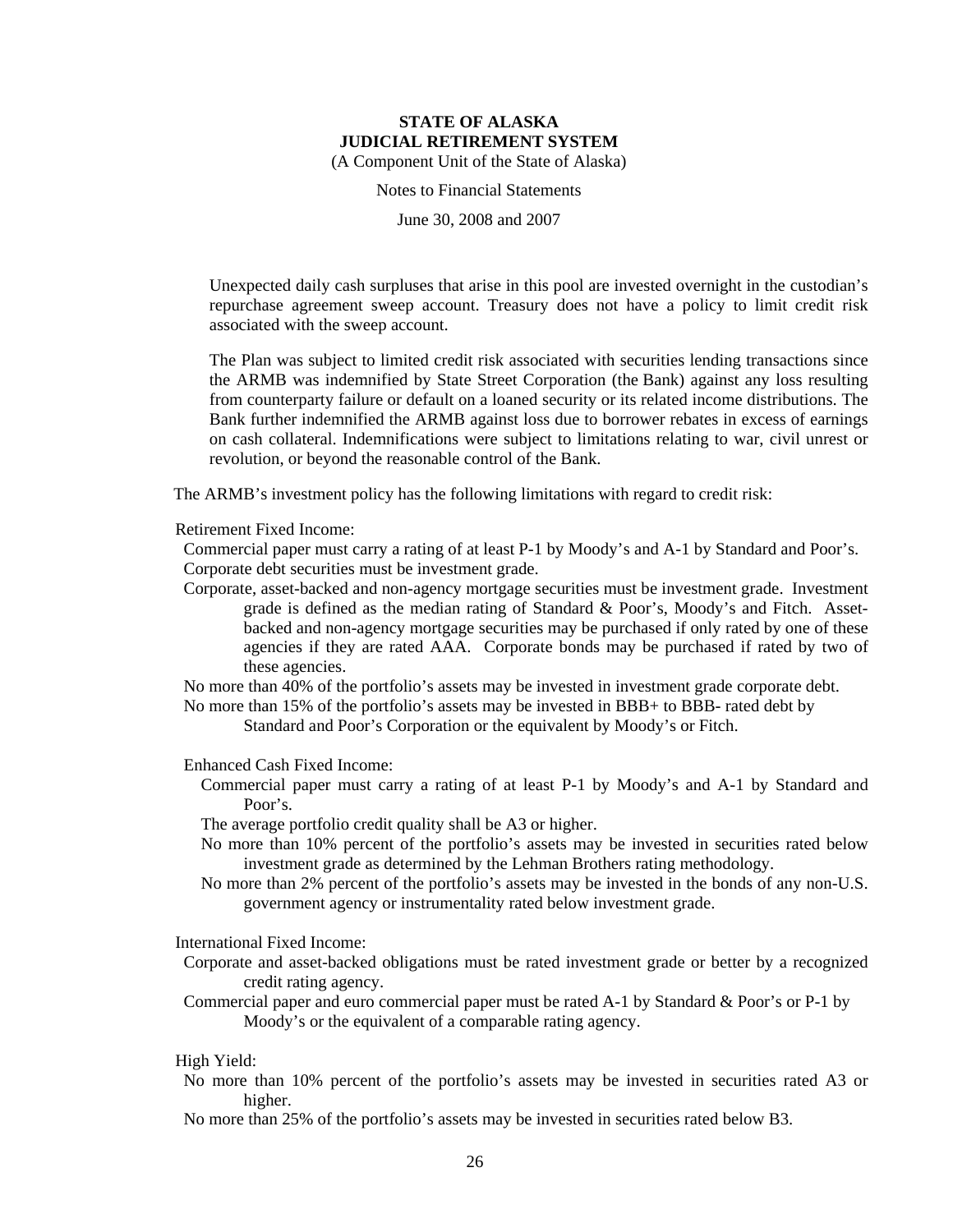Notes to Financial Statements

June 30, 2008 and 2007

No more than 5% percent of the portfolio's assets may be invested in unrated securities. No more than 10% percent of the portfolio's assets may be invested in countries not rated investment grade, including emerging markets.

The lower of any Standard & Poor's, Moody's or Fitch rating will be used for limits on securities rated below B3 and the higher rating will be used for limits on securities rated A3 or higher.

Daily cash surpluses that arise in this pool are invested in the custodian's repurchase agreement sweep account. This account is secured by U.S. Government or Agency securities. As such, the Board does not consider this investment subject to the credit risk limitations above.

TIPS:

Commercial paper must be rated at least P-1 by Moody's and A-1 by Standard and Poor's.

Corporate debt securities must be investment grade.

- No more than 5% percent of the portfolio's assets may be invested in investment grade corporate debt.
- No more than 5% percent of the portfolio's assets may be invested in BBB+ to BBB- rated debt by Standard & Poor's or the equivalents by Moody's or Fitch.
- Corporate, asset-backed and non-agency mortgage securities must be rated investment grade. The investment grade rating is defined as the median rating of the following three rating agencies: Standard & Poor's, Moody's, and Fitch. Asset-backed and non-agency mortgage securities may be purchased if only rated by one of these agencies if they are rated AAA. Corporate bonds may be purchased if rated by two of these agencies.

Domestic Equity, International Equity and Emerging Markets:

- Corporate debt obligations must carry a rating of at least A or better by Moody's, Standard & Poor's or Fitch rating services.
- Commercial paper must bear the highest rating assigned by Moody's, Standard & Poor's, or Fitch rating services.

The ARMB does not have a policy to limit the concentration of credit risk for the Common Trust Funds.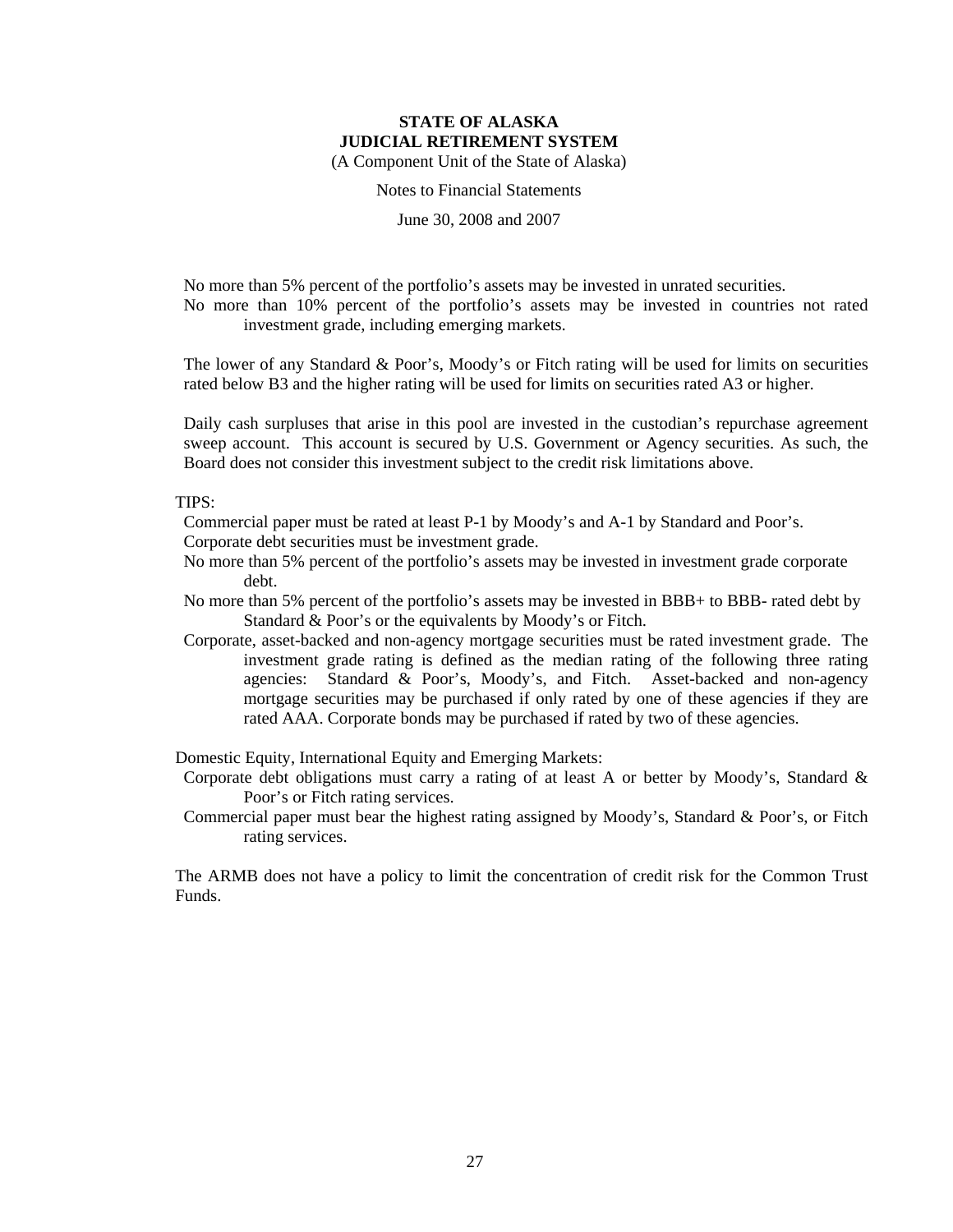Notes to Financial Statements

June 30, 2008 and 2007

At June 30, 2008, the Plan consisted of securities with credit quality ratings issued by nationally recognized statistical rating organizations as follows (using Standard & Poor's Corporation rating scale):

|                                     |                          | Fixed income pools |                      |               |               |               |            |                |   |
|-------------------------------------|--------------------------|--------------------|----------------------|---------------|---------------|---------------|------------|----------------|---|
|                                     |                          |                    |                      |               | Enhanced      |               |            |                |   |
|                                     | Rating<br>Short-term     |                    | Retirement           |               | cash          | International | High Yield | <b>TIPS</b>    |   |
| Not rated<br>Commercial paper       |                          | 6.80 %             |                      | $\frac{0}{6}$ |               | $\%$<br>$\%$  | $\%$       |                | % |
| Bridge loans<br>Not rated           | ÷,                       |                    | ä,                   |               | L             | Ē,            | 1.48       | $\overline{a}$ |   |
| U.S. treasury notes                 | AAA<br>L.                |                    | 9.89                 |               | L.            | ÷.            | L.         | 72.62          |   |
| AAA<br>U.S. treasury bonds          | $\overline{a}$           |                    | 4.00                 |               | L.            |               | ż          | 26.41          |   |
| U.S. government agency              | AAA                      | 44.00              | 1.34                 |               |               |               |            | $\overline{a}$ |   |
| U.S. government agency<br>Not rated |                          | ä,                 | 0.46                 |               |               |               |            |                |   |
| Municipal bonds                     | AA<br>$\overline{a}$     |                    | 0.04                 |               | L,            |               |            |                |   |
| Mortgage-backed<br>AAA              |                          | 2.99               | 45.33                |               | 19.37         |               |            |                |   |
| Mortgage-backed                     | AA                       | 0.20               | ÷,                   |               | L,            |               |            |                |   |
| Mortgage-backed                     | A                        | 0.12               | ÷,                   |               | L,            | L.            |            |                |   |
| <b>BBB</b><br>Mortgage-backed       | $\overline{\phantom{a}}$ |                    | ł,                   |               | 2.36          |               |            |                |   |
| Mortgage-backed<br>Not rated        |                          | 0.24               | 7.68                 |               | 7.70          |               |            |                |   |
| Other asset-backed                  | AAA                      | 16.17              | 3.88                 |               | 23.11         | L.            | ä,         |                |   |
| Other asset-backed                  | AA                       | 0.63               | 0.22                 |               | 0.43          | ÷.            | ä,         |                |   |
| Other asset-backed                  | A                        | 2.53               | 0.24                 |               | 0.13          |               |            |                |   |
| Other asset-backed<br><b>BBB</b>    |                          | 0.24               | 0.47                 |               | 11.75         |               | l,         |                |   |
| <b>BB</b><br>Other asset-backed     |                          | 0.92               | 0.53                 |               | 0.92          |               | 0.16       |                |   |
| Not rated<br>Other asset-backed     | $\omega$                 |                    | $\omega$             |               | $\frac{1}{2}$ |               | 0.03       |                |   |
| Corporate bonds                     | AAA                      | 2.01               | 1.23                 |               | 1.50          |               | L.         |                |   |
| Corporate bonds                     | AA                       | 12.20              | 4.42                 |               | 3.42          |               | í,         |                |   |
| Corporate bonds                     | A                        | 4.10               | 9.07                 |               | 6.41          | L.            | ÷,         |                |   |
| <b>BBB</b><br>Corporate bonds       | ä,                       |                    | 4.69                 |               | 2.46          | L.            | 3.38       |                |   |
| BB<br>Corporate bonds               |                          |                    |                      |               | L             |               | 20.92      |                |   |
| Corporate bonds                     | B                        |                    | ٠                    |               | ä,            |               | 29.01      |                |   |
| Corporate bonds<br>CCC              | L,                       |                    | $\ddot{\phantom{1}}$ |               | ä,            |               | 4.42       |                |   |
| Corporate bonds                     | D<br>ä,                  |                    | ÷,                   |               | ä,            | ÷.            | 0.07       |                |   |
| Not rated<br>Corporate bonds        |                          | 1.09               | 0.51                 |               | 0.80          |               | 3.19       |                |   |
| <b>BBB</b><br>Convertible bonds     | ÷,                       |                    | ł,                   |               | L,            |               | 0.10       |                |   |
| Convertible bonds                   | B<br>$\overline{a}$      |                    |                      |               |               |               | 0.15       |                |   |
| Yankees:                            |                          |                    |                      |               |               |               |            |                |   |
| AAA<br>Government                   |                          |                    |                      |               |               | 19.32         |            |                |   |
| Government                          | AA                       |                    |                      |               |               | 6.52          |            |                |   |
| Government                          | A<br>ż                   |                    | ÷,                   |               | L,            | 21.96         | ż          |                |   |
| <b>BBB</b><br>Government            |                          |                    | 0.25                 |               |               | L,            |            |                |   |
| Government<br>Not rated             |                          | L.                 | 0.22                 |               | L,            | 7.74          |            |                |   |
| Corporate                           | AAA                      |                    | ÷,                   |               |               | 28.78         |            |                |   |
| Corporate                           | AA                       | 3.81               | 0.62                 |               | 2.92          | 13.00         | ÷.         |                |   |
| Corporate                           | A                        | 1.26               | 1.16                 |               | 0.92          | ÷.            | ä,         |                |   |
| <b>BBB</b><br>Corporate             | L                        |                    | 0.58                 |               | 0.93          | Ē,            | 0.15       |                |   |
| BB<br>Corporate                     | L                        |                    | ÷,                   |               | L             | l,            | 2.50       |                |   |
| Corporate                           | B                        |                    |                      |               |               |               | 2.50       |                |   |
| CCC<br>Corporate                    | L                        |                    | ÷,                   |               | L,            |               | 0.29       |                |   |
| Corporate                           | D<br>l,                  |                    | L.                   |               | L,            | L.            | 0.12       |                |   |
| Not rated<br>Corporate              |                          | 0.74               | 0.22                 |               | 3.47          | 0.65          | 0.57       |                |   |
| No credit exposure                  |                          | (0.05)             | 2.95                 |               | 11.40         | 2.03          | 30.96      | 0.97           |   |
|                                     |                          | 100.00 %           | 100.00 %             |               | 100.00 %      | 100.00 %      | 100.00 %   | 100.00 %       |   |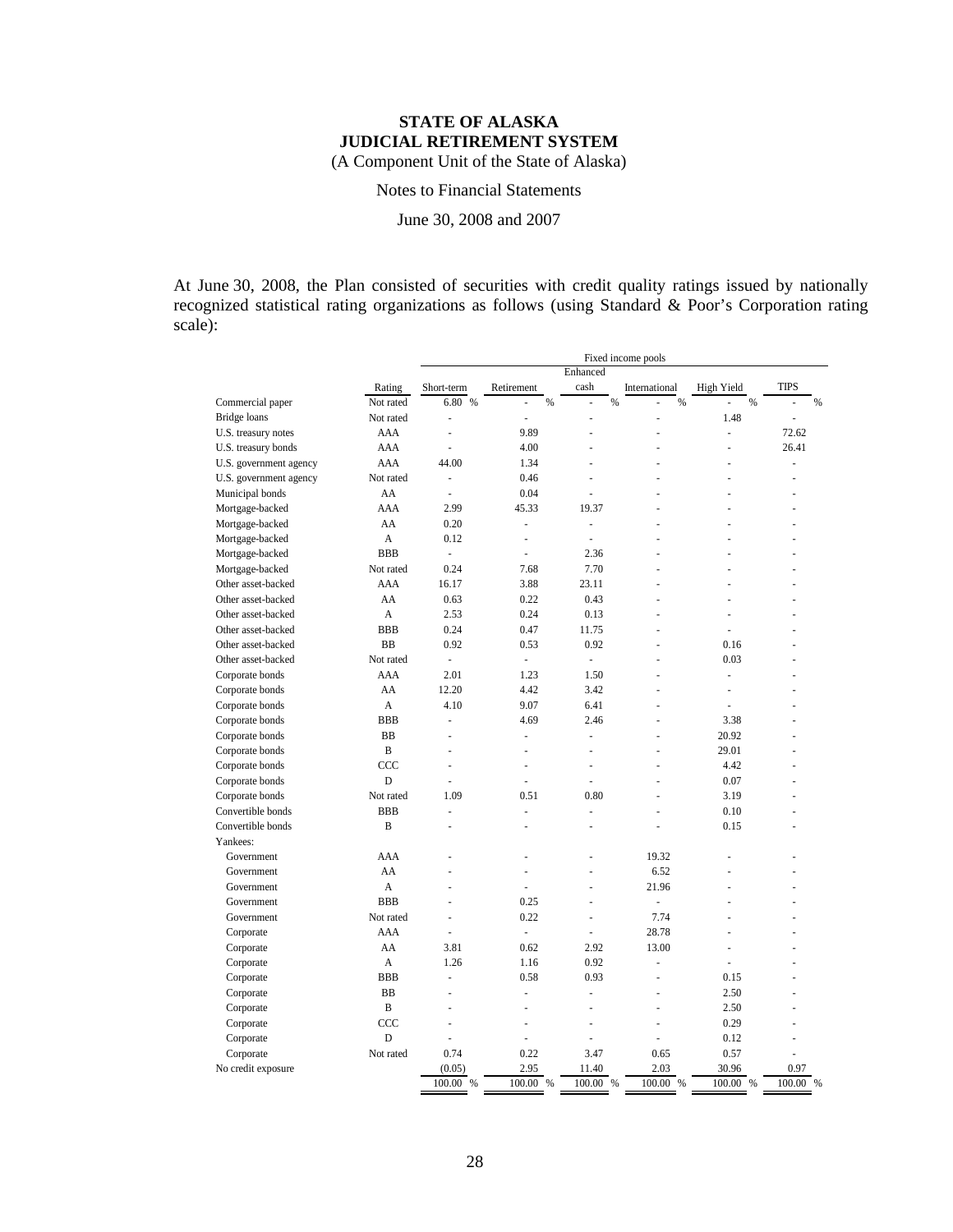Notes to Financial Statements

June 30, 2008 and 2007

### *(t) Custodial Credit Risk – Deposits*

Custodial credit risk is the risk that deposits may not be returned in the event of a bank failure. The ARMB does not have a policy in relation to custodial credit risk for deposits. At June 30, 2008, the Plan had the following uncollateralized and uninsured deposits:

|                            | Amount |
|----------------------------|--------|
| International fixed income | 9,199  |
| International equity pool  | 70,577 |

### *(u) Foreign Currency Risk*

Foreign currency risk is the risk that changes in exchange rates will adversely impact the fair value of an investment.

The ARMB's policy with regard to foreign currency risk in the international fixed income pool is to restrict obligations to those issued in the currencies of countries represented in the Citibank Non-U.S. World Government Bond Index. In addition, the ARMB's asset allocation policy permits the Plan to hold up to four percent of total investments in international equity.

The ARMB's policy with regard to foreign currency risk in the international equity and emerging markets pools is to permit the Plan to hold up to twenty-five percent of total investments in international equity.

The ARMB has no policy regarding foreign currency risk in the Common Trust Funds.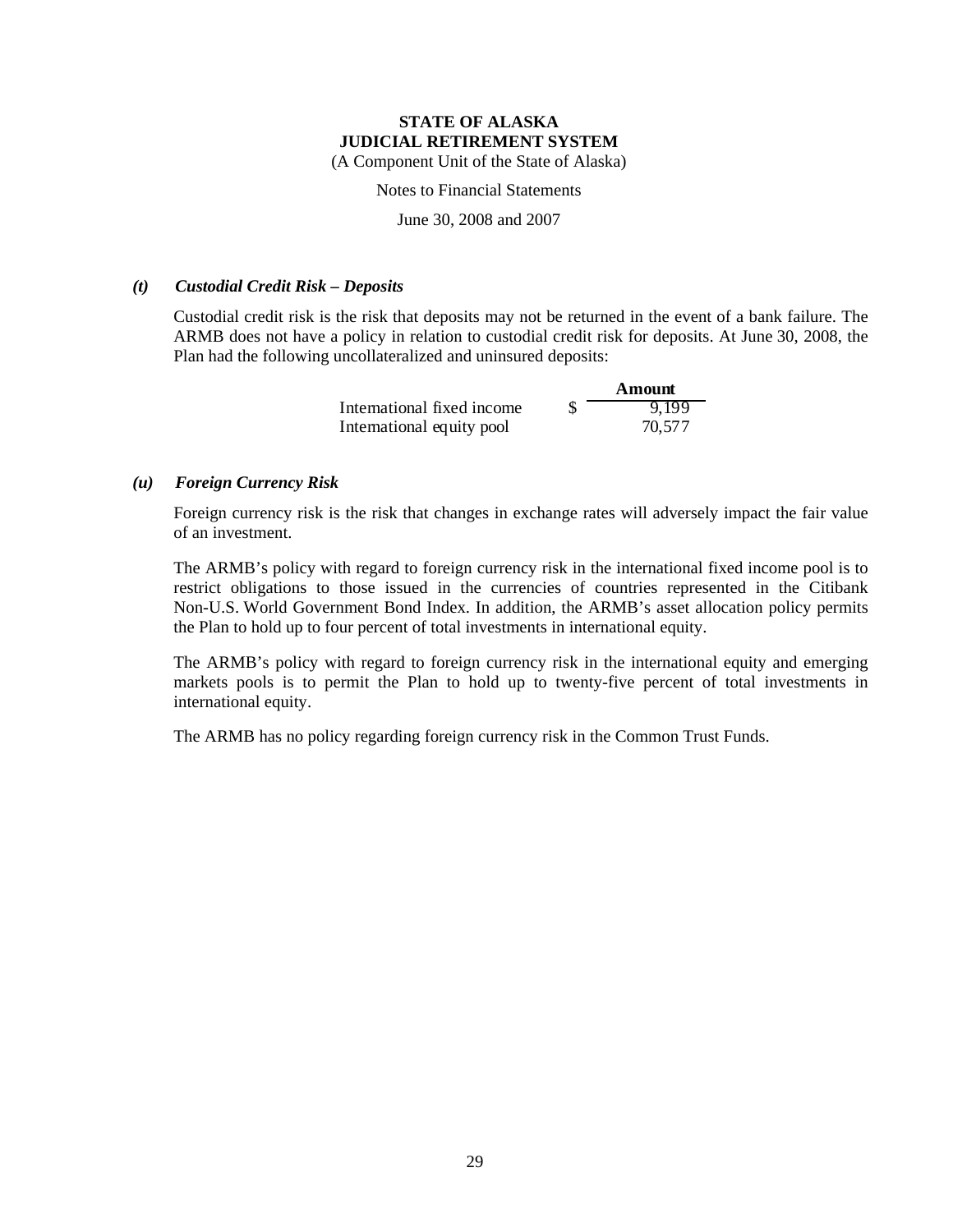Notes to Financial Statements

June 30, 2008 and 2007

At June 30, 2008, the Plan had exposure to foreign currency risk with the following deposits:

|                    | Amount |                                              |                                     |  |  |  |
|--------------------|--------|----------------------------------------------|-------------------------------------|--|--|--|
| Currency           |        | <b>International</b><br>fixed income<br>pool | <b>International</b><br>equity pool |  |  |  |
| Australian dollar  | \$     |                                              | (258)                               |  |  |  |
| Brazilian real     |        |                                              | 313                                 |  |  |  |
| Canadian dollar    |        |                                              | 451                                 |  |  |  |
| Danish krone       |        |                                              | 4,827                               |  |  |  |
| Euro currency      |        | 19                                           | 12,253                              |  |  |  |
| Hong Kong dollar   |        |                                              | 4,553                               |  |  |  |
| Japanese yen       |        | 4,879                                        | 42,523                              |  |  |  |
| Mexican peso       |        | 4,301                                        |                                     |  |  |  |
| New Zealand dollar |        |                                              | 571                                 |  |  |  |
| Norwegian krone    |        |                                              | 2,225                               |  |  |  |
| Pound sterling     |        |                                              | 1,780                               |  |  |  |
| Swedish krona      |        |                                              | 1,081                               |  |  |  |
| Swiss franc        |        |                                              | (27)                                |  |  |  |
|                    | \$     | 9,199                                        | 70,292                              |  |  |  |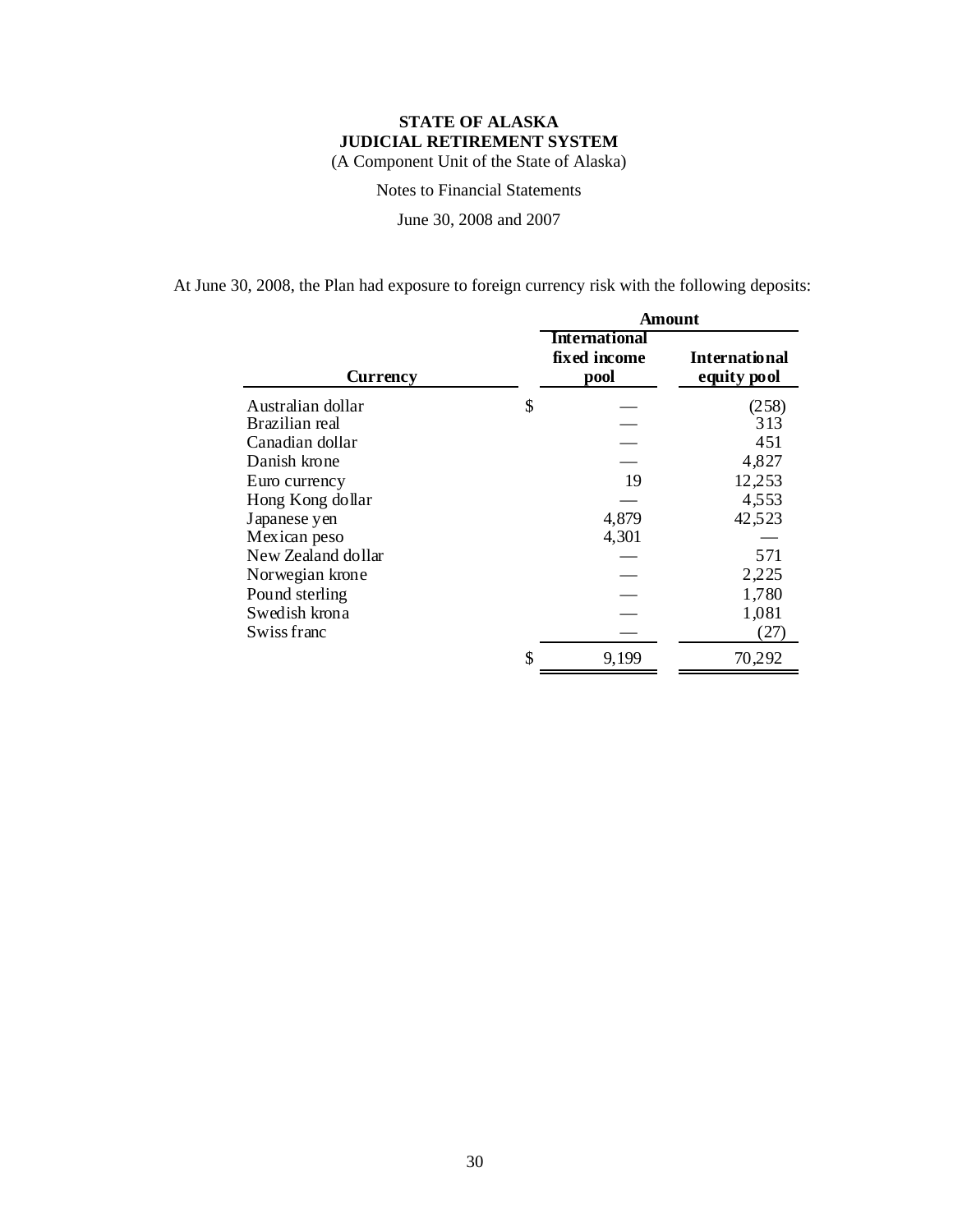Notes to Financial Statements

June 30, 2008 and 2007

At June 30, 2008, the Plan had exposure to foreign currency risk with the following investments in its international pools:

|                    | <b>Amount</b>                          |           |                      |  |  |  |
|--------------------|----------------------------------------|-----------|----------------------|--|--|--|
|                    | <b>Fixed income</b>                    |           | <b>International</b> |  |  |  |
|                    | <b>International fixed income pool</b> |           | equity pool          |  |  |  |
|                    | Foreign                                |           |                      |  |  |  |
| <b>Currency</b>    | government                             | Corporate | <b>Equity</b>        |  |  |  |
| Australian dollar  | \$                                     |           | 468,436              |  |  |  |
| Brazilian feal     |                                        |           | 91,212               |  |  |  |
| Canadian dollar    |                                        |           | 618,220              |  |  |  |
| Danish krone       |                                        |           | 165,639              |  |  |  |
| Euro currency      | 881,196                                | 38,713    | 6,119,185            |  |  |  |
| Hong Kong dollar   |                                        |           | 485,187              |  |  |  |
| Indonesian rupah   |                                        |           | 60,196               |  |  |  |
| Japanese yen       | 237,065                                | 1,025,089 | 4,502,243            |  |  |  |
| Mexican peso       | 274,377                                |           | 8,914                |  |  |  |
| New Taiwan dollar  |                                        |           | 22,128               |  |  |  |
| New Zealand dollar |                                        |           | 30,020               |  |  |  |
| Norwegian krone    |                                        |           | 157,841              |  |  |  |
| Polish zloty       |                                        |           | 3,487                |  |  |  |
| Pound sterling     |                                        |           | 3,880,720            |  |  |  |
| Singapore dollar   |                                        |           | 154,640              |  |  |  |
| South African rand |                                        |           | 88,289               |  |  |  |
| South Korean won   |                                        |           | 129,061              |  |  |  |
| Swedish krona      |                                        |           | 284,803              |  |  |  |
| Swiss franc        |                                        |           | 1,711,981            |  |  |  |
|                    | \$<br>1,392,638                        | 1,063,802 | 18,982,202           |  |  |  |

At June 30, 2008, the Plan also had exposure to foreign currency risk in the emerging markets equity pool. This pool consists of investments in commingled funds; therefore, no disclosure of specific currencies is made.

### *(v) Concentration of Credit Risk*

Concentration of credit risk is the risk of loss attributed to the magnitude of a government's investment in a single issuer.

Treasury's policy with regard to concentration of credit risk for the short-term fixed income pool is to prohibit the purchase of more than five percent of the portfolio's assets in corporate bonds of any one company or affiliated group.

The ARMB's policy with regard to concentration of credit risk for the domestic fixed income, international fixed income and high yield pools is to prohibit the purchase of more than five percent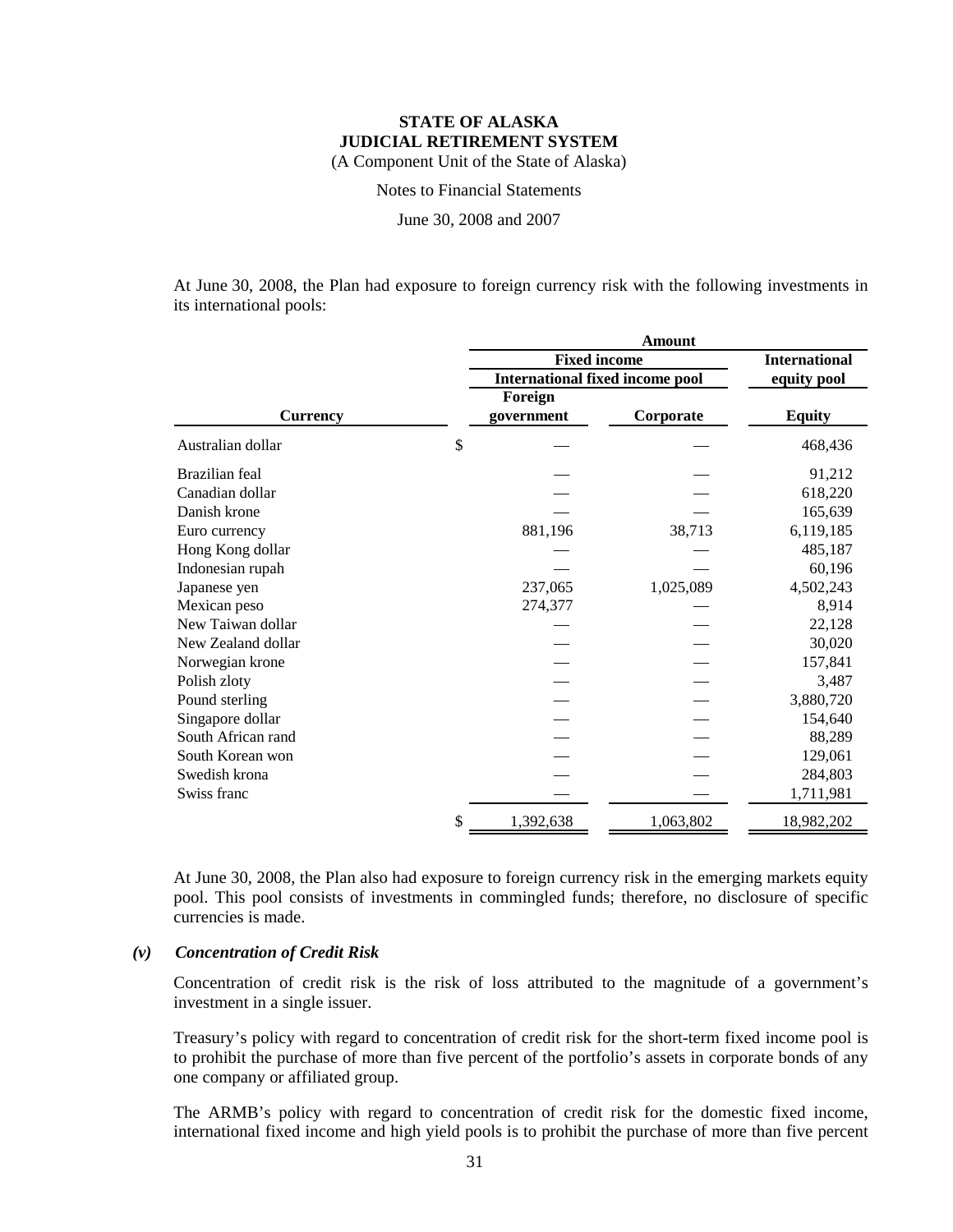(A Component Unit of the State of Alaska)

Notes to Financial Statements

June 30, 2008 and 2007

of the portfolio's assets in corporate bonds of any one company or affiliated group. The ARMB does not have a policy with regard to concentration of credit for the enhanced cash or TIPS pools.

At June 30, 2008, the Plan did not have exposure to any one issuer greater than 5% of total invested assets.

### **(4) Foreign Exchange, Foreign Exchange Contracts, and Off-Balance Sheet Risk**

The international fixed income and international equity pool's investment income includes the following at June 30:

|                                                        | 2008    | 2007    |
|--------------------------------------------------------|---------|---------|
| Net realized gain on foreign currency                  | 933.459 | 417.847 |
| Net unrealized gain on foreign currency                | 682     | 339     |
| Net realized gain (loss) on foreign exchange contracts | (902)   | 2,311   |

The international fixed income and international equity pools includes foreign currency forward contracts to buy and sell specified amounts of foreign currencies at specified rates on specified future dates for the purpose of hedging existing security positions. The maturity periods for these contracts range from two to one hundred and fifty-five days. The Plan had net unrealized gains with respect to such contracts, calculated using forward rates at June 30, as follows:

|                                   | 2008    | 2007   |
|-----------------------------------|---------|--------|
| Contract sales                    | 438,704 | 77,245 |
| Less fair value                   | 437.817 | 76,785 |
| Net unrealized gains on contracts | 887     | 460    |

The counterparties to the foreign currency forward contracts consist of a diversified group of financial institutions. Credit risk exposure exists to the extent of nonperformance by these counterparties; however, the risk of default is considered to be remote. The market risk is limited to the difference between contractual rates and forward rates at the balance sheet date.

### **(5) Securities Lending**

Alaska Statute 37.10.071 authorized the ARMB to lend assets, under an agreement and for a fee, against deposited collateral of equivalent fair value. In February 2008, the ARMB voted to suspend its securities lending agreement with the Bank, which lent equity and domestic fixed income securities. Prior to suspension, the Bank, acting as the ARMB's agent under the agreement, transferred securities to broker agents or other entities for collateral in the form of cash or securities and simultaneously agreed to return the collateral for the same securities in the future. There were no outstanding securities on loan at June 30, 2008.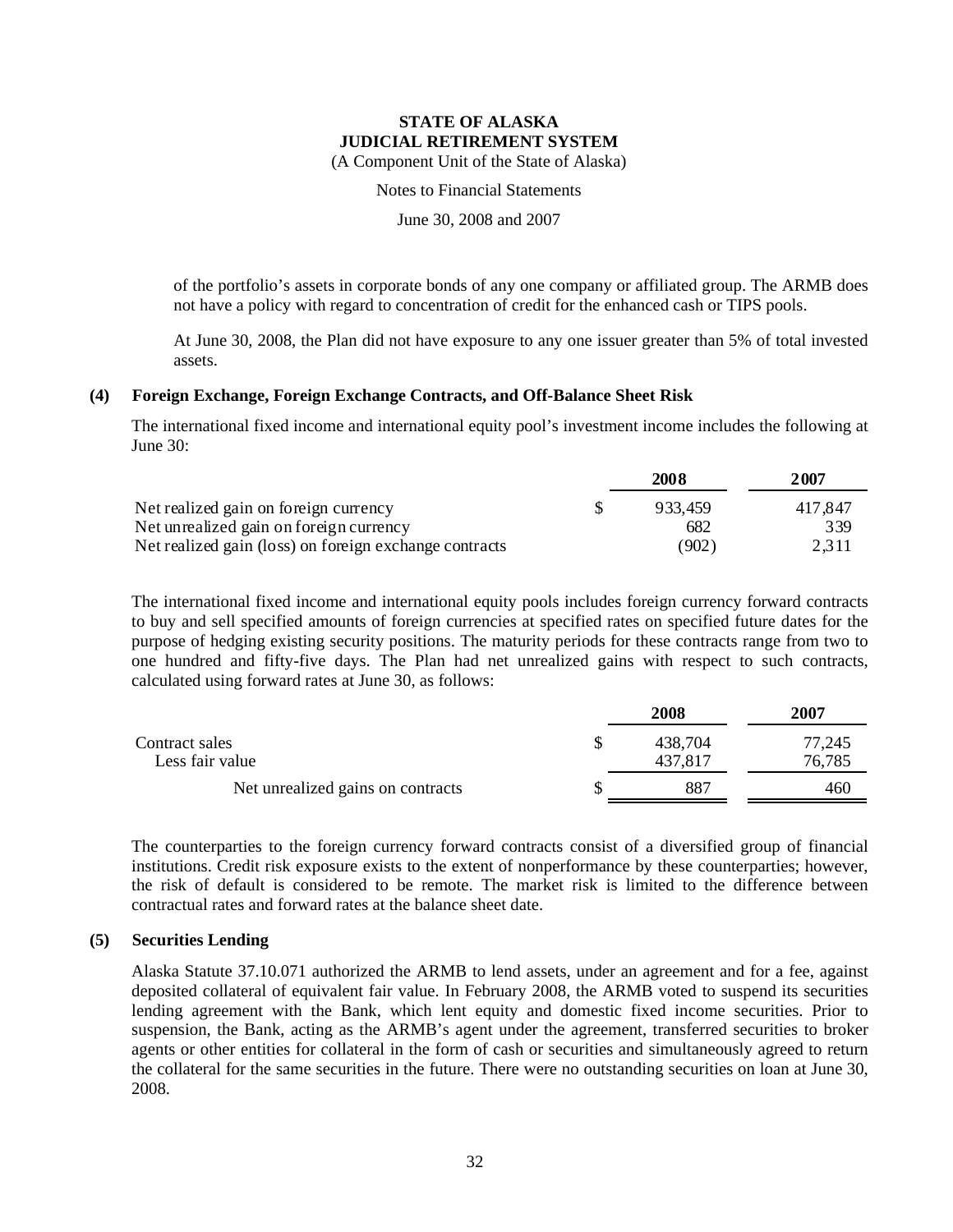Notes to Financial Statements

June 30, 2008 and 2007

At June 30, 2007, the fair value of securities on loan allocable to the Plan totaled \$11,064,035. While the securities lending agreement was active, there was no limit to the amount that can be loaned and the ARMB is able to sell securities on loan. International equity security loans are collateralized at not less than 105% of their fair value. All other security loans are collateralized at not less than 102% of their fair value. Loaned securities and collateral were marked to market daily and collateral was received or delivered the following day to maintain collateral levels.

Cash collateral was invested in a registered 2(a)–7 money market fund. Maturities of investments in the money market fund generally did not match the maturities of the loaned securities because the lending agreements were terminable at will. Collateral securities could have been pledged or sold upon borrower default. Securities under loan, cash collateral and cash collateral payable were recorded on the financial statements at fair value. The Bank, the Plan and the borrower received a fee from earnings on invested collateral. The Bank and the Plan shared a fee paid by the borrower for loans not collateralized with cash.

There was limited credit risk associated with the lending transactions since the ARMB was indemnified by the Bank against any loss resulting from counterparty failure or default on a loaned security or its related income distributions. The Bank further indemnified the ARMB against loss due to borrower rebates in excess of earnings on cash collateral. Indemnifications are subject to limitation relating to war, civil unrest or revolution, or beyond the reasonable control of the Bank.

For the year ended June 30, 2008 and 2007, there were no losses incurred as a result of securities lending transactions and there were no significant violations of legal or contractual provisions or failures by any borrowers to return loaned securities.

### **(6) Transfers**

During fiscal year 2008, the Plan transferred the \$4,002,818 balance of the Postemployment Healthcare fund to the Alaska Retiree Healthcare Trust as a result of the creation of the Alaska Retiree Healthcare Trust fund, which began on July 1, 2007. The State of Alaska appropriated \$49,000,000 in Senate Bill 221, Section 68(a) that enabled the Plan to be virtually fully funded in both pension and healthcare.

Under SB 123, enacted in 2007, the State of Alaska sought to enhance compliance of the states' pension systems with the Internal Revenue Code by creating a new defined benefit retiree healthcare trust into which OPEB contributions would be deposited, and from which OPEB benefits would be paid. Historically, all such contributions had been deposited and benefits paid from the pension trust fund account. With the creation of the new healthcare trust fund account, the systems then sought approval from the Internal Revenue Service through the Voluntary Compliance Program to post the amount allocated to healthcare in the 2007 CAFR to the new healthcare trust fund. On October 10, 2008, the Internal Revenue Service (IRS) orally advised tax counsel for the states' pension systems that the request to transfer the 2007 CAFR amount in the new healthcare trust had been approved. The systems are awaiting the formal VCP decision of the IRS.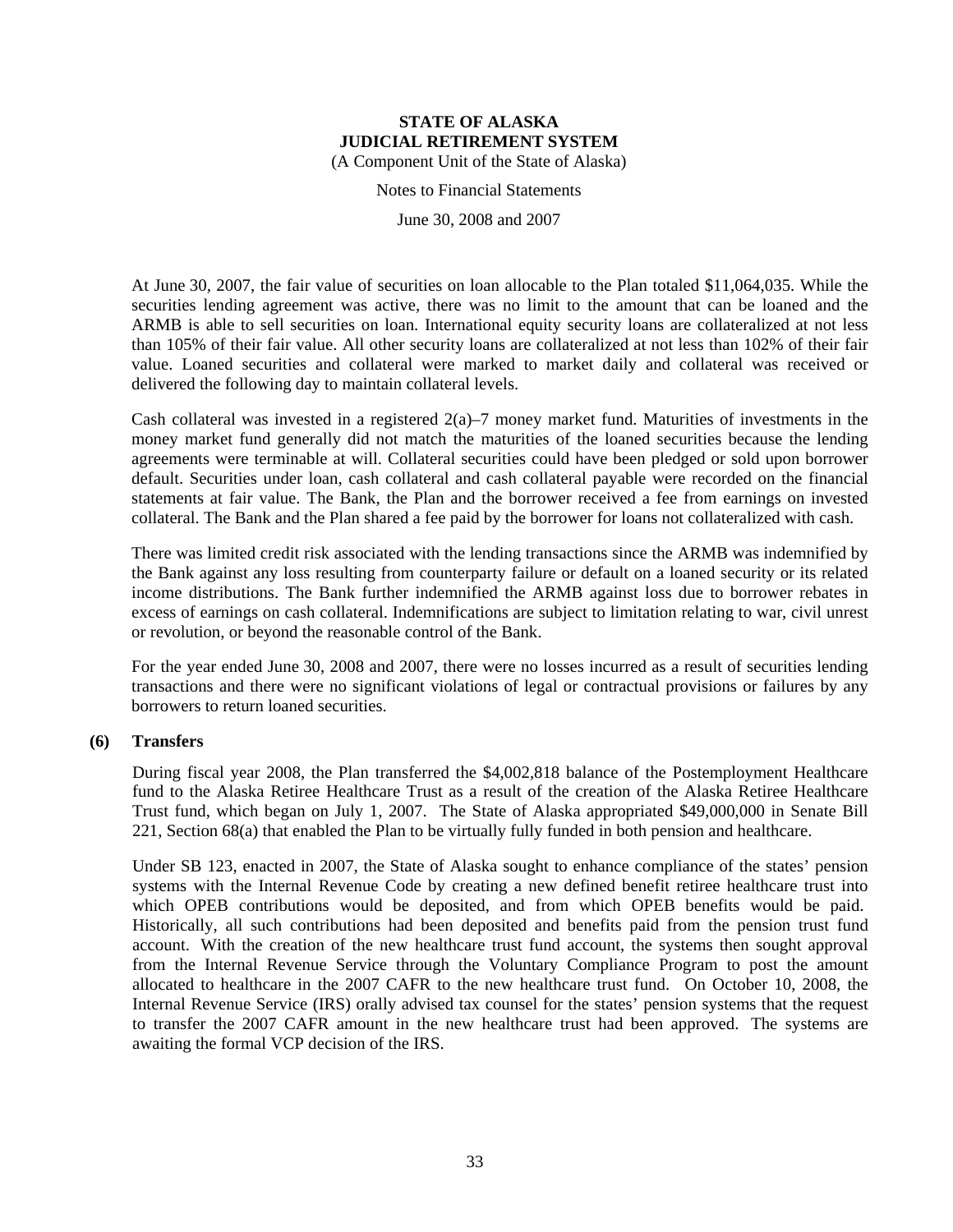(A Component Unit of the State of Alaska)

Notes to Financial Statements

June 30, 2008 and 2007

#### **(7) Funded Status and Funding Progress – Pension and Post employment Healthcare Benefit Plan**

The funded status of the defined benefit pension and post employment healthcare benefit plan is as follows:

| Actuarial valuation date                    | Actuarial<br>value of<br>assets | Actuarial<br>Accrued<br>Liability<br>$(AAL)$ –<br><b>Entry Age</b> | <b>Unfunded</b><br><b>Actuarial</b><br><b>Accrued</b><br>Liabili ty<br>(UAAL) | <b>Funded ratio</b> | <b>Covered</b><br>payroll | UAAL as a<br>per centage of<br>covered<br>payroll |
|---------------------------------------------|---------------------------------|--------------------------------------------------------------------|-------------------------------------------------------------------------------|---------------------|---------------------------|---------------------------------------------------|
| <b>Pension</b><br>June 30, 2006             | \$<br>77.310.716                | 111.819.972                                                        | 34509.256                                                                     | 69.1%               | 7.130.592                 | 484.0%                                            |
| Post employment healthcare<br>June 30, 2006 | \$<br>2,399,387                 | 17.794.213                                                         | 15394,826                                                                     | 13.5%               | 7,130,592                 | 215.9%                                            |

Actuarial valuations of an ongoing plan involve estimates of the value of reported amounts and assumptions about the probability of occurrence of events far into the future. Examples include assumptions about future employment, mortality, and healthcare cost trend. Actuarially determined amounts are subject to continual revisions as actual results are compared with past expectations and new estimates are made about the future. The schedule of funding progress, presented as required supplementary information following the notes to the financial statements, present multi-year trend information about whether the actuarial values of plan assets are increasing or decreasing over time relative to the actuarial accrued liabilities for benefits.

The accompanying schedule of employer contributions presents trend information about the amounts contributed to the plan by employers in comparison to the actuarially required contribution (ARC), an amount that is actuarially determined in accordance with the parameters of GASB 43. The ARC represents a level of funding that, if paid on an on-going basis, is projected to cover normal cost for each year and amortize any unfunded actuarial liabilities (or funding excess) over a period not to exceed thirty years.

Projections of benefits for financial reporting purposes are based on the substantive plan (the plan as understood by the employer and plan members) and include the types of benefits provided at the time of each valuation and the historical pattern of sharing benefit costs between the employer and plan members to that point. The actuarial method and assumptions used include techniques that are designed to reduce the effects of short-term volatility in actuarial accrued liabilities and the actuarial value of assets, consistent with the long-term perspective of the calculations. Additional information as of the latest actuarial valuation follows:

| Valuation date                | June 30, 2006                   |
|-------------------------------|---------------------------------|
| Actuarial cost method         | Entry age                       |
| Amortization method           | Level percentage of pay, closed |
| Remaining amortization period | 24 years                        |
| Asset valuation method        | 5 year smoothed market          |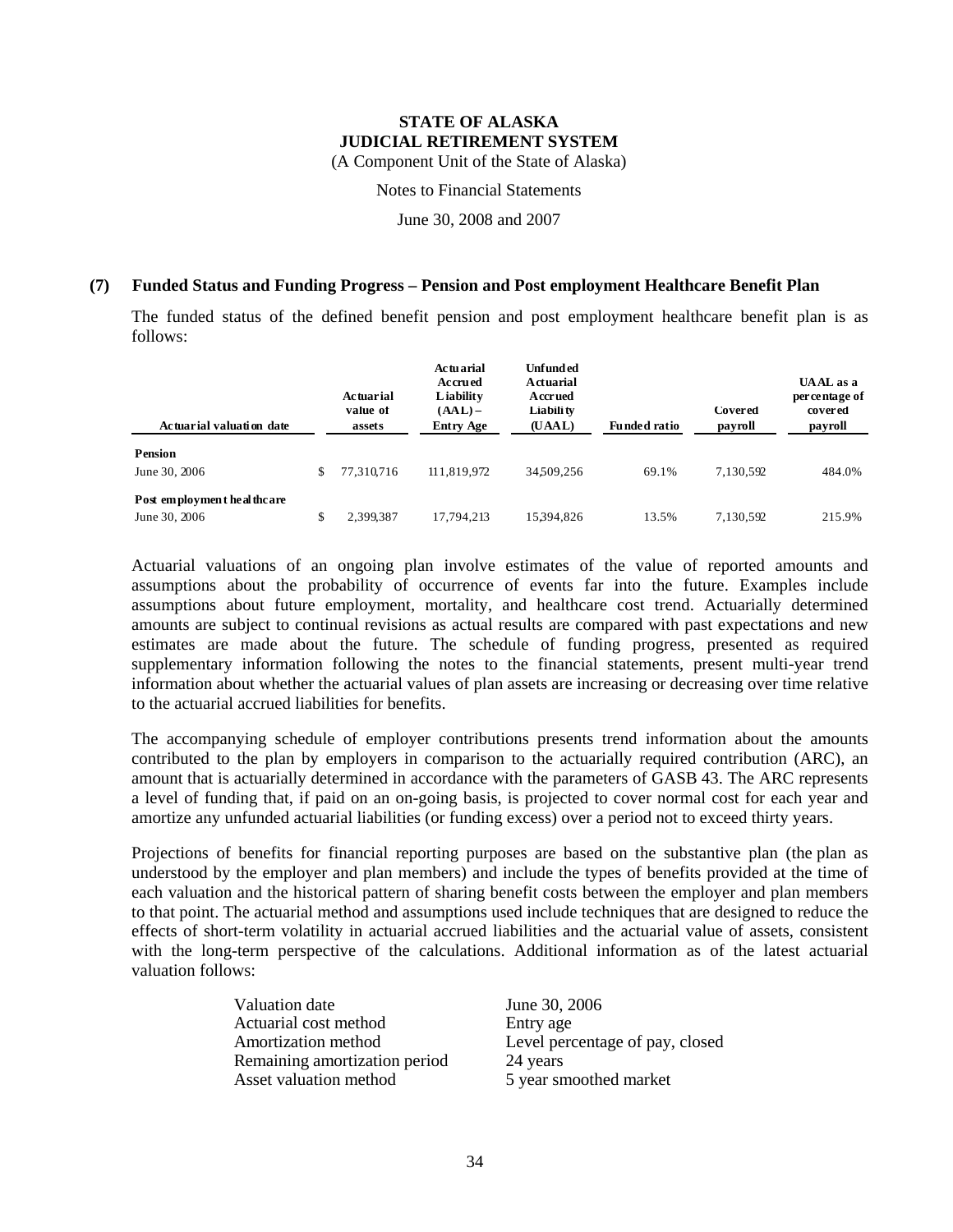Notes to Financial Statements

June 30, 2008 and 2007

### Actuarial assumptions: Investment rate of return 8.25%

|                    | <b>Medical</b> | <b>Prescription</b><br>drugs |  |
|--------------------|----------------|------------------------------|--|
| Health cost trend: |                |                              |  |
| <b>FY08</b>        | 8.5%           | 12.0%                        |  |
| <b>FY09</b>        | 8.0            | 11.0                         |  |
| FY10               | 7.5            | 10.0                         |  |
| <b>FY11</b>        | 7.0            | 9.0                          |  |
| <b>FY12</b>        | 6.5            | 8.0                          |  |
| <b>FY13</b>        | 6.0            | 7.0                          |  |
| <b>FY14</b>        | 5.5            | 6.0                          |  |
| FY15 and later     | 5.0            | 5.0                          |  |

GASB 43 requires that the discount rate used in the actuarial valuation be the estimated long-term yield on investments that are expected to finance post employment benefits. Depending on the method by which a plan is financed, the relevant investments could be plan assets, employer assets, or a combination of plan and employer assets. The investment return should reflect the nature and the mix of both current and expected investments and the basis used to determine the actuarial value of assets.

The Plan's retiree health care benefits are fully funded. Therefore, the 8.25% discount rate used for GASB 25 reporting is also applied herein for GASB 43 disclosure purposes.

The retiree drug subsidy the State of Alaska receives under Medicare Part D has not been recognized for GASB 43 disclosure purposes.

### **(8) Commitments and Contingencies**

### *(a) Commitments*

The ARMB entered into an agreement through an external investment manager to provide capital funding for a domestic equity limited partnership. At June 30, 2008, the Plan's participant share of the unfunded commitment totaled \$793,238. This commitment can be withdrawn annually in December with ninety days notice.

The ARMB entered into agreements through external investment managers to provide capital funding for real estate investments as it continues to build the real estate portfolio. At June 30, 2008, the Plan's participant share of these unfunded commitments totaled \$1,914,351 to be paid through the year 2018.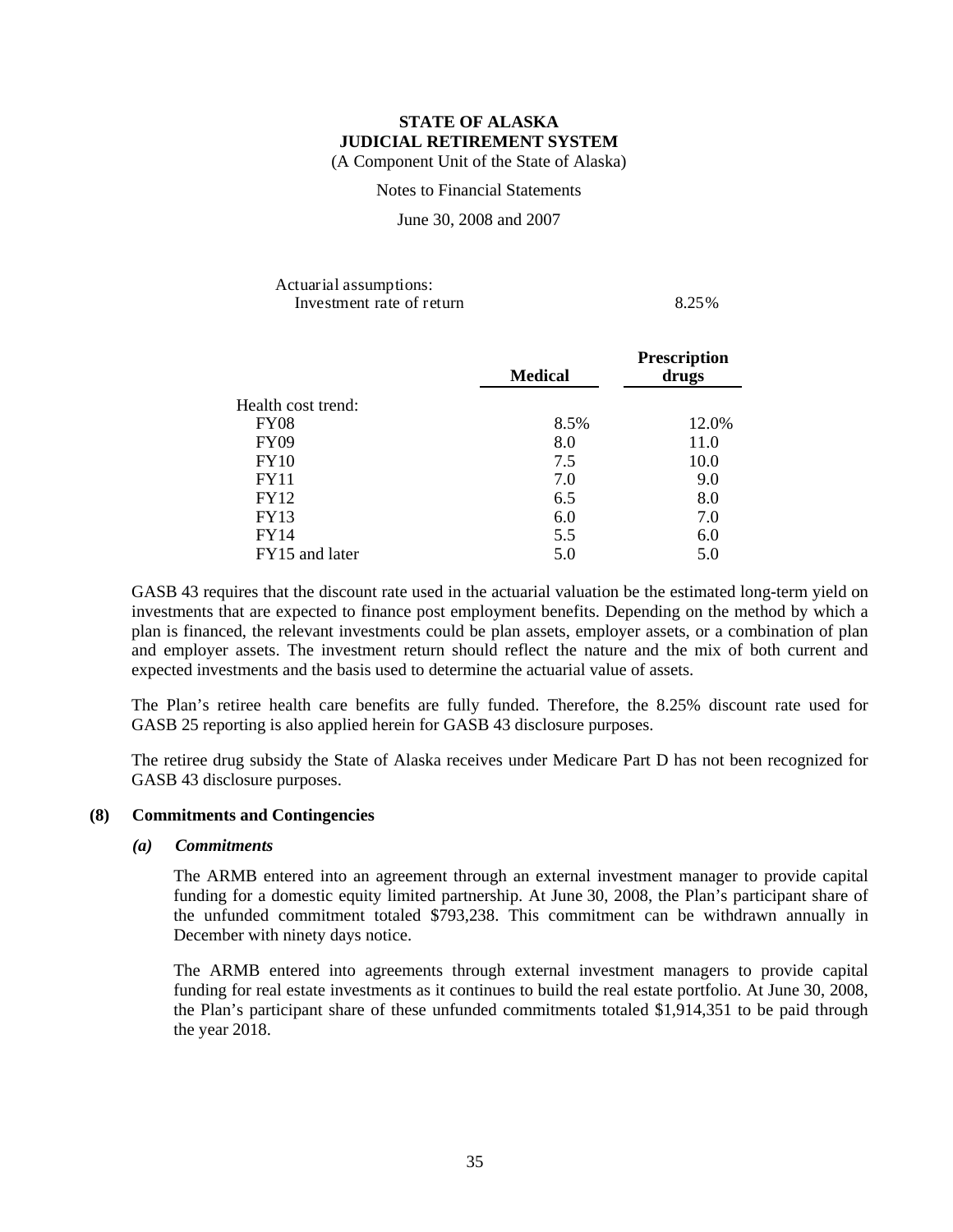Notes to Financial Statements

June 30, 2008 and 2007

#### *(b) Contingencies*

The Department of Administration determined that statutory changes were needed to ensure that the Defined Benefit Retiree Health Plan was funded in compliance with the Internal Revenue Code. Consequently, during the fiscal year 2007 legislative session, a law was enacted that created the Alaska Retiree Health Care Trusts (ARHCT), two separate irrevocable trusts. Senate Bill 123 (SB 123), effective June 7, 2007, directs all separately calculated employer contributions for the retiree health benefits, and appropriations, earning and reserves for payment of retiree medical obligations, to be credited to the ARHCT. Pursuant to SB 123, Treasury and the Department of Administration established and implemented the ARHCT effective as of July 1, 2007. The ARHCT is funded through contributions from employers, premiums paid by retirees, and net investment income.

The System has recorded a transfer to the ARHCT representing an amount calculated by management to establish the appropriate amount of assets that should be available to pay postemployment claims. This transfer will take place subsequent to year end.

### **(9) Subsequent Event**

Recent market conditions have resulted in an unusually high degree of volatility and increased the risks and short-term liquidity associated with certain investments held by the System, which could impact the value of investments after the date of these financial statements. Estimated losses through November 30, 2008 are \$29.5 million, which could ultimately affect the funded status of the System. The ultimate impact on the funded status will be determined based upon market conditions in effect when the annual actuarial valuation report for the year ended June 30, 2010 is performed.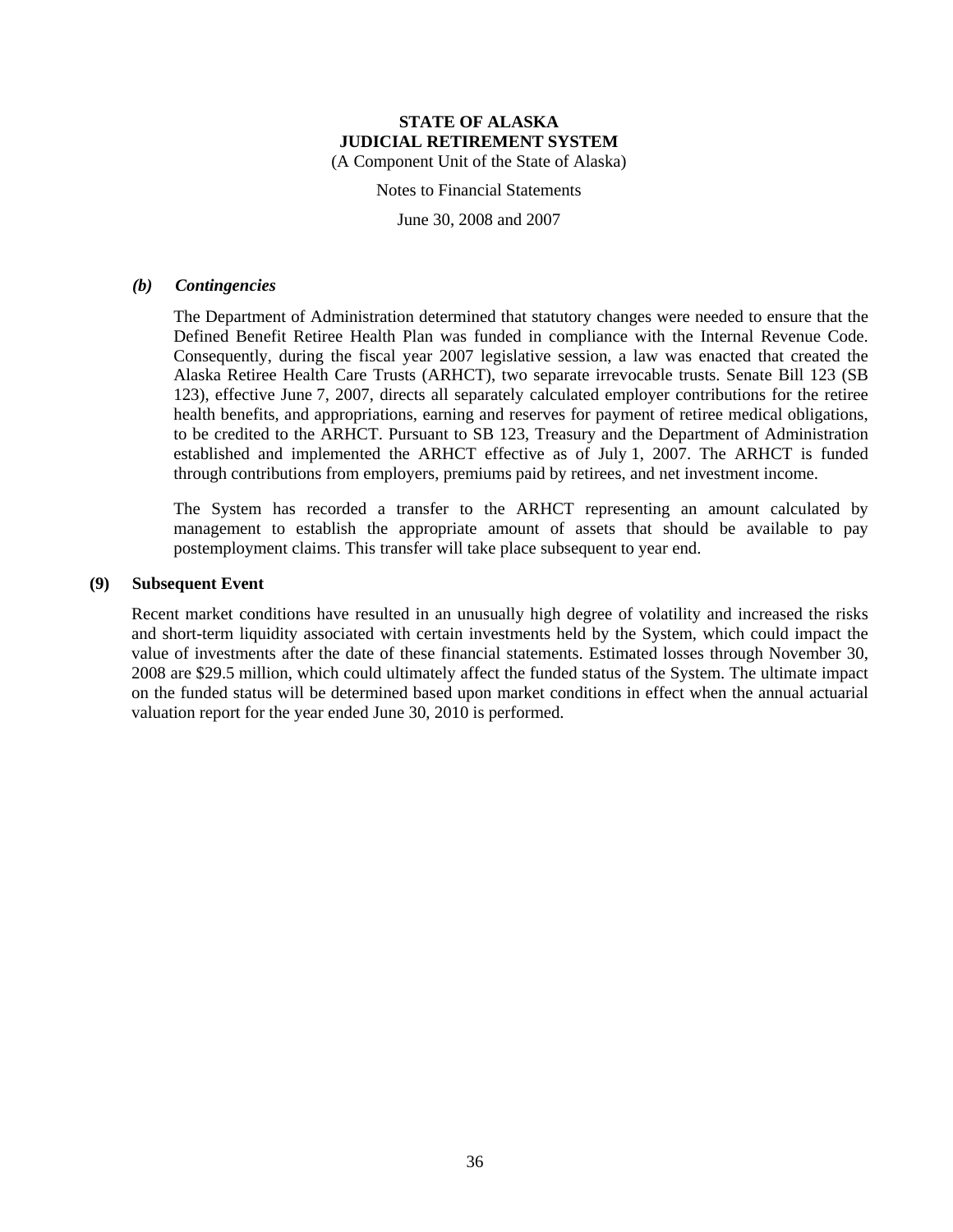Required Supplementary Information (Unaudited)

Schedule of Funding Progress Pension Benefits

June 30, 2008

| <b>Actuarial</b><br>valuation<br>date as of<br>June 30 | <b>Actuarial</b><br>Actuarial<br>accrued<br><b>liabilities</b><br>value of<br>(AAL)<br>plan assets |            | <b>Unfunded</b><br>actuarial<br>accrued<br><b>liabilities</b><br>(UAAL) | <b>Funded</b><br>ratio | Covered<br>payroll | <b>UAAL</b><br>as a<br>percentage<br>of covered<br>payroll |        |
|--------------------------------------------------------|----------------------------------------------------------------------------------------------------|------------|-------------------------------------------------------------------------|------------------------|--------------------|------------------------------------------------------------|--------|
| 2002                                                   | \$                                                                                                 | 56,704,841 | 63.970.331                                                              | 7.265.490              | 88.6%              | 5.941.860                                                  | 122.3% |
| 2004                                                   |                                                                                                    | 53,600,707 | 69.505.123                                                              | 15.904.416             | 77.1               | 6.529.608                                                  | 243.6  |
| 2006                                                   |                                                                                                    | 77,310,716 | 111,819,972                                                             | 34,509,256             | 69.1               | 7,130,592                                                  | 484.0  |

See accompanying notes to required supplementary information and independent auditors' report.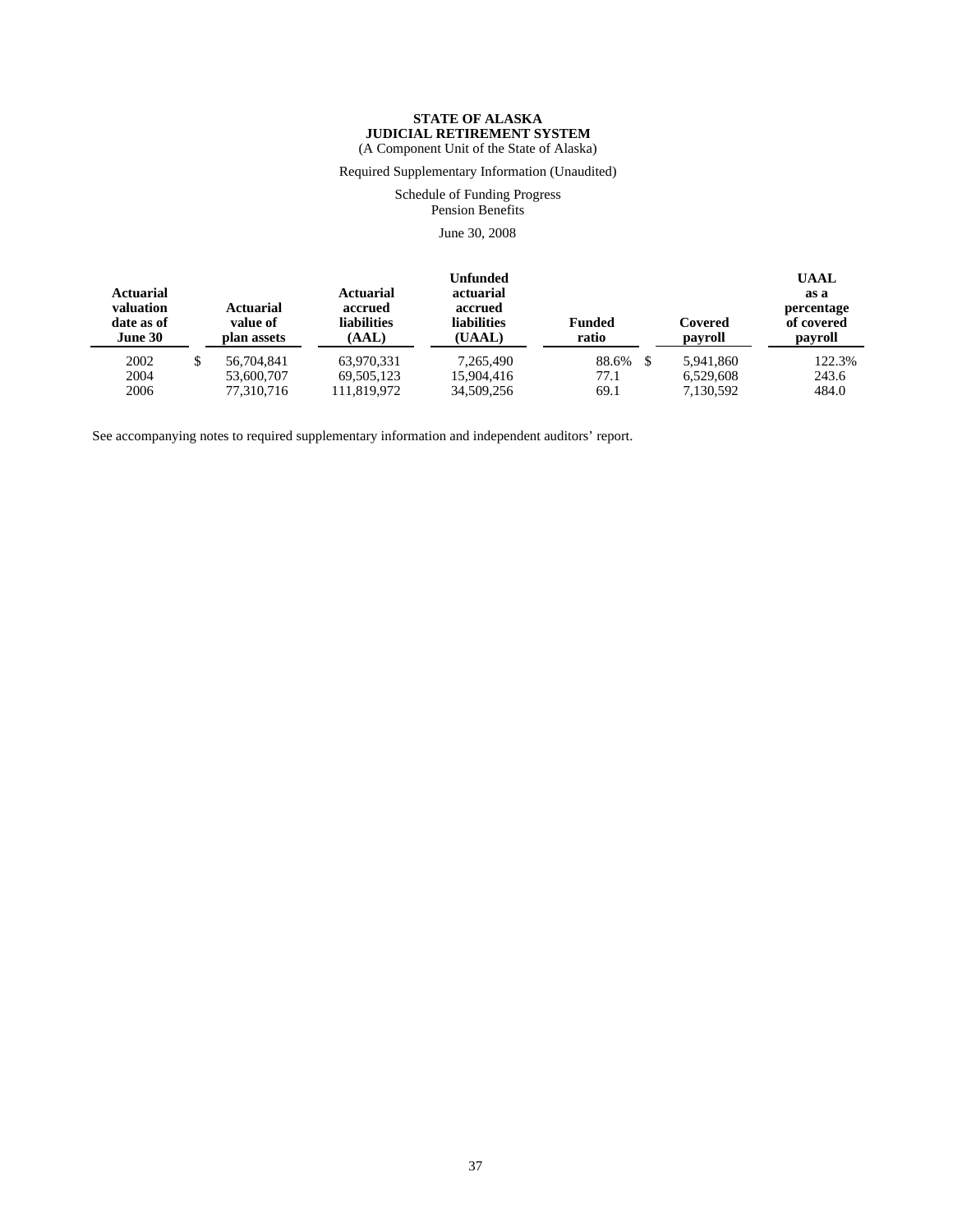Required Supplementary Information (Unaudited)

Schedule of Funding Progress Postemployment Healthcare Benefits

June 30, 2008

| <b>Actuarial</b><br>valuation<br>date as of<br>June 30 | <b>Actuarial</b><br><b>Actuarial</b><br>accrued<br><b>liabilities</b><br>value of<br>(AAL)<br>plan assets |            | Unfunded<br>actuarial<br>accrued<br><b>liabilities</b><br>(UAAL) | <b>Funded</b><br>ratio | Covered<br>payroll |       |  |
|--------------------------------------------------------|-----------------------------------------------------------------------------------------------------------|------------|------------------------------------------------------------------|------------------------|--------------------|-------|--|
| 2002                                                   | 6.979.068                                                                                                 | 7.873.284  | 894,216                                                          | 88.6%                  | 5.941.860          | 15.0% |  |
| 2004                                                   | 16.854.927                                                                                                | 21,856,126 | 5,001,199                                                        | 77.1                   | 6.529.608          | 76.6  |  |
| 2006                                                   | 2,399,387                                                                                                 | 17,794,213 | 15.394.826                                                       | 13.5                   | 7,130,592          | 215.9 |  |

See accompanying notes to required supplementary information and independent auditors' report.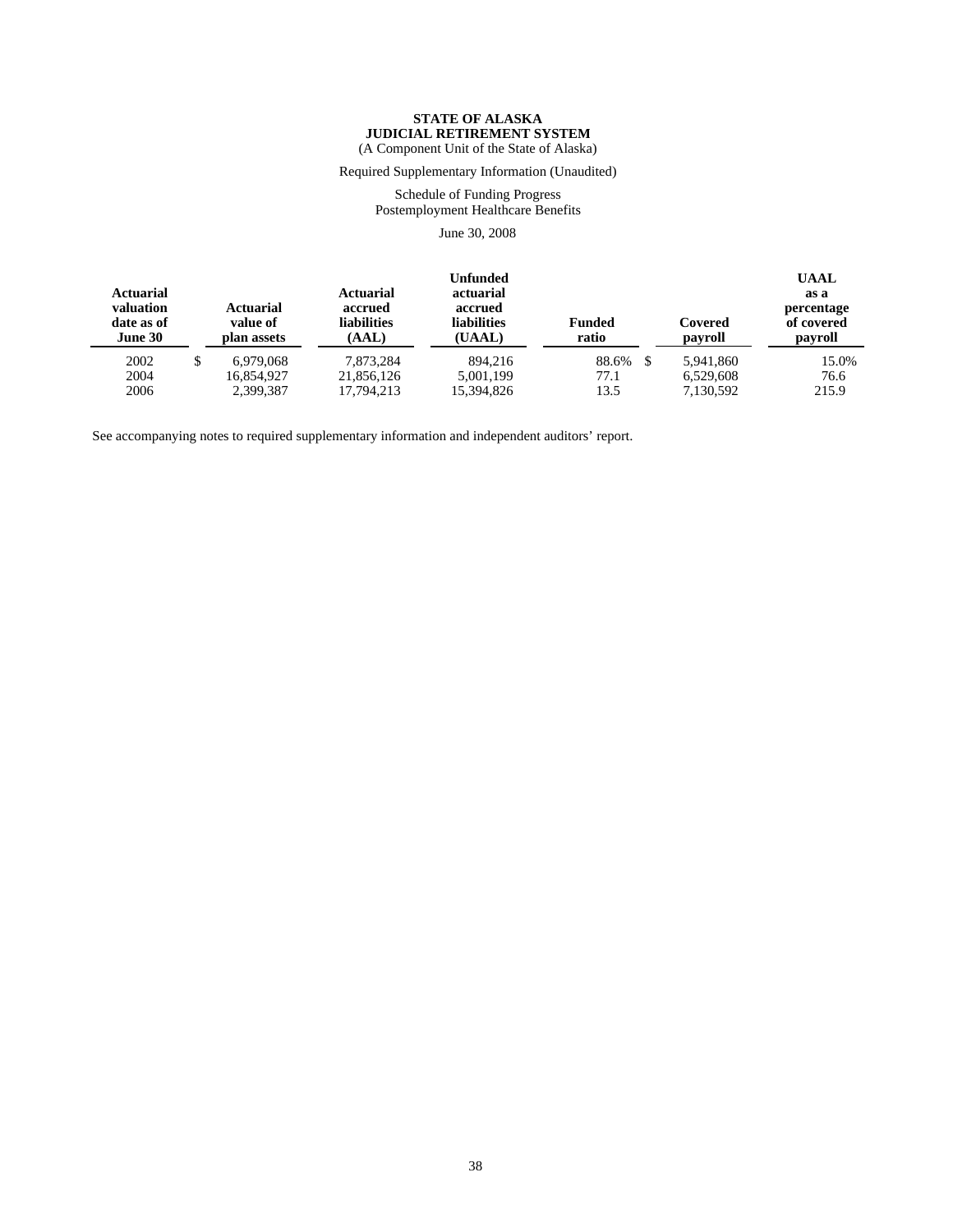#### **` JUDICIAL RETIREMENT SYSTEM**

(A Component Unit of the State of Alaska)

Required Supplementary Information (Unaudited)

#### Schedule of Employer Contributions Pension and Postemployment Healthcare Benefits

June 30, 2008

| Year<br>ended<br><b>June 30</b> | Actuarial<br>valuation<br>date as of<br>June 30 $^{(1)}$ | <b>Pension</b><br>annual<br>required<br>contribution | Postemployment<br>healthcare<br>annual<br>required<br>contribution | <b>Total</b><br>annual<br>required<br>contribution | <b>Pension</b><br>percentage<br>contributed | Postemployment<br>healthcare<br>percentage<br>contributed | Total<br>percentage<br>contributed |
|---------------------------------|----------------------------------------------------------|------------------------------------------------------|--------------------------------------------------------------------|----------------------------------------------------|---------------------------------------------|-----------------------------------------------------------|------------------------------------|
| 2002                            | 1998                                                     | \$<br>945.590                                        | 60.378                                                             | 1.005.968                                          | 100.0%                                      | 100.0%                                                    | 100.0%                             |
| 2003                            | 2000                                                     | 1.637.032                                            | 109.219                                                            | 1.746.251                                          | 100.0                                       | 100.0                                                     | 100.0                              |
| 2004                            | 2000                                                     | 1.675.077                                            | 111.758                                                            | 1.786.835                                          | 100.0                                       | 100.0                                                     | 100.0                              |
| 2005                            | 2002                                                     | 1.911.799                                            | 235.299                                                            | 2.147.098                                          | 100.0                                       | 100.0                                                     | 100.0                              |
| 2006                            | 2002                                                     | 2.133.876                                            | 262.631                                                            | 2,396,507                                          | 115.6                                       | 115.6                                                     | 115.6                              |
| 2007                            | 2004                                                     | 3.168.943                                            | 486.800                                                            | 3,655,743                                          | 100.0                                       | 100.0                                                     | 100.0                              |
| 2008                            | 2006                                                     | 3.898.001                                            | 567.415                                                            | 4.465.416                                          | 84.4                                        | 84.4                                                      | 84.4                               |

 $(1)$  Actuarial valuation related to annual required contribution for fiscal year.

See accompanying notes to required supplementary information and independent auditors' report.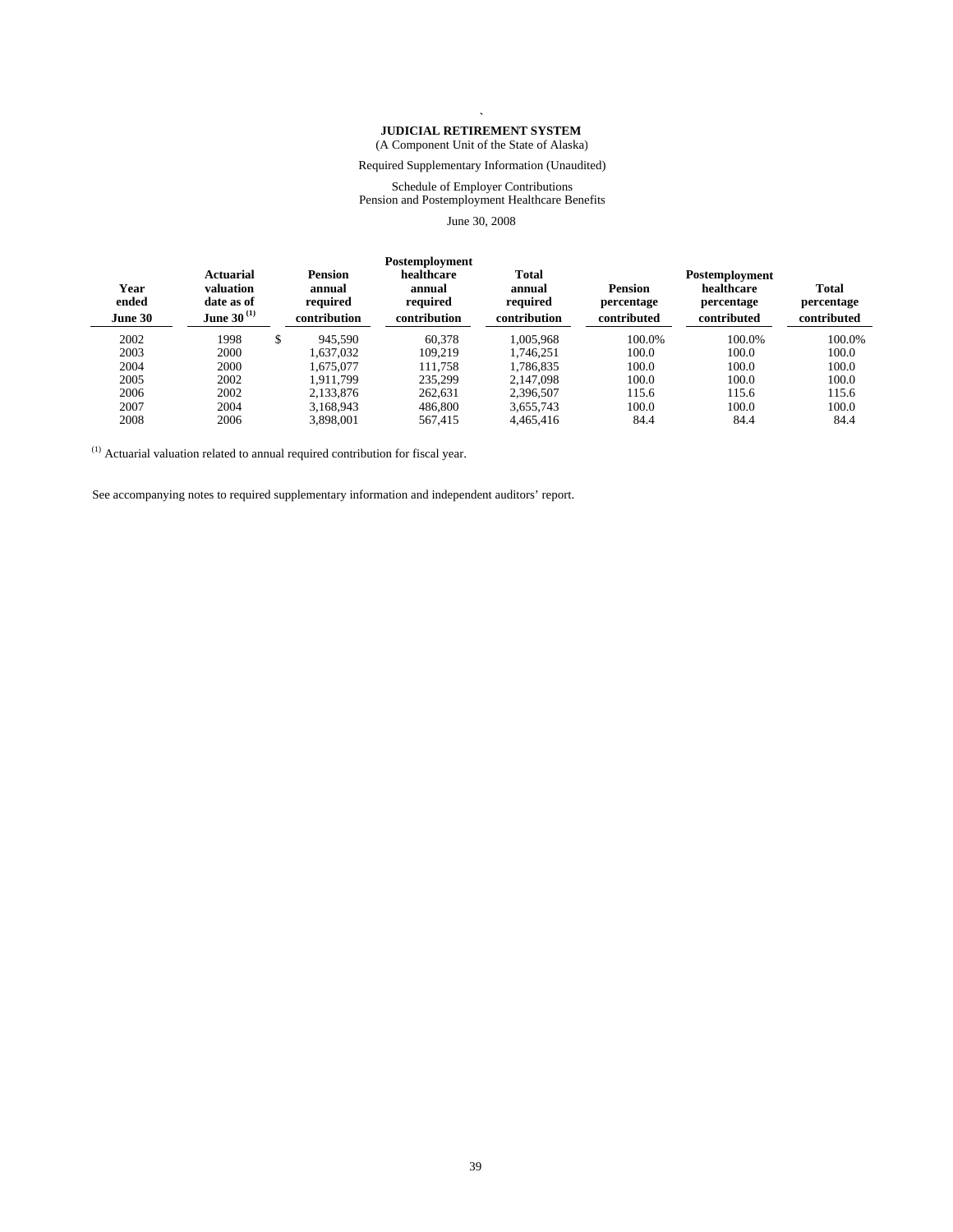(A Component Unit of the State of Alaska)

### Notes to Required Supplementary Information (Unaudited)

June 30, 2008 and 2007

### **(1) Description of Schedule of Funding Progress**

Each time a new benefit is added which applies to service already rendered, an "unfunded actuarial accrued liability" is created. Laws governing the Plan require that these additional liabilities be financed systematically over a period of future years. Also, if actual financial experiences are less favorable than assumed financial experiences, the difference is added to the unfunded actuarial accrued liability.

In an inflationary economy, the value of the dollar is decreasing. This environment results in employee pay increasing in dollar amounts resulting in unfunded actuarial accrued liabilities increasing in dollar amounts, all at a time when the actual value of these items, in real terms, may be decreasing.

### **(2) Actuarial Assumptions and Methods**

The actuarial valuation was prepared by Buck Consultants. The significant actuarial assumptions used in the valuation as of June 30, 2006, are as follows:

- a. Actuarial cost method entry age, unfunded actuarial accrued liability or funding excess amortized over a fixed 25-year period as a level percentage of expected payroll.
- b. Valuation of assets recognizes 20% of the investment gain or loss in each of the current and preceding four years and phased in over the next five years. All assets are valued at fair value. Valuation assets are constrained to a range of 80% to 120% of the market value of assets.
- c. Valuation of medical and prescription drug benefits medical and prescription drug benefits for retirees are calculated using state-specific claims experience. A pre-age 65 cost and lower post-age 65 cost (due to Medicare) are assumed such that the total rate for all retirees equals the present premium rate assumption. These medical premiums are then increased with the health cost inflation assumption. The actuarial cost method, Entry Age Normal, used for funding retirement benefits is also used to value health benefits.
- d. Accounting impact of Medicare Part D the State's prescription drug program is actuarially equivalent to the federal Medicare Part D program and that the State qualifies for the Medicare Part D subsidy.
- e. Investment return 8.25% per year, compounded annually, net of expenses for all funding calculation and pension disclosure; 8.25% for healthcare liabilities under GASB 43.
- f. Pre-retirement mortality 55% of the male rates and 60% of the females rates in the 1994 Group Annuity Mortality Table for males and females, 1994 Base Year.
- g. Post-retirement mortality 1994 Group Annuity Mortality Table setback one year for females and three years for males, 1994 Base Year.
- h. Salary scale 4% per year, compounded annually.
- i. Total payroll growth 4% per year.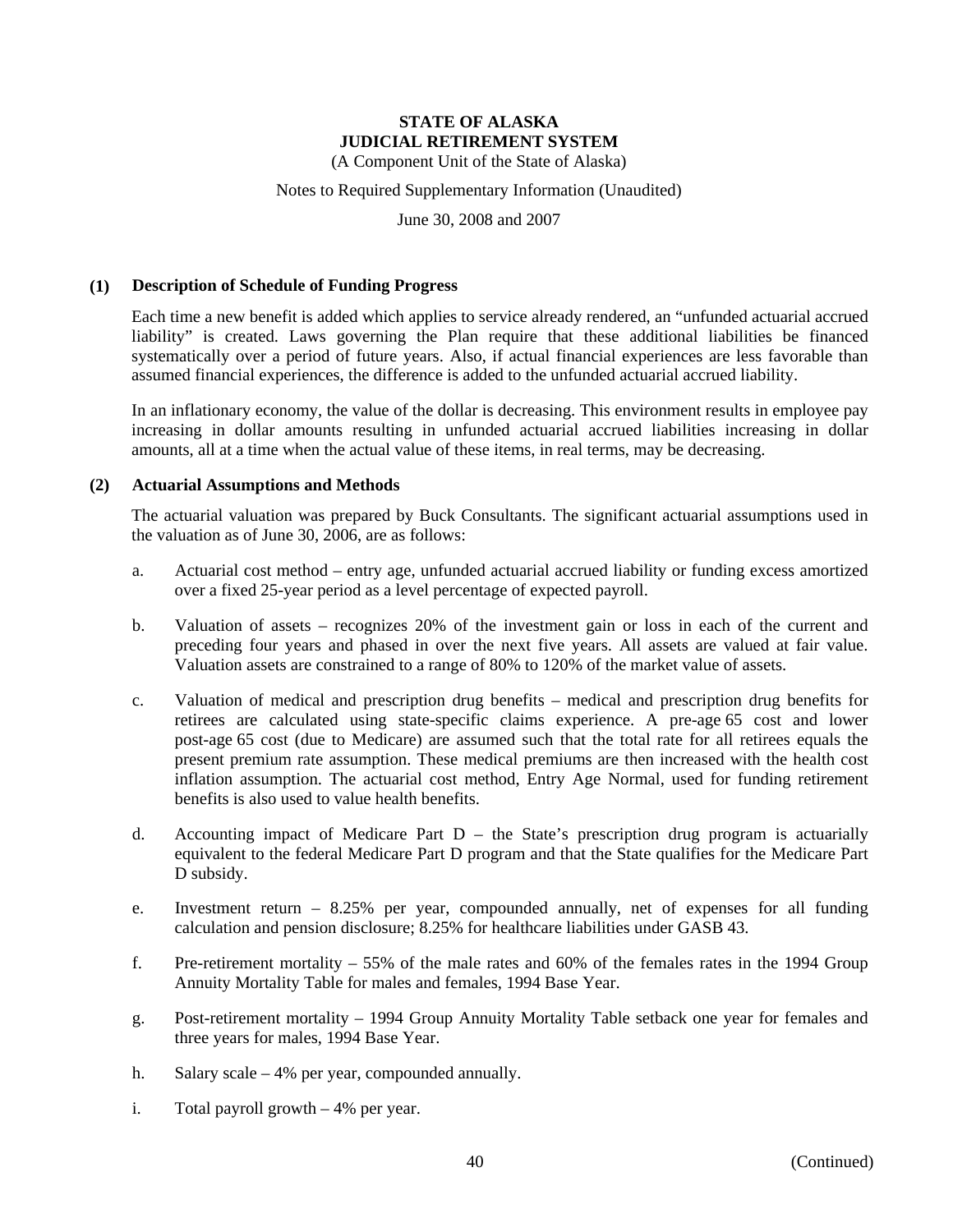(A Component Unit of the State of Alaska)

### Notes to Required Supplementary Information (Unaudited)

June 30, 2008 and 2007

- j. Total inflation total inflation as measured by the Consumer Price Index for urban and clerical workers for Anchorage is assumed to increase 3.5% annually.
- k. Per capita claims cost sample claims cost rates for FY08 medical and prescription are shown below:

|        | <b>Medical</b> |                 |                 | <b>Prescription drugs</b> |                           |  |
|--------|----------------|-----------------|-----------------|---------------------------|---------------------------|--|
|        |                | <b>Medicare</b> | <b>Medicare</b> |                           | <b>Medicare</b><br>Part D |  |
|        | Total          | Part A&B        | Part B Only     | <b>Total</b>              | <b>Reimbursement</b>      |  |
| Age 65 | 9,304          | 8,356           | 7,408           | 2,409                     | 515                       |  |

l. Health cost trend:

|                | <b>Medical</b> | <b>Prescription</b><br>drugs |  |
|----------------|----------------|------------------------------|--|
| <b>FY08</b>    | 8.5%           | 12.0%                        |  |
| <b>FY09</b>    | 8.0            | 11.0                         |  |
| <b>FY10</b>    | 7.5            | 10.0                         |  |
| <b>FY11</b>    | 7.0            | 9.0                          |  |
| FY12           | 6.5            | 8.0                          |  |
| <b>FY13</b>    | 6.0            | 7.0                          |  |
| <b>FY14</b>    | 5.5            | 6.0                          |  |
| FY15 and later | 5.0            | 5.0                          |  |

### m. Aging Factors:

| Age    | <b>Medical</b> | Prescription<br>drugs |
|--------|----------------|-----------------------|
| $0-44$ | 2.0%           | 4.5%                  |
| 45-54  | 2.5            | 3.5                   |
| 55-64  | 3.5            | 3.0                   |
| 65-74  | 4.0            | 1.5                   |
| 75-84  | 1.5            | 0.5                   |
| 85-94  | 0.5            |                       |
| $95+$  |                |                       |

n. Medical Participation – because medical benefits are provided at no cost to the retiree, 100% participation in the medical plans is assumed.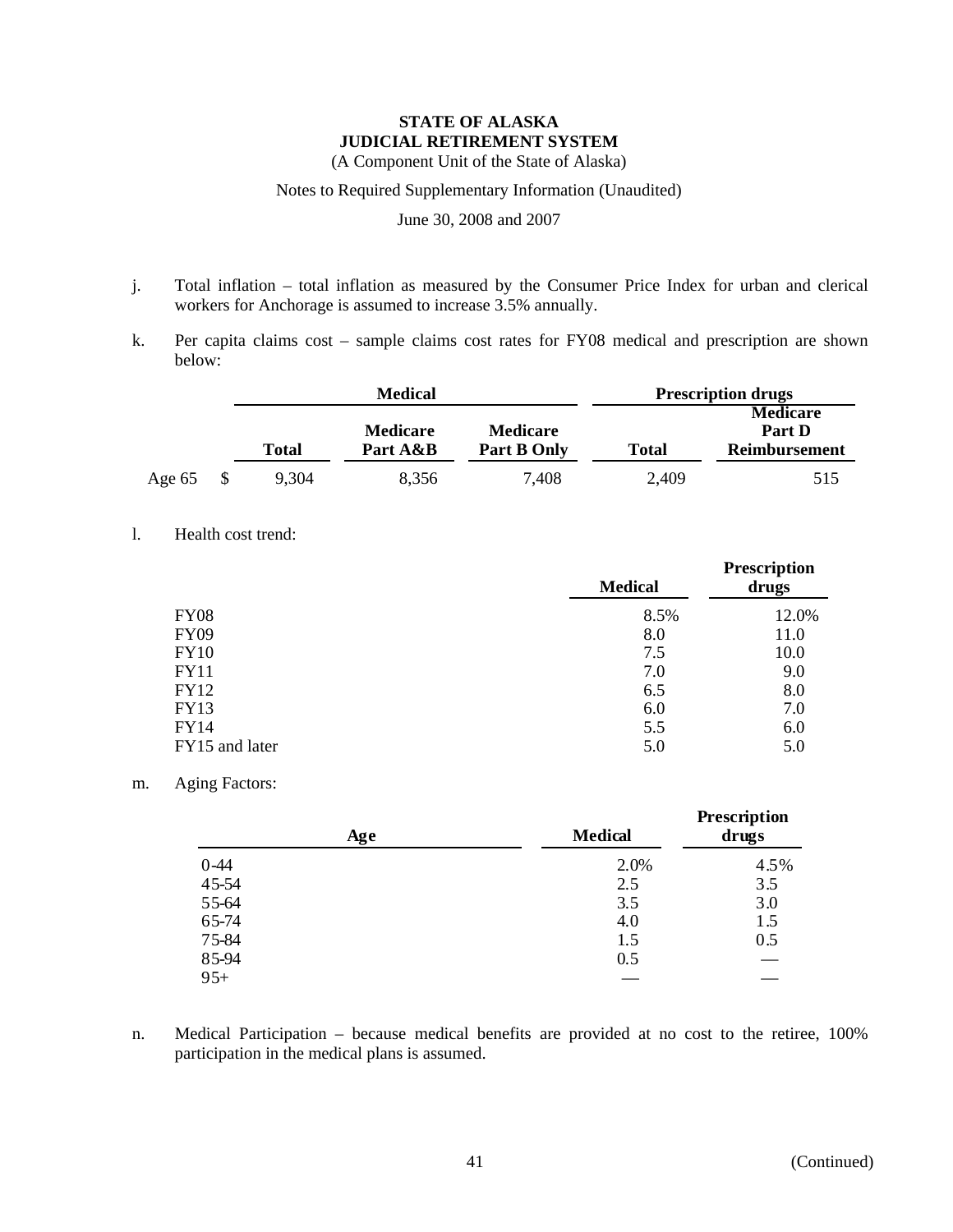(A Component Unit of the State of Alaska)

### Notes to Required Supplementary Information (Unaudited)

June 30, 2008 and 2007

- o. Turnover and early retirement annual turnover and early retirement at each age and service is the greatest of the following amounts:
	- 1. 0%.
	- 2. 3% if service is greater than 15 years.
	- 3. 6% if vested and immediately eligible for full benefits based on retirement provision.
	- 4. 10% if vested and age is greater than 64.
- p. Disability based upon actual historical occurrence rates of the Plan. Post-disability mortality in accordance with rates published by the Pension Benefit Guaranty Corporation to reflect mortality of those receiving disability benefits under Social Security.
- q. Maximum retirement age 70 years old.
- r. Marital status married inactive members are assumed to choose the 50% Joint and Survivor benefit option. 90% of active and inactive members are assumed to be married. Husbands are assumed to be 4 years older than their wives.

The assumptions and methods, when applied in combination, fairly represent past and anticipated future experience of the Plan. The foregoing actuarial assumptions are based on the presumption that the Plan will continue. Were the Plan to terminate, different actuarial assumptions and other factors might be applicable in determining the actuarial present value of accumulated benefits.

Effective June 30, 2006, there was a change in the actuarial cost methods. The cost method was changed from Projected Unit Credit to Entry Age Normal. The assumption changes made include a change in mortality assumption, the percentage of population assumed to be married, healthcare assumptions and the payroll growth assumption. The actuarial value of assets was changed from market value to 5-year smoothing method.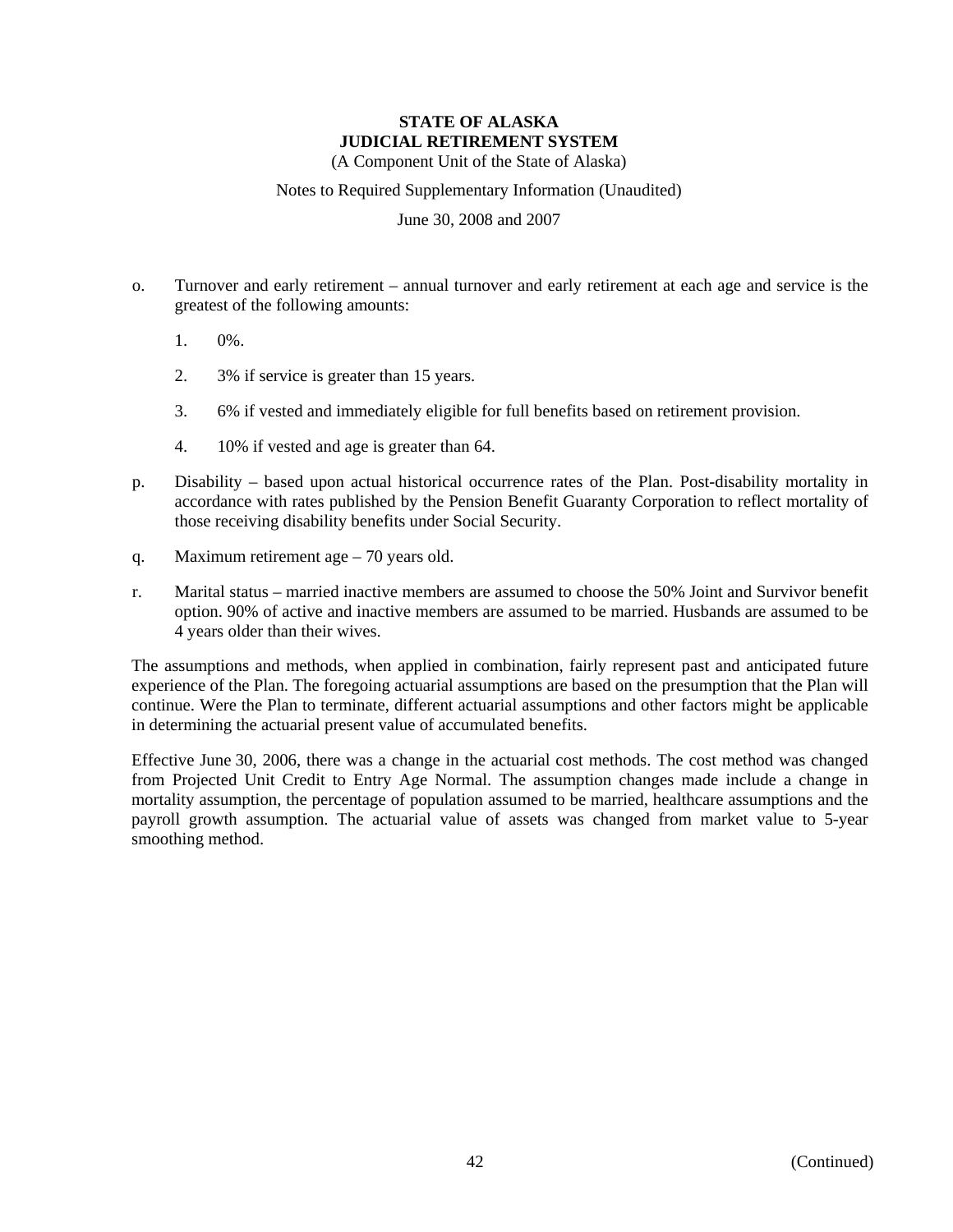(A Component Unit of the State of Alaska)

Notes to Required Supplementary Information (Unaudited)

June 30, 2008 and 2007

### *Changes in Assumptions from the Last Valuation – June 30, 2004 to June 30, 2006*

- a. Pre-retirement mortality 55% of the male rates and 60% of the females rates the 1994 Group Annuity Mortality Table for males and females, 1994 Base Year.
- b. Post-retirement Mortality 1994 Group Annuity Mortality Table setback 1 year for females and 3 years for males, 1994 Base Year.
- c. Payroll Growth 4.00% per year
- d. Marital Status 90% of active and inactive member.
- e. Healthcare Actual claims experience used to set claims costs. Adjusted for age based morbidity. Distinct medical claims costs for Medicare A & B vs. Medicare B only. Distinct prescription drug claims costs for pre-Medicare vs. Medicare Part D. Distinct trend rates for medical and prescription drugs. Valued liabilities based on a composite individual basis with actual dependent elections. This is a weighted average of the prior years (FY06) claims cost used for the June 30, 2005 valuations for PERS and TRS, rolled forward with expected trend to FY07. There is a description of this methodology in the June 30, 2005 PERS and TRS reports.

### **(3) Revaluation of June 30, 2004 actuarial valuation**

The Plan's current actuarial consultant, Buck Consultants, prepared a full replication of the June 30, 2004, actuarial valuation of the Plan's prior actuary. The replication of the June 30, 2004, actuarial valuation discovered that the prior consulting actuary valued the health insurance premium as a family unit. The Plan's current consulting actuary valued the healthcare liabilities using a health insurance premium per individual. The replication and subsequent revaluation of the liabilities had an effect of increasing the Plan's employer contribution rate by 13.45%.

### **(4) Approved Future Contribution Rates**

Due to changes in valuing the post employment healthcare benefits and increases in active judges' salaries as a result of SB 237 and HB 98, the June 30, 2006 actuarial valuation report for the Plan reported a funding ratio of 62.41%. As a result, the Fiscal Year 2008 and 2009 employer matching contribution rate will be 57.70% or a 54.40% increase over the Fiscal Year 2006 and 2007 employer matching contribution rate of 37.37%.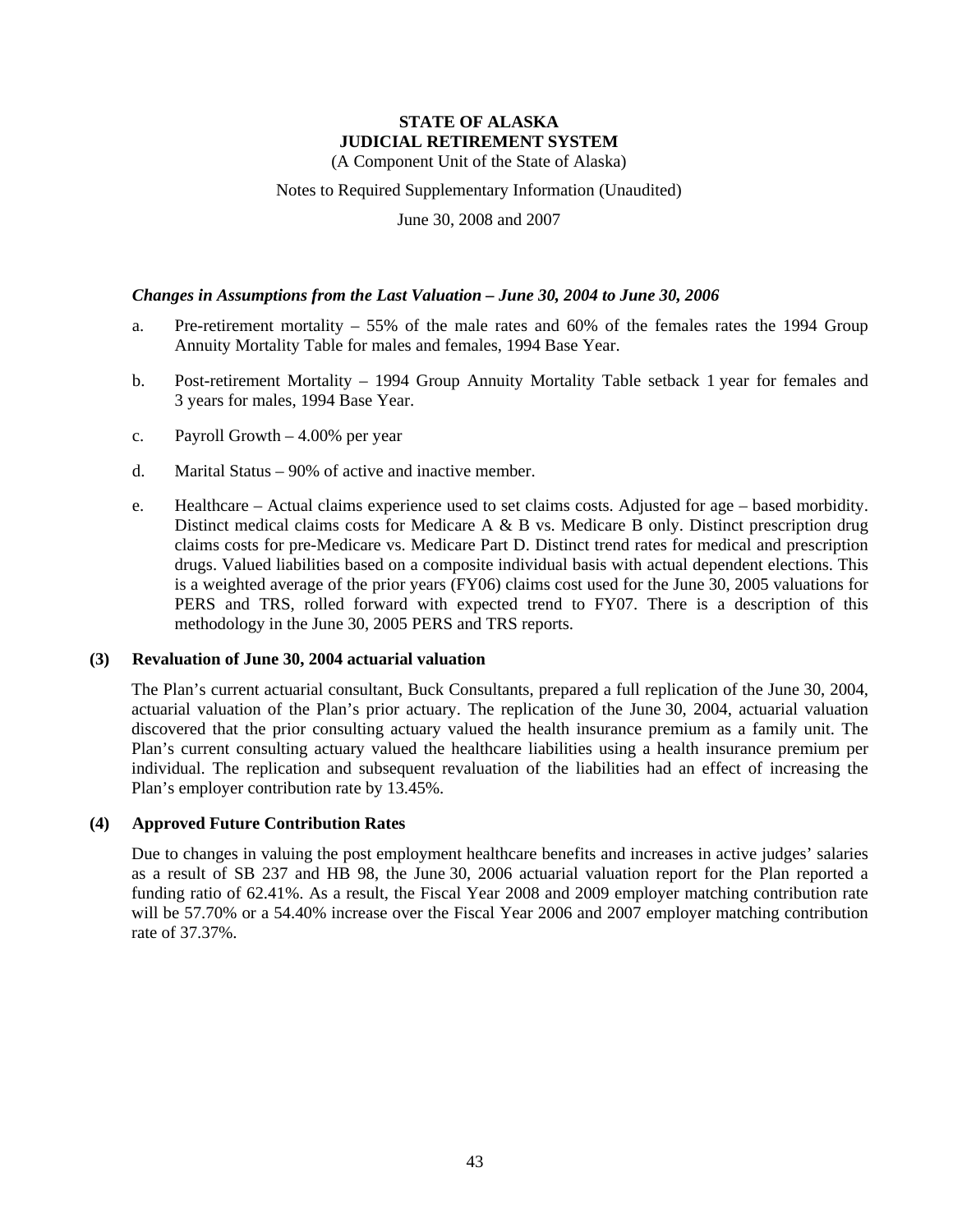(A Component Unit of the State of Alaska)

#### Schedule of Administrative and Investment Deductions

#### Year ended June 30, 2008 with summarized financial information for 2007

|                             |                       |                   | <b>Totals</b> |         |
|-----------------------------|-----------------------|-------------------|---------------|---------|
|                             | <b>Administrative</b> | <b>Investment</b> | 2008          | 2007    |
| Personal services:          |                       |                   |               |         |
| \$<br>Wages                 | 7,505                 | 10,271            | 17,776        | 15,418  |
| <b>Benefits</b>             | 4,026                 | 4,582             | 8,608         | 8,780   |
| Total personal services     | 11,531                | 14,853            | 26,384        | 24,198  |
| Contractual services:       |                       |                   |               |         |
| Management and consulting   | 27,834                | 151,997           | 179,831       | 217,709 |
| Accounting and auditing     | 10,226                | 7,743             | 17,969        | 13,135  |
| Securities lending          |                       | 362,570           | 362,570       | 442,078 |
| Other services              | 8,018                 | 7,152             | 15,170        | 2,607   |
| Total contractual services  | 46,078                | 529,462           | 575,540       | 675,529 |
| Other:                      |                       |                   |               |         |
| <b>Supplies</b>             | 400                   | 390               | 790           | 261     |
| Equipment                   | 5,833                 |                   | 5,833         | 103     |
| Total other                 | 6,233                 | 390               | 6,623         | 364     |
| Total administrative and    |                       |                   |               |         |
| \$<br>investment deductions | 63,842                | 544,705           | 608,547       | 700,091 |

See accompanying independent auditors' report.